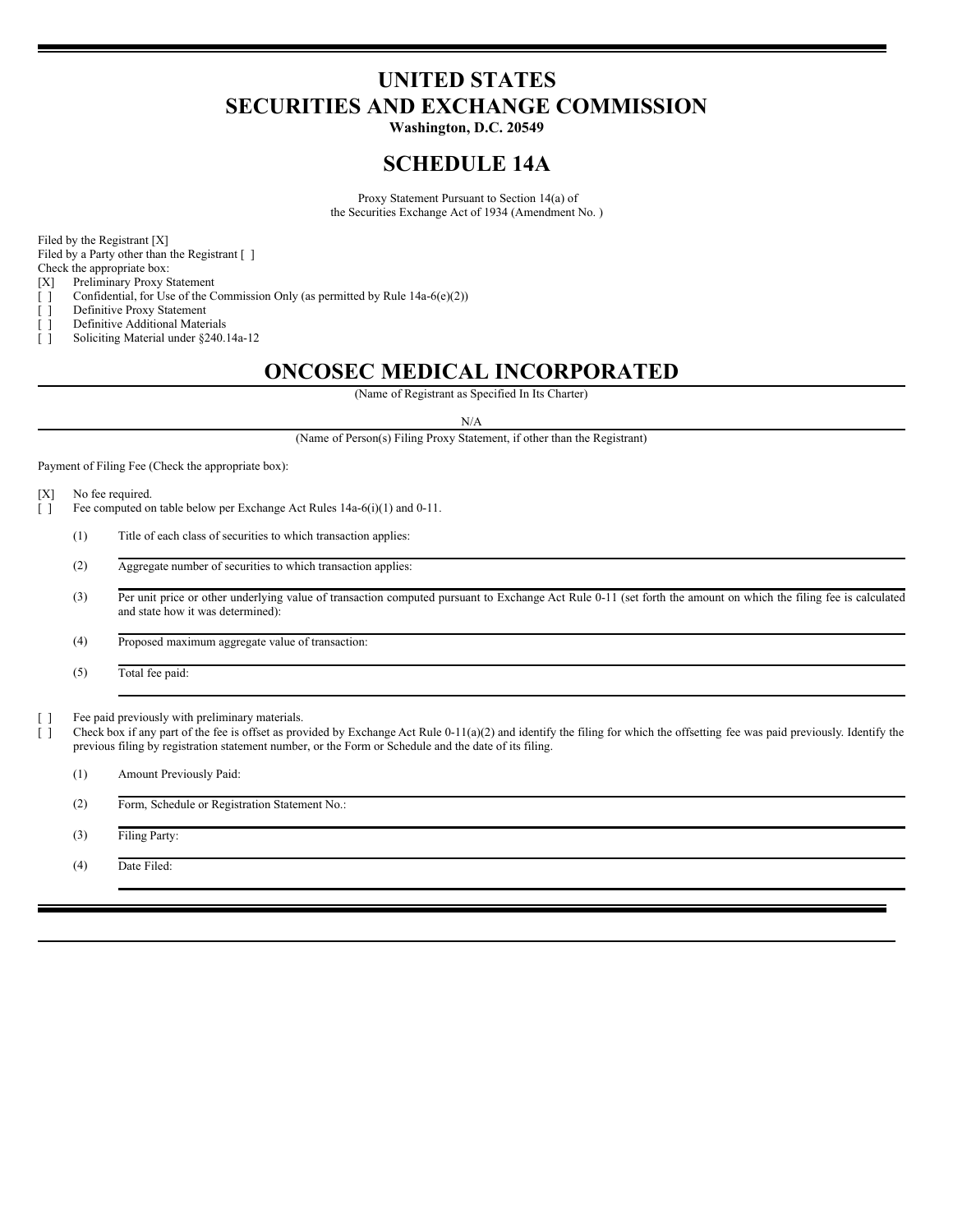# **ONCOSEC MEDICAL INCORPORATED**

24 N. Main Street Pennington, NJ 08534

To the Stockholders of OncoSec Medical Incorporated:

You are cordially invited to attend the OncoSec Medical Incorporated 2019 Annual Meeting of Stockholders, to be held virtually on May 29, 2020 at 10:00 a.m., Eastern Time. The meeting can be accessed by visiting https://viewproxy.com/Oncosec/2020/vm, where you will be able to listen to the meeting live, submit questions and vote online. The Notice of Annual Meeting of Stockholders and Proxy Statement, which describe the formal business to be conducted at the meeting, follow this letter. At the meeting, the stockholders will be asked to (i) elect nine directors to the Company's Board of Directors to serve until our next annual meeting of stockholders or until their respective successors are duly elected and qualified, (ii) ratify the appointment of Mayer Hoffman McCann P.C. as the Company's independent registered public accounting firm for our fiscal year ending July 31, 2020, (iii) approve an amendment to our Articles of Incorporation to increase our authorized share capital by 74,000,000 shares of common stock, (iv) approve certain amendments to our 2011 Stock Incentive Plan, (v) approve the payment of a portion of 2019 annual bonuses to certain officers of the Company in shares of the Company's common stock, (vi) approve, on an advisory basis, the compensation of the Company's named executive officers, (vii) approve, on an advisory basis, the frequency of the advisory vote on compensation of our named executive officers, (viii) approve an amendment to the Company's Articles of Incorporation to include a waiver of the duty of certain directors to present corporate opportunities to the Company, and (ix) transact such other business as may properly come before the Annual Meeting and any adjournment or postponement thereof.

In accordance with the rules and regulations of the Securities and Exchange Commission, beginning on or about April 30, 2020, we are mailing a full set of our proxy materials to all of our stockholders of record and beneficial owners as of the record date.

Your vote is very important to us. Whether or not you attend the meeting, it is important that your shares be represented and voted at the meeting. As an alternative to voting at the Annual Meeting, you may vote via the internet, by telephone, or if you receive a paper proxy card in the mail, by mailing the completed proxy card. Voting by any of these methods will ensure your representation at the Annual Meeting.

The Board of Directors and management look forward to seeing you at the Annual Meeting.

Sincerely,

*/s/ Daniel J. O'Connor*

Daniel J. O'Connor Chief Executive Officer and President

April , 2020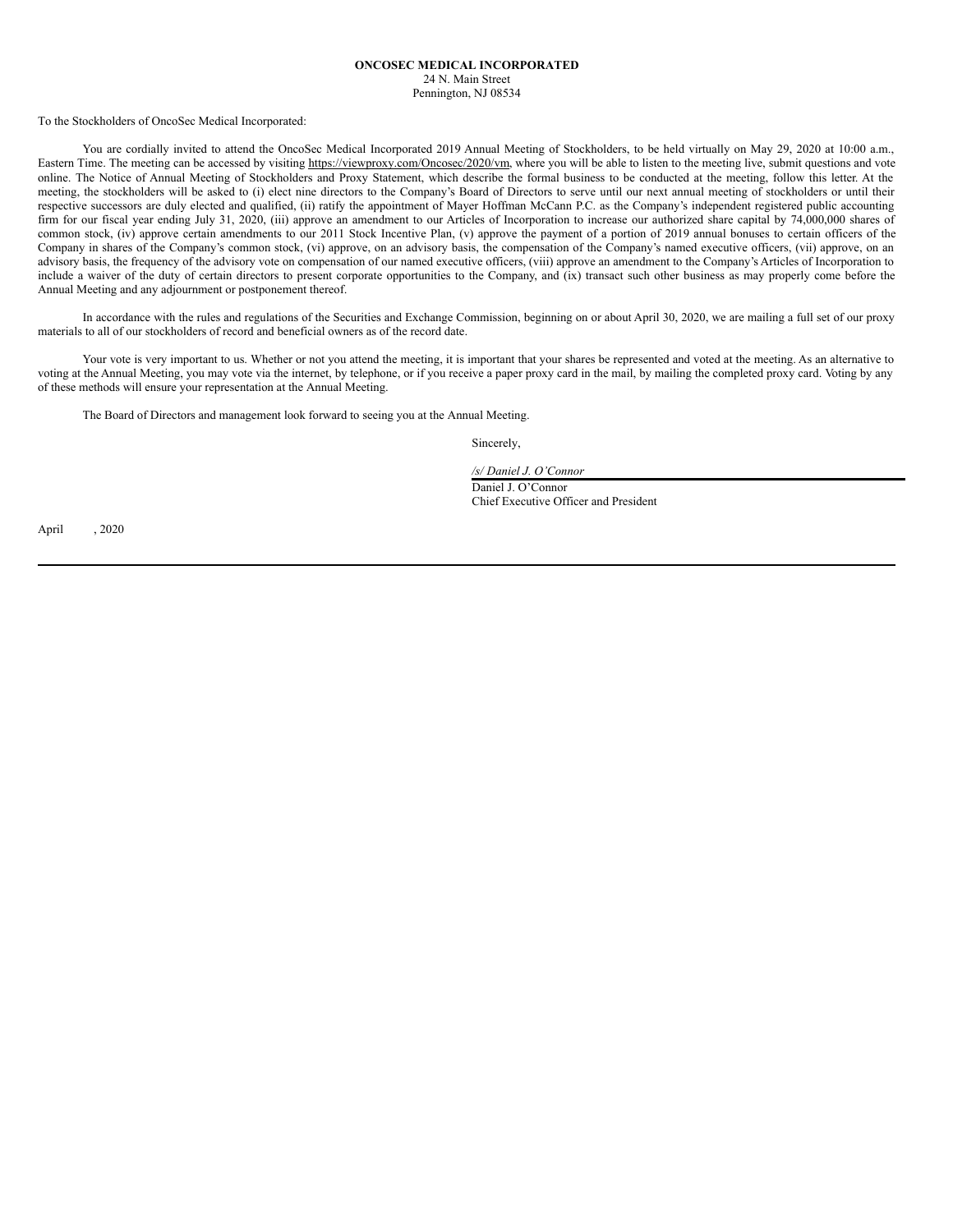#### **ONCOSEC MEDICAL INCORPORATED 24 N. Main Street Pennington, NJ 08534 (855) 662-6732**

# **NOTICE OF ANNUAL MEETING OF STOCKHOLDERS**

To the Stockholders of OncoSec Medical Incorporated:

The 2019 Annual Meeting of Stockholders (the "Annual Meeting") of OncoSec Medical Incorporated (the "Company," "OncoSec," "we," "us" or "our") will be held virtually on May 29, 2020 at 10:00 a.m., Eastern Time, for the following purposes, which are further described in the accompanying proxy statement (the "Proxy Statement"):

(1) to elect nine directors to the Company's Board of Directors to serve until our next annual meeting of stockholders or until their respective successors are duly elected and qualified;

(2) to ratify the appointment of Mayer Hoffman McCann P.C. as the Company's independent registered public accounting firm for our fiscal year ending July 31, 2020;

(3) to approve an amendment to our Articles of Incorporation to increase our authorized share capital by 74,000,000 shares of common stock;

(4) to approve certain amendments to our 2011 Stock Incentive Plan;

(5) to approve the payment of a portion of 2019 annual bonuses to certain officers of the Company in shares of the Company's common stock;

(6) to approve, on an advisory basis, the compensation of the Company's named executive officers;

(7) to approve, on an advisory basis, the frequency of the advisory vote on compensation of our named executive officers;

(8) to approve an amendment to our Articles of Incorporation to include a waiver of the duty of certain directors to present corporate opportunities to the Company; and

(9) to transact such other business as may properly come before the Annual Meeting and any adjournment or postponement thereof.

The Board of Directors recommends a vote "FOR" each of the director nominees named in the accompanying Proxy Statement, "FOR" Proposals 2, 3, 4, 5, 6 and 8, *and for a THREE YEAR frequency with respect to Proposal 7.*

Only stockholders of record at the close of business on April 24, 2020 are entitled to receive notice of and to vote at the Annual Meeting and any adjournments or postponements thereof. On or about April 30, 2020, we expect to send our stockholders (other than those stockholders who previously requested paper delivery) a Notice of Internet Availability of Proxy Materials containing instructions on how to access our proxy materials, including the Proxy Statement and our Annual Report on Form 10-K, as amended, for our fiscal year ended July 31, 2019. Whether or not you expect to attend the Annual Meeting, please vote as promptly as possible by following the instructions in the Notice of Internet Availability of Proxy Materials or the proxy card you receive in the mail.

To obtain directions to attend the Annual Meeting, please call Investors Relations at (855) 662-6732.

By order of the Board of Directors,

*/s/ Daniel J. O'Connor* Daniel J. O'Connor Chief Executive Officer and President

IMPORTANT NOTICE REGARDING THE AVAILABILITY OF PROXY MATERIALS FOR THE SPECIAL MEETING OF STOCKHOLDERS TO BE HELD VIRTUALLY ON MAY 29, 2020: THE NOTICE OF THE SPECIAL MEETING OF STOCKHOLDERS AND PROXY STATEMENT ARE AVAILABLE AT **WWW.PROXYVOTE.COM.**

Pennington, NJ<br>April , 2020 April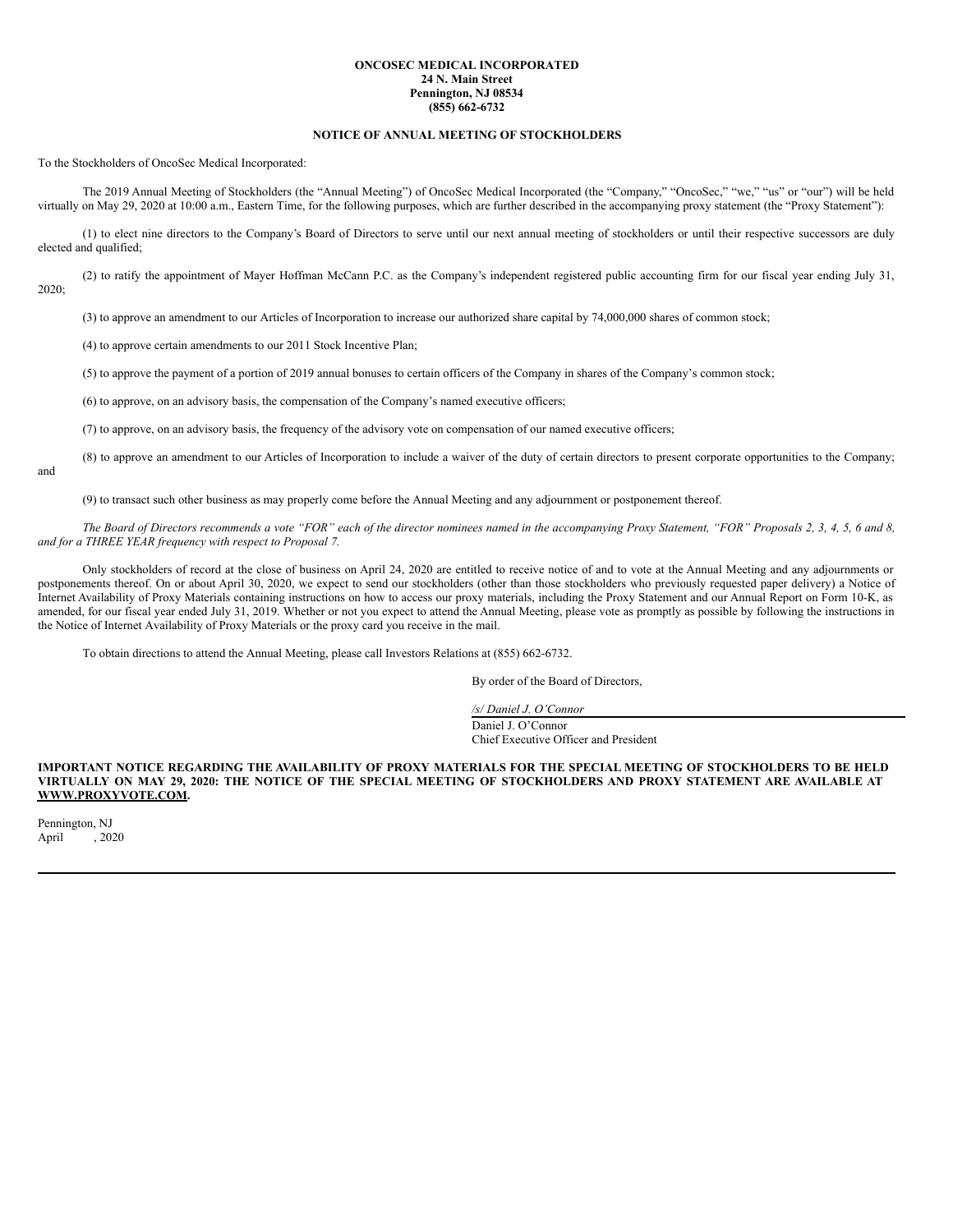# **TABLE OF CONTENTS**

|                                                                                                                                                                                                                                    | Page           |
|------------------------------------------------------------------------------------------------------------------------------------------------------------------------------------------------------------------------------------|----------------|
| <b>GENERAL INFORMATION</b>                                                                                                                                                                                                         | -1             |
| <b>OUESTIONS AND ANSWERS</b>                                                                                                                                                                                                       | $\overline{2}$ |
| PROPOSAL 1 ELECTION OF DIRECTORS                                                                                                                                                                                                   | 10             |
| PROPOSAL 2 RATIFICATION OF THE APPOINTMENT OF OUR INDEPENDENT REGISTERED PUBLIC ACCOUNTING FIRM                                                                                                                                    | 13             |
| PROPOSAL 3 APPROVAL OF AMENDMENT TO THE COMPANY'S ARTICLES OF INCORPORATION TO INCREASE THE COMPANY'S AUTHORIZED<br><b>SHARE CAPITAL BY 74,000,000 SHARES</b>                                                                      | 14             |
| PROPOSAL 4 APPROVAL OF CERTAIN AMENDMENTS TO OUR 2011 STOCK INCENTIVE PLAN                                                                                                                                                         | 15             |
| PROPOSAL 5 APPROVAL OF THE PAYMENT OF A PORTION OF 2019 BONUSES TO CERTAIN OFFICERS IN SHARES OF COMMON STOCK                                                                                                                      | 22             |
| PROPOSAL 6 APPROVAL, ON AN ADVISORY BASIS, OF THE COMPENSATION OF THE COMPANY'S NAMED EXECUTIVE OFFICERS                                                                                                                           | 23             |
| PROPOSAL 7 ADVISORY VOTE ON THE FREQUENCY OF THE ADVISORY VOTE ON COMPENSATION OF OUR NAMED EXECUTIVE OFFICERS                                                                                                                     | 24             |
| PROPOSAL 8 APPROVAL OF THE AMENDMENT TO THE COMPANY'S ARTICLES OF INCORPORATION TO WAIVE THE BUYER DIRECTORS' AND<br>THEIR AFFILIATES' FIDUCIARY DUTY OF LOYALTY WITH RESPECT TO PRESENTING CORPORATE OPPORTUNITIES TO THE COMPANY | 25             |
| <b>CORPORATE GOVERNANCE</b>                                                                                                                                                                                                        | 26             |
| SECURITY OWNERSHIP OF CERTAIN BENEFICIAL OWNERS AND MANAGEMENT                                                                                                                                                                     | 33             |
| <b>INFORMATION ABOUT EXECUTIVE OFFICERS</b>                                                                                                                                                                                        | 35             |
| <b>DIRECTOR COMPENSATION</b>                                                                                                                                                                                                       | 40             |
| <b>AUDIT COMMITTEE REPORT</b>                                                                                                                                                                                                      | 42             |
| <b>ADDITIONAL INFORMATION</b>                                                                                                                                                                                                      | 43             |
| EXHIBIT A: CERTIFICATE OF AMENDMENT TO ONCOSEC MEDICAL INCORPORATED'S ARTICLES OF INCORPORATION                                                                                                                                    | $A-1$          |
| EXHIBIT B: AMENDMENT TO THE 2011 EOUITY INCENTIVE PLAN OF ONCOSEC MEDICAL INCORPORATED                                                                                                                                             | $B-1$          |
| EXHIBIT C: CERTIFICATE OF AMENDMENT TO ONCOSEC MEDICAL INCORPORATED'S ARTICLES OF INCORPORATION                                                                                                                                    | $C-1$          |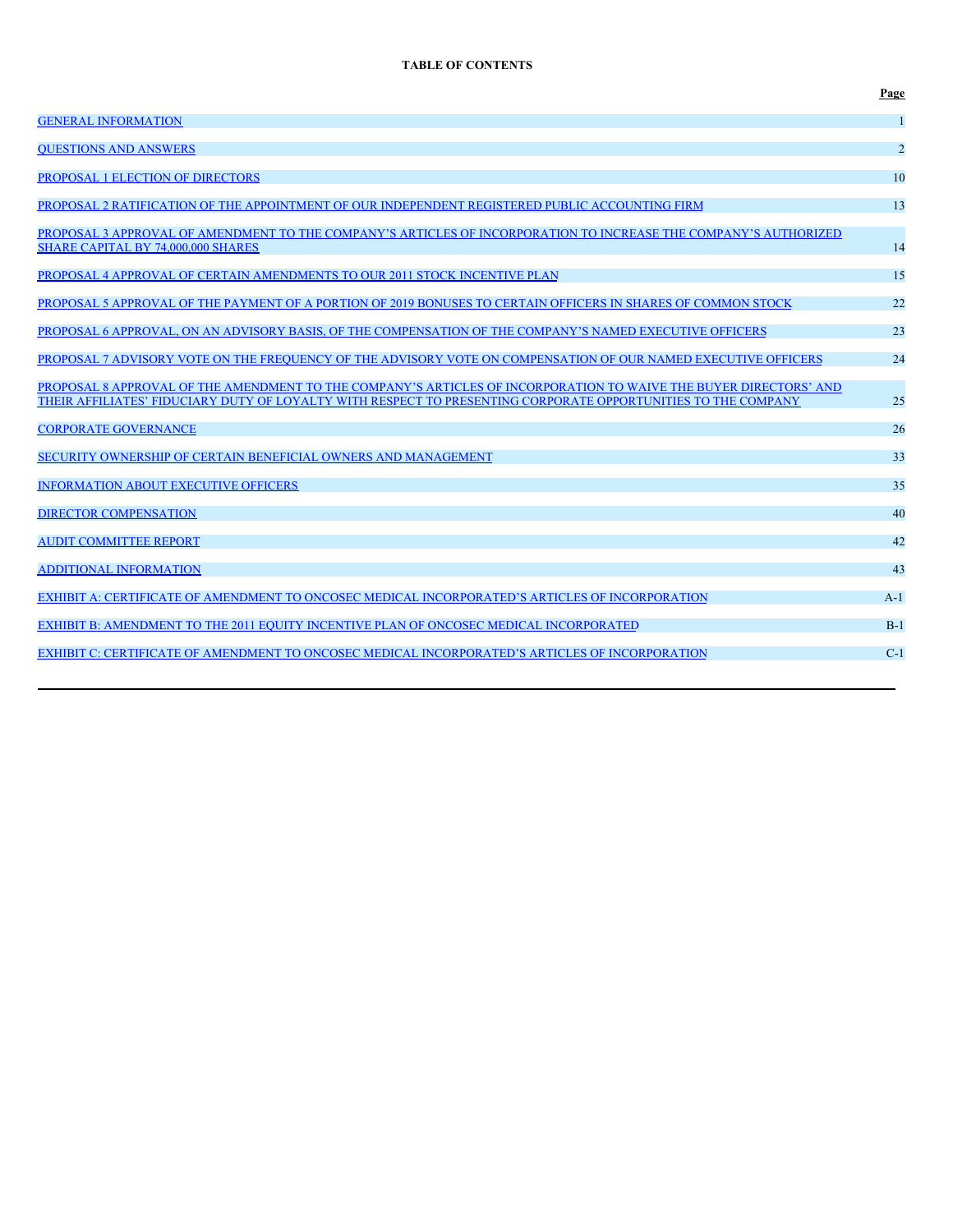#### **ONCOSEC MEDICAL INCORPORATED 24 N. Main Street Pennington, NJ 08534 (855) 662-6732**

# **PROXY STATEMENT 2018 ANNUAL MEETING OF STOCKHOLDERS**

# <span id="page-4-0"></span>**GENERAL INFORMATION**

This proxy statement ("Proxy Statement") is being furnished in connection with the solicitation of proxies by the Board of Directors (the "Board of Directors" or the "Board") of OncoSec Medical Incorporated, a Nevada corporation (the "Company," "OncoSec," "we," "us" or "our"), for use at our 2019 Annual Meeting of Stockholders (the "Annual Meeting") to be held virtually on May 29, 2020, at 10:00 a.m., Eastern Time, and at any adjournments or postponements thereof. Stockholders are being asked to vote at the Annual Meeting on the following proposals: (1) the election of nine directors to the Board; (2) to ratify the appointment of Mayer Hoffman McCann P.C. as the Company's independent registered public accounting firm for our fiscal year ending July 31, 2019; (3) to approve an amendment to our Articles of Incorporation to increase our authorized share capital by 74,000,000 shares of common stock; (4) to approve certain amendments to our 2011 Stock Incentive Plan; (5) to approve the payment of a portion of 2019 annual bonuses to certain officers of the Company in shares of the Company's common stock (6) to approve, on an advisory basis, the compensation of the Company's named executive officers; (7) to approve, on an advisory basis, the frequency of the advisory vote on compensation of our named executive officers; (8) to approve an amendment to our Articles of Incorporation to include a waiver of the duty of certain directors to present corporate opportunities to the Company; and (9) such other business as may properly come before the Annual Meeting. This Proxy Statement summarizes the information you need to know in order to vote on these proposals in an informed manner.

#### **Delivery of Proxy Materials**

Pursuant to rules adopted by the Securities and Exchange Commission ("SEC"), we have elected to provide access on the internet to our proxy materials, including this Proxy Statement and our annual report for our fiscal year ended July 31, 2019 ("Fiscal Year 2019," and such annual report, the "Annual Report"). In addition, we will mail a full set of our proxy materials for the Annual Meeting, including a proxy card, to stockholders who have previously requested paper delivery of our proxy materials. Accordingly, beginning on or about April 30, 2020, we are mailing a Notice of Internet Availability of Proxy Materials or a full set of our proxy materials, as applicable, to all of our stockholders of record and beneficial owners as of the record date for the Annual Meeting. If you receive a Notice of Internet Availability of Proxy Materials, please follow the instructions in such notice regarding how to access and review the Proxy Statement and the Annual Report on the internet and submit your proxy for the Annual Meeting. If you have elected to receive a printed copy of our proxy materials by mail, please follow the instructions set forth on the proxy card you receive by mail.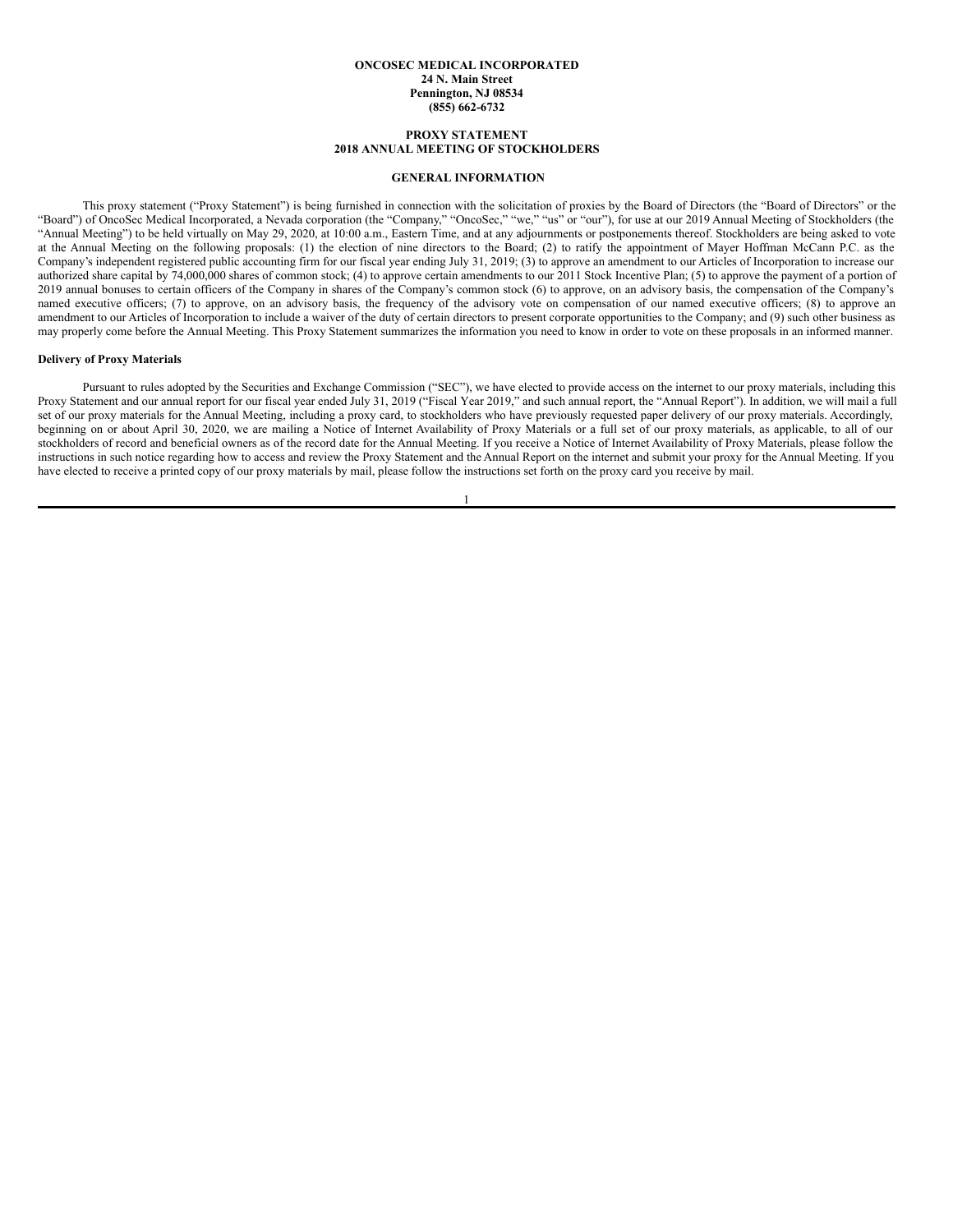# <span id="page-5-0"></span>*Q: When is the Annual Meeting?*

A. The Annual Meeting will be held at 10:00 a.m., Eastern Time, on May 29, 2020.

# *Q: Where will the Annual Meeting be held?*

A. T h e Annual Meeting will be conducted completely online via the internet. Stockholders may attend and participate in the meeting by visiting https://viewproxy.com/Oncosec/2020/vm. In order to participate in the 2019 Annual Meeting live via the Internet, you must register at https://viewproxy.com/Oncosec/2020/ by 11:59 p.m. Eastern Time on May 27, 2020. If you are a registered holder, you must register using the Virtual Control Number included on your Notice of Internet Availability of Proxy Materials or your proxy card (if you received a printed copy of the proxy materials). If you hold your shares beneficially through a bank or broker, you must provide a legal proxy from your bank or broker during registration and you will be assigned a Virtual Control Number in order to vote your shares during the 2019 Annual Meeting. If you are unable to obtain a legal proxy to vote your shares, you will still be able to attend the 2019 Annual Meeting (but will not be able to vote your shares) so long as you demonstrate proof of stock ownership. Instructions on how to connect and participate via the Internet, including how to demonstrate proof of stock ownership, are posted at https://viewproxy.com/Oncosec/2020/. Please allow ample time for online check-in, which will begin at 9:45 a.m., Eastern Time, on May 29, 2020.

# *Q: What is the purpose of the Annual Meeting?*

A. At the Annual Meeting, our stockholders will act upon the matters outlined in the Notice of 2019 Annual Meeting of Stockholders accompanying this proxy statement, including (i) the election of nine directors, until their successors are elected and qualified, (ii) the ratification of the appointment of Mayer Hoffman McCann P.C. as our independent registered public accounting firm for the fiscal year ending July 31, 2020, (iii) the approval of an amendment to our Articles of Incorporation to increase our authorized share capital by 74,000,000 shares of common stock, (iv) the approval of certain amendments to our 2011 Stock Incentive Plan, (v) the approval of the payment of a portion of 2019 annual bonuses to certain officers of the Company in shares of the Company's common stock (vi) the approval, on an advisory basis, of the compensation of the Company's named executive officers, (vii) the approval, on an advisory basis, of the frequency of the advisory vote on compensation of our named executive officers, (viii) the approval of an amendment to our Articles of Incorporation to include a waiver of the duty of certain directors to present corporate opportunities to the Company, and (ix) the transaction of any other business that may properly come before the 2019 Annual Meeting or any adjournment thereof.

# *Q: How many votes do I have?*

A. On each matter to be voted upon, you have one vote for each share of common stock you own as of the Record Date.

# *Q: Who is entitled to vote at our Annual Meeting?*

A. Only stockholders of record at the close of business on April 24, 2020, which we refer to as the Record Date, are entitled to receive notice of the Annual Meeting and to vote the shares that they held on that date at the Annual Meeting, or any adjournment or postponement thereof. As of the close of business on the Record Date, we had shares of common stock outstanding. Each share of common stock entitles its holder to one vote at the Annual Meeting. A list of stockholders entitled to vote at the Annual Meeting, including the address of and number of shares held by each stockholder of record, will be available for your inspection beginning May 14, 2020, at our offices located at 24 N. Main Street, Pennington, NJ 08534, between the hours of 10:00 a.m. and 5:00 p.m., Eastern Time, each business day.

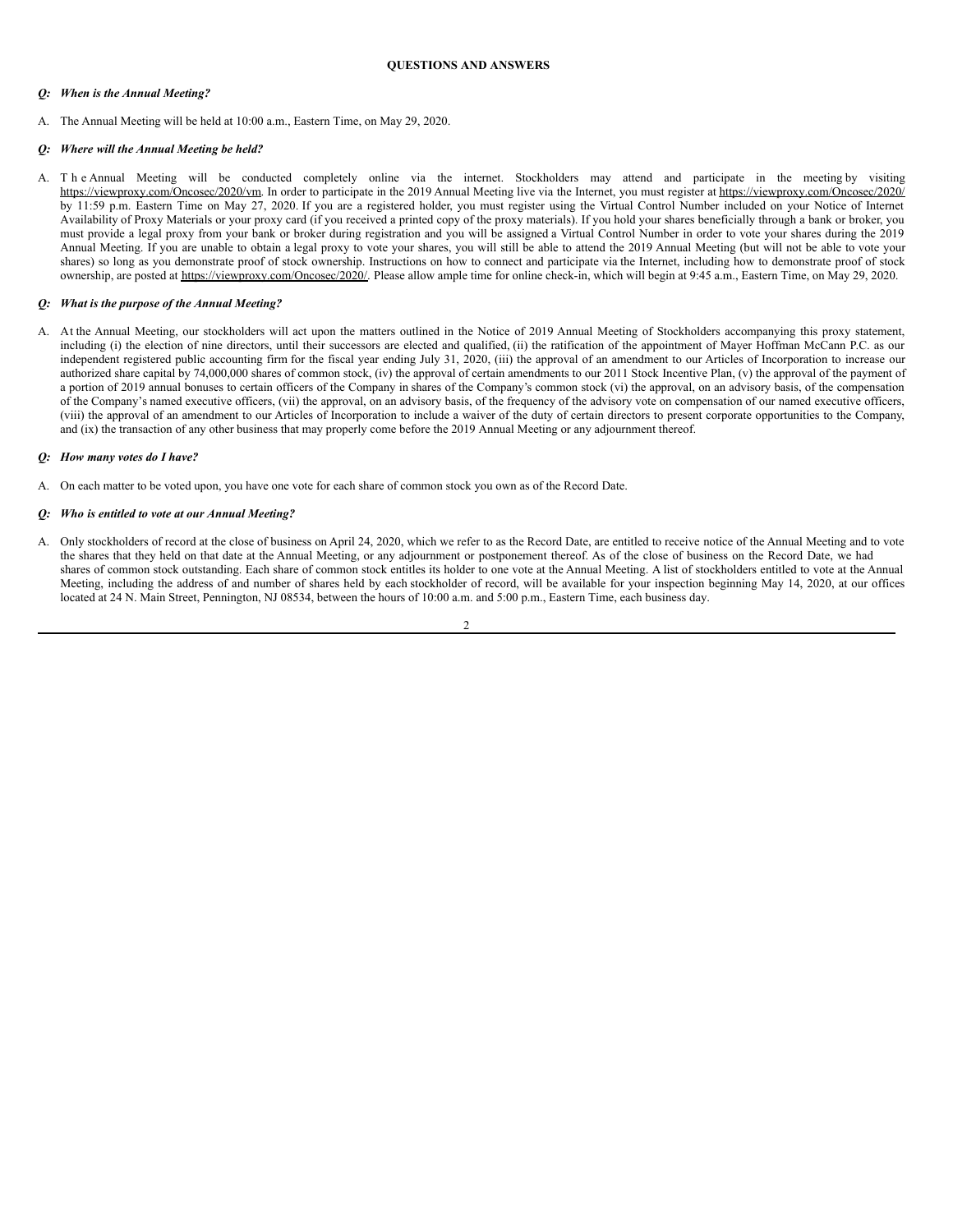*Stockholders of Record: Shares Registered in Your Name.* If on the Record Date your shares were registered directly in your name with our transfer agent, Nevada Agency and Transfer Company, then you are a stockholder of record. As a stockholder of record, you may vote in person at the Annual Meeting or vote by proxy. Whether or not you plan to attend the Annual Meeting, we urge you to fill out and return the enclosed proxy card, to ensure your vote is counted.

Beneficial Owner: Shares Registered in the Name of a Broker, Bank, Custodian or Other Nominee. If on the Record Date your shares were held in an account at a brokerage firm, bank, custodian or other nominee, then you are the beneficial owner of shares held in "street name" and these proxy materials are being forwarded to you by that organization. The organization holding your account is considered the stockholder of record for purposes of voting at the Annual Meeting. As a beneficial owner, you have the right to direct your broker, bank, custodian or other nominee on how to vote the shares in your account. You are also invited to attend the Annual Meeting. However, because you are not the stockholder of record, you may not vote your shares in person at the Annual Meeting unless you request and obtain a valid proxy from your broker, bank, custodian or other nominee.

#### *Q: What if I have technical dif iculties or trouble accessing the virtual Annual Meeting?*

A. We will have technicians ready to assist you with any technical difficulties you may have accessing the virtual Annual Meeting. If you encounter any difficulties accessing the virtual Annual Meeting during the check-in or meeting time, please call the technical support number at 866-612-893, or visit technical support via the internet at virtualmeeting@viewproxy.com. Technical support will be available starting at 9:45 a.m. Eastern Time on May 29, 2020.

#### *Q: Why is the Annual Meeting a virtual, online meeting?*

A. By conducting our Annual Meeting solely online via the Internet, we eliminate many of the costs associated with a physical meeting. In addition, we anticipate that a virtual Annual Meeting will provide greater accessibility for stockholders, encourage stockholder participation from around the world, and improve our ability to communicate more effectively with our stockholders during the Annual Meeting.

#### *Q: How may I vote my shares at the virtual Annual Meeting?*

A. If you hold shares of OncoSec Medical Incorporated common stock as the stockholder of record, or if you are a beneficial owner and hold shares of OncoSec Medical Incorporated common stock in street name, you have the right to vote those shares at the Special Meeting. In order to vote your shares during the Annual Meeting, whether you hold your shares of record or in street name, please follow the instructions at https://viewproxy.com/Oncosec/2020/.You will need the 13-digit control number provided on your proxy card and voting instruction form. Even if you plan to attend the virtual Annual Meeting, you should submit a proxy card or voting instruction form for your shares in advance, so that your vote will be counted if you later decide not to attend the virtual Annual Meeting.

#### *Q: How do I vote?*

A. Whether you hold shares directly as the stockholder of record or indirectly as the beneficial owner of shares held for you by a broker or other nominee (i.e., in "street name"), you may direct your vote without attending the Annual Meeting. You may vote by granting a proxy or, for shares you hold in street name, by submitting voting instructions to your broker or nominee. In most instances, you will be able to do this by internet, telephone or by mail. Please refer to the summary instructions below and those included on your proxy card or, for shares you hold in street name, the voting instruction card provided by your broker or nominee.

> *By Internet* — If you have internet access, you may authorize your proxy from any location in the world as directed in our "Important Notice Regarding the Availability of Proxy Materials."

> *By Telephone* — If you are calling from the United States or Canada, you may authorize your proxy by following the "By Telephone" instructions on the proxy card or, if applicable, the telephone voting instructions that may be described on the voting instruction card sent to you by your broker or nominee.

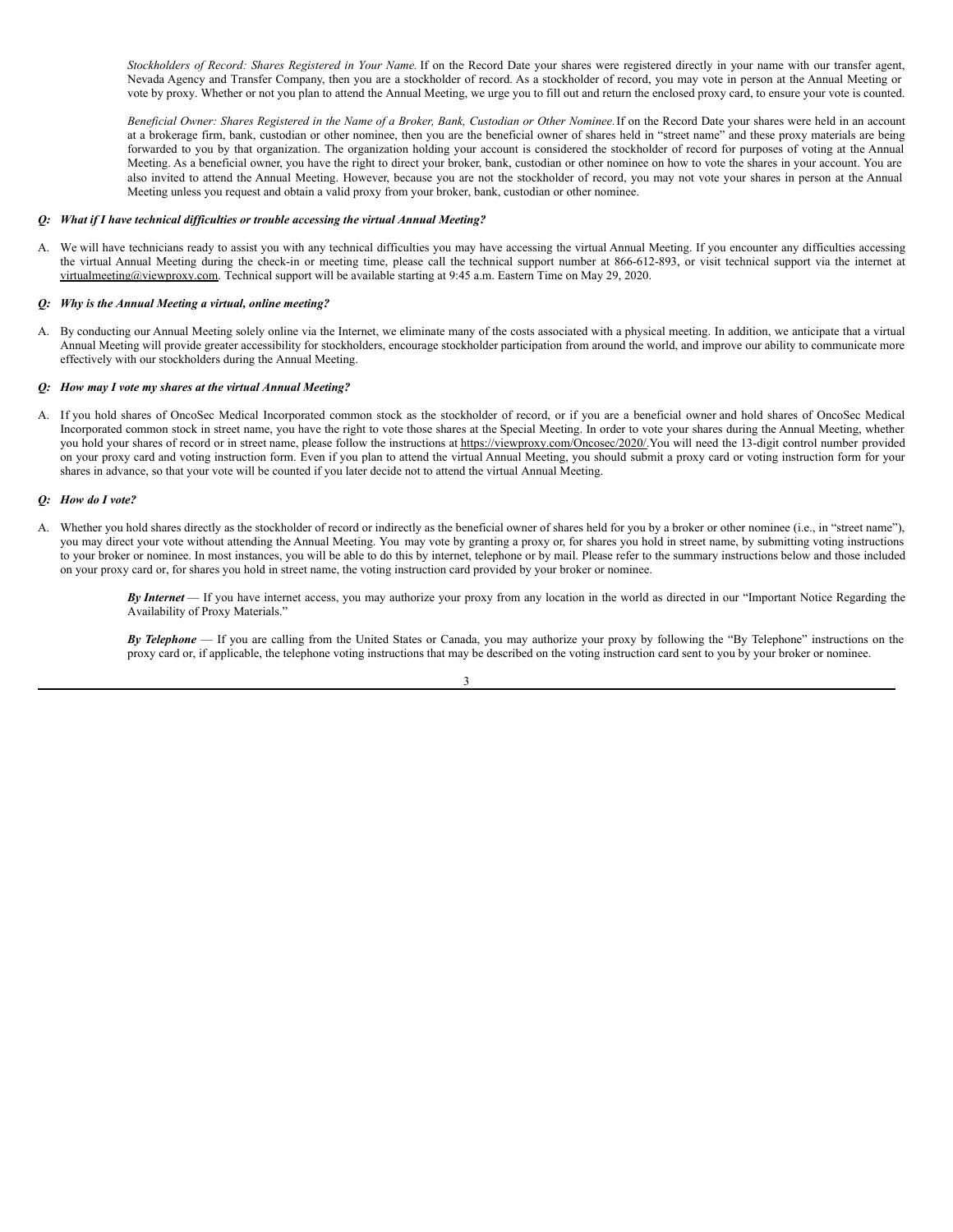*By Mail* — You may authorize your proxy by signing your proxy card and mailing it in the enclosed, postage-prepaid and addressed envelope. For shares you hold in street name, you may sign the voting instruction card included by your broker or nominee and mail it in the envelope provided.

# *Q: What is a proxy?*

A. A proxy is a person you appoint to vote your shares of our common stock on your behalf. If you are unable to attend the Annual Meeting, our Board of Directors is seeking your appointment of a proxy so that your shares of our common stock may be voted. If you vote by proxy, you will be designating Daniel J. O'Connor, our President and Chief Executive Officer, and Keir Loiacono, our General Counsel, Vice President of Corporate Development, and Corporate Secretary, as your proxies. Mr. O'Connor and/or Mr. Loiacono may act on your behalf and have the authority to appoint a substitute to act as your proxy.

# *Q: How will my shares be voted if I vote by proxy?*

Your proxy will be voted according to the instructions you provide. If you complete and submit your proxy but do not otherwise provide instructions on how to vote your shares, your shares will be voted (i) "FOR" the individuals nominated to serve as members of our Board of Directors, (ii) "FOR" the ratification of Mayer Hoffman McCann P.C. as our independent registered public accounting firm for the fiscal year ending July 31, 2020, (iii) "FOR" the approval of an amendment to our Articles of Incorporation to increase our authorized share capital by 74,000,000 shares of common stock, (iv) "FOR" the approval of certain amendments to our 2011 Stock Incentive Plan, (v) "FOR the approval of the payment of a portion of 2019 annual bonuses to certain officers of the Company in shares of the Company's common stock, (vi) "FOR" the approval, on an advisory basis, of the compensation of our named executive officers, (vii) "FOR" a frequency of every three years for future nonbinding stockholder advisory votes to approve the compensation of our named executive officers, and (viii) "FOR" the approval of an amendment to our Articles of Incorporation to include a waiver of the duty of certain directors to present corporate opportunities to the Company. Presently, our Board of Directors does not know of any other matter that may come before the Annual Meeting. However, your proxies are authorized to vote on your behalf, using their discretion, on any other business that properly comes before the Annual Meeting.

# *Q: Can I change my vote after I return my proxy card?*

A. Yes. You may revoke your proxy at any time before the final vote at the Annual Meeting. If you are the record holder of your shares, you may revoke your proxy in any one of three ways:

> You may send a written notice that you are revoking your proxy to our Corporate Secretary, Keir Loiacono at 24 N. Main Street Pennington, NJ 08534 (so long as we receive such notice no later than the close of business on the day before the Annual Meeting);

> You may submit a later dated proxy card or vote again via the internet as described in the "Important Notice Regarding the Availability of Proxy Materials"; or

You may attend the Annual Meeting by following the instructions at https://viewproxy.com/Oncosec/2020/. To vote, you will need the 13-digit control number provided on your proxy card and voting instruction form. Simply attending the Annual Meeting will not, by itself, revoke your proxy.

If your shares are held by your broker, bank, custodian or other nominee, you should follow the instructions provided by such broker, bank, custodian or other nominee.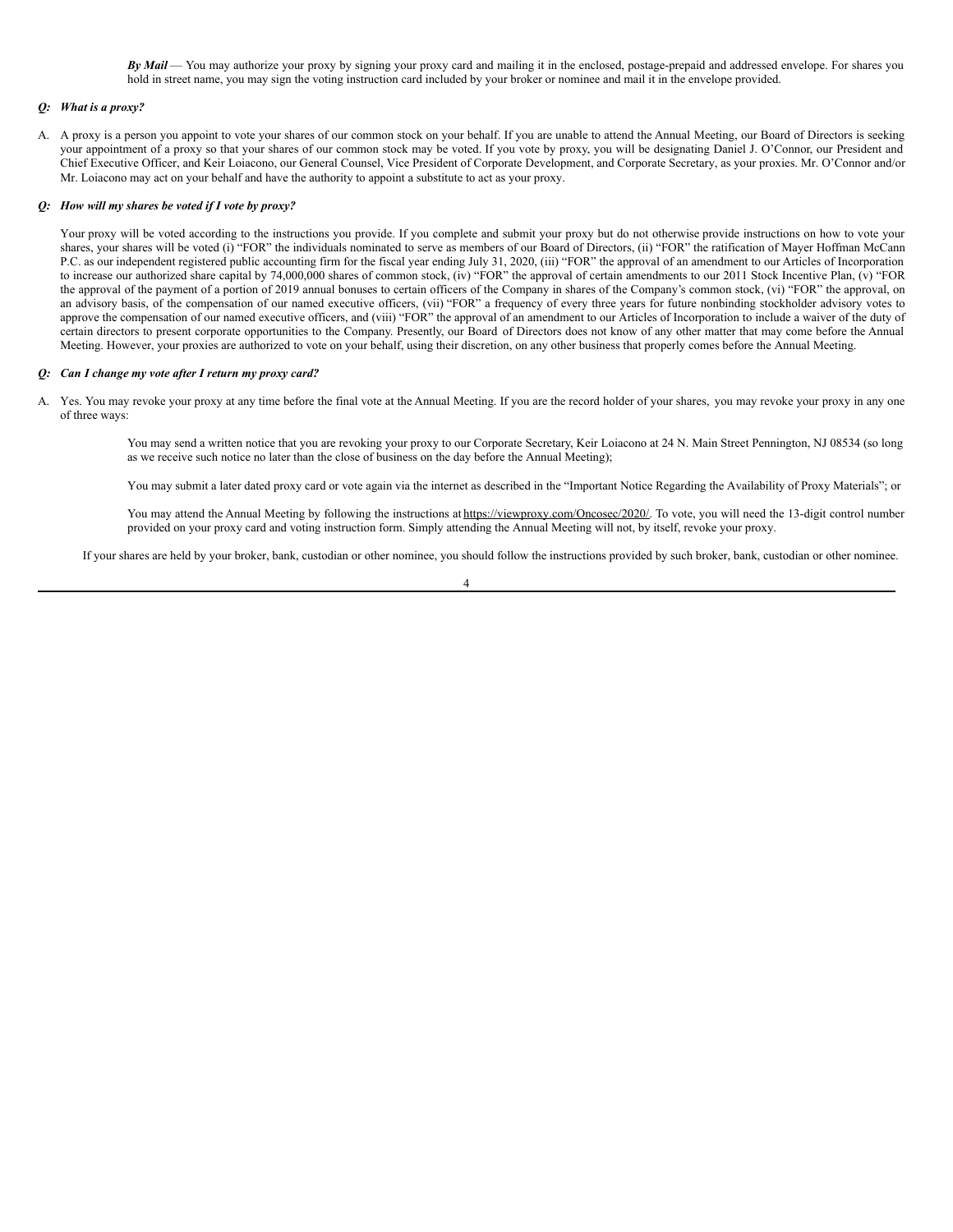# *Q: Is my vote confidential?*

A. Yes. All votes remain confidential, unless you provide otherwise.

# *Q: How are votes counted?*

A. Before the Annual Meeting, our Board of Directors will appoint one or more inspectors of election for the meeting. The inspector(s) will determine the number of shares represented at the meeting, the existence of a quorum and the validity and effect of proxies. The inspector(s) will also receive, count, and tabulate ballots and votes and determine the results of the voting on each matter that comes before the Annual Meeting.

Abstentions and votes withheld, and shares represented by proxies reflecting abstentions or votes withheld, will be treated as present for purposes of determining the existence of a quorum at the Annual Meeting. They will not be considered as votes "for" or "against" any matter for which the stockholder has indicated their intention to abstain or withhold their vote. Broker non-votes occur when shares are held indirectly through a broker, bank or other intermediary on behalf of a beneficial owner (referred to as held in "street name") and the broker submits a proxy but does not vote for a matter because the broker has not received voting instructions from the beneficial owner and (i) the broker does not have discretionary voting authority on the matter or (ii) the broker chooses not to vote on a matter for which it has discretionary voting authority. Pursuant to the New York Stock Exchange (the "NYSE"), which govern voting matters at the Annual Meeting, brokers are permitted to exercise discretionary voting authority only on "routine" matters when voting instructions have not been timely received from a beneficial owner.

The following matter up for vote at the Annual Meeting is considered to be "routine": the ratification of Mayer Hoffman McCann P.C. as our independent registered public accounting firm for the fiscal year ending July 31, 2020.

# *Q: What constitutes a quorum at the Annual Meeting?*

A. In accordance with Nevada law (the law under which we are incorporated) and our Bylaws, the presence at the Annual Meeting, by proxy or in person, of the holders of a majority of the shares of our common stock issued, outstanding, and entitled to vote on the record date constitutes a quorum, thereby permitting the stockholders to conduct business at the Annual Meeting. Abstentions, votes withheld, and broker or nominee non-votes will be included in the calculation of the number of shares considered present at the Annual Meeting for purposes of determining the existence of a quorum.

If a quorum is not present at the Annual Meeting, a majority of the stockholders present in person and by proxy may adjourn the meeting to another date. If an adjournment is for more than 30 days or a new record date is fixed for the adjourned meeting by our Board of Directors, we will provide notice of the adjourned meeting to each stockholder of record entitled to vote at the adjourned meeting. At any adjourned meeting at which a quorum is present, any business may be transacted that might have been transacted at the originally called meeting.

# *Q: What vote is required to elect each of our director-nominees?*

A. The affirmative vote of a plurality of the votes of the shares present, in person or by proxy, at the Annual Meeting is required for the election of each of the director nominees. "Plurality" means that the nominees receiving the largest number of votes up to the number of directors to be elected at the Annual Meeting will be duly elected as directors. Abstentions, votes withheld, and broker or nominee non-votes will not affect the outcome of director elections.

# Q: What vote is required to ratify Mayer Hoffman McCann P.C. as our independent registered public accounting firm for the fiscal year ending July 31, 2020?

A. This proposal will be approved if the number of votes cast in favor of the proposal exceeds the number of votes cast in opposition to the proposal. Abstentions are not counted as votes cast and therefore will have no impact on the outcome of the vote. However, they will be counted toward the quorum requirement. Broker non-votes are not expected to occur with respect to this proposal.

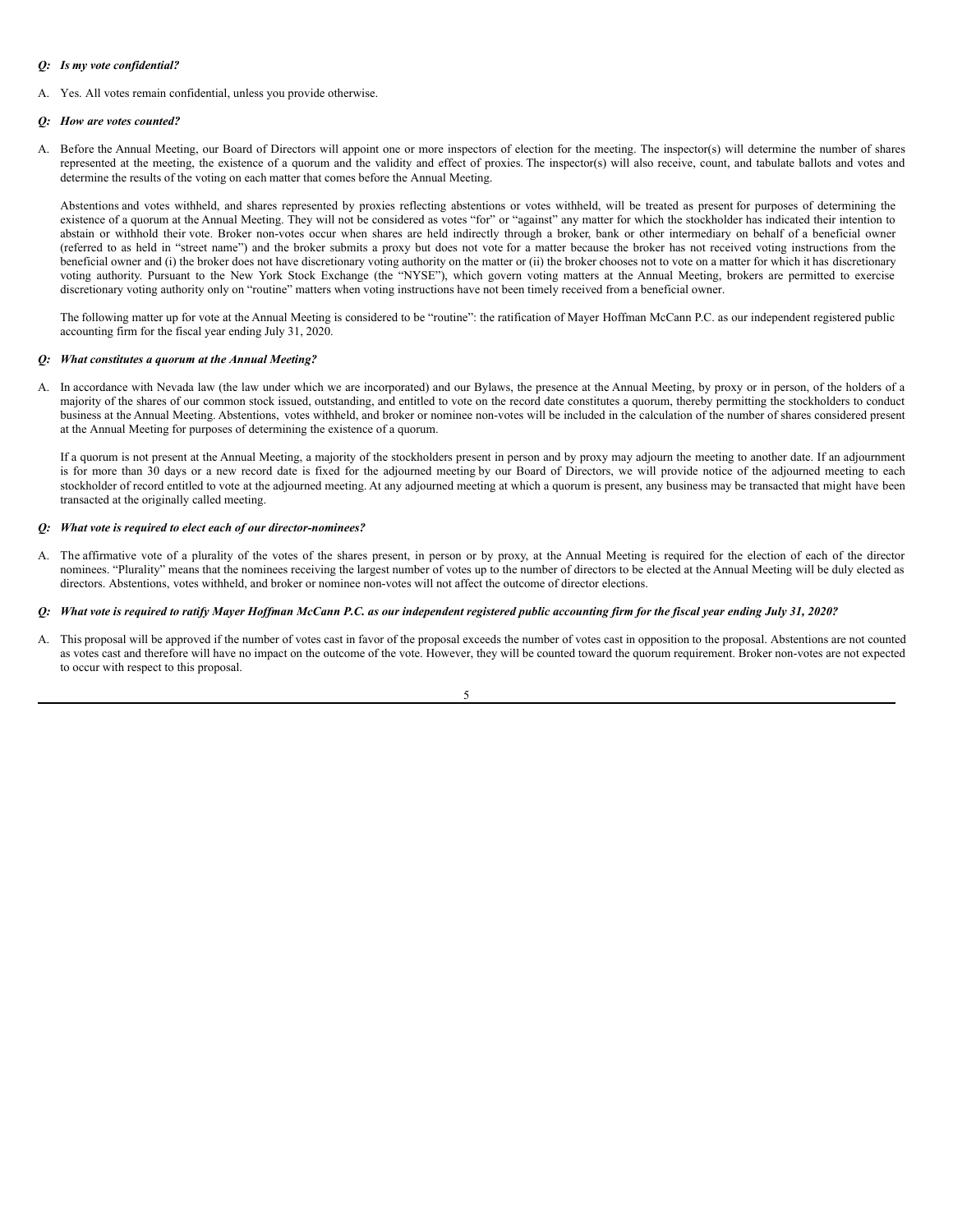# Q: What vote is required to approve the amendment to our Articles of Incorporation to increase our authorized share capital by 74,000,000 shares of common stock?

A. The affirmative vote of a majority of the common shares outstanding is required to approve the amendment to our Articles of Incorporation to increase our authorized share capital by 74,000,000. Abstentions and votes withheld and broker or nominee non-votes (and shares represented by proxies reflecting broker or nominee non-votes) will have the same effect as a negative vote.

#### *Q: What vote is required to approve certain amendments to our 2011 Stock Incentive Plan?*

A. This proposal will be approved if the number of votes cast in favor of the action exceeds the number of votes cast in opposition to the action. Abstentions and broker nonvotes are not counted as votes cast and therefore will have no impact on the outcome of the vote.

# Q: What vote is required to approve the payment of a portion of 2019 annual bonuses to certain officers of the Company in shares of the Company's common stock?

A. This proposal will be approved if the number of votes cast in favor of the action exceeds the number of votes cast in opposition to the action. Abstentions and broker nonvotes are not counted as votes cast and therefore will have no impact on the outcome of the vote.

#### Q: What vote is required to approve on a non-binding advisory basis, the compensation of our named executive officers?

A: This advisory vote is commonly referred to as a "Say-on-Pay" vote and is required by Section 14A of the Exchange Act. Because this is an advisory vote, the stockholder vote will not be binding on us. Nevertheless, the proposal will be approved if the number of votes cast in favor of the action exceeds the number of votes cast in opposition to the action. Abstentions and broker non-votes are not counted as votes cast and therefore will have no impact on the outcome of the vote.

# Q: How will the outcome of the non-binding advisory vote on the frequency of the advisory vote on compensation of our named executive officers be determined?

A. The frequency of the non-binding advisory vote on compensation of our named executive officers receiving the greatest number of votes — every three years, every two years or every year — will be the frequency that stockholders approve.

# Q: What vote is required to approve the amendment to our Articles of Incorporation to include a waiver of the duty of certain directors to present corporate opportunities to *the Company?*

A. The affirmative vote of a majority of the common shares outstanding is required to approve the amendment to our Articles of Incorporation to include a waiver of the duty of certain directors to present corporate opportunities to the Company. Abstentions and votes withheld and broker or nominee non-votes (and shares represented by proxies reflecting broker or nominee non-votes) will have the same effect as a negative vote.

#### *Q: What percentage of our outstanding common stock do our directors and executive of icers own?*

A. As of April 24, 2020, our directors and executive officers owned, or have the right to acquire, approximately 0.7% of our outstanding common stock. See the discussion under the heading "Security Ownership of Certain Beneficial Owners and Management" on page 33 for more details.

#### *Q: How can I find out the results of the voting at the Annual Meeting?*

A. We will announce preliminary voting results at the Annual Meeting. We will also disclose voting results on a Form 8-K filed with the SEC, within four business days after the Annual Meeting.

# Q: Who was our independent public accountant for the year ended July 31, 2019? Will they be represented at the Annual Meeting?

A. Mayer Hoffman McCann P.C. is the independent registered public accounting firm that audited our financial statements for the fiscal year ended July 31, 2019. We expect a representative of Mayer Hoffman McCann P.C. to be present at the Annual Meeting. The representative will have an opportunity to make a statement and will be available to answer your questions.

#### *Q: Who is paying for this proxy solicitation?*

A. We will pay the entire cost of preparing, assembling, printing, mailing, and distributing these proxy materials and soliciting votes. If you choose to vote over the internet, you are responsible for internet access charges you may incur. If you choose to vote by telephone, you are responsible for telephone charges you may incur. In addition to the mailing of these proxy materials, the solicitation of proxies or votes may be made in person, by telephone or by electronic communication by our directors, officers and employees, who will not receive any additional compensation for such solicitation activities. Proxies also may be solicited by employees and our directors by mail, telephone, facsimile, e-mail or in person.

#### *Q: How can I obtain a copy of our annual report on Form 10-K?*

A. We have filed our annual report on Form 10-K and Form 10-K/A for the fiscal year ended July 31, 2019, with the SEC. The annual report on Form 10-K and Form 10-K/A is also included in the Annual Report to stockholders. You may obtain, free of charge, a copy of our annual report on Form 10-K and Form 10-K/A, including financial statements and exhibits, by writing to our Corporate Secretary, Keir Loiacono. Upon request, we will also furnish any exhibits to the annual report on Form 10-K and Form 10-K/A as filed with the SEC.

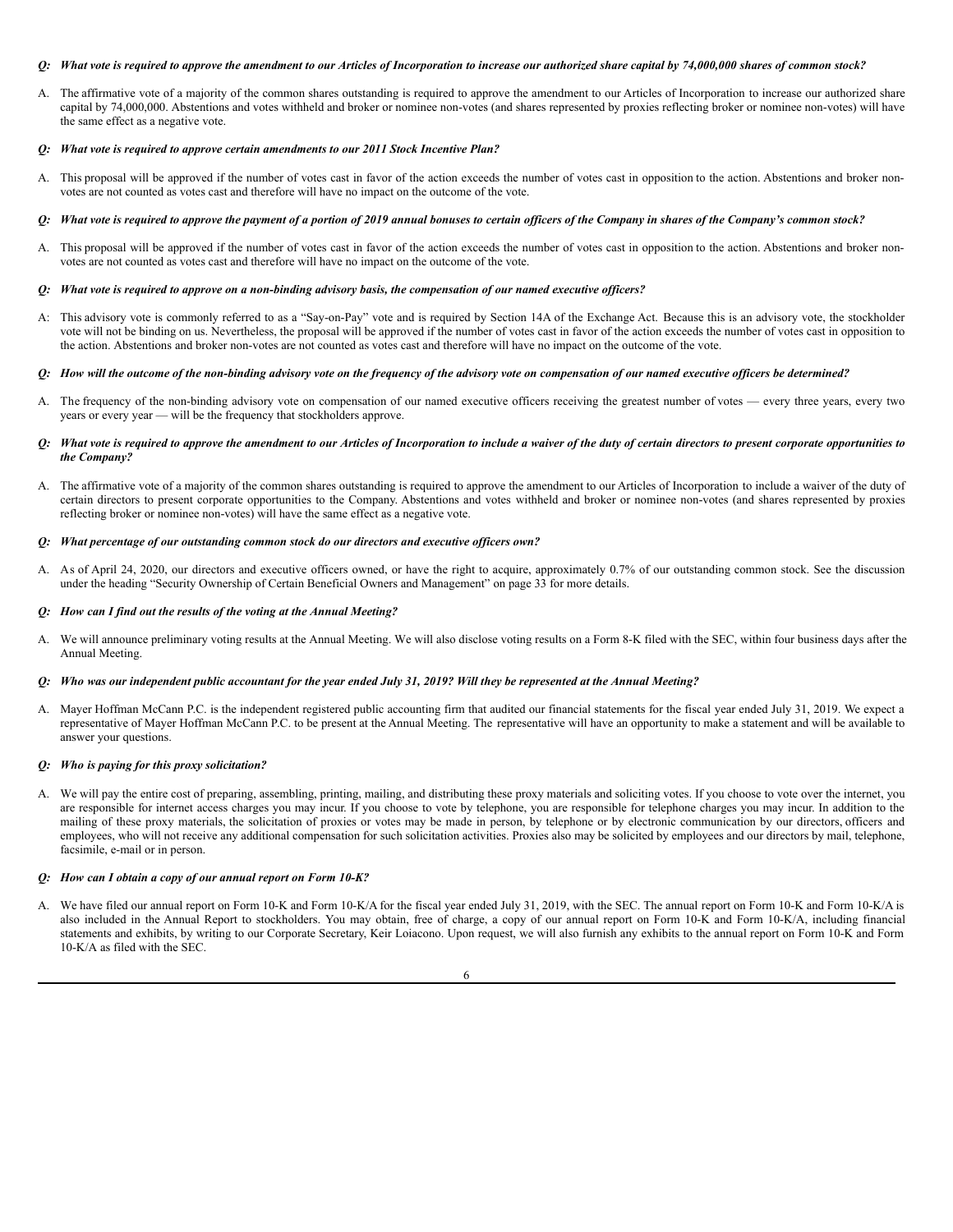#### **Important Notice Regarding the Availability of Proxy Materials for the Virtual Annual Meeting of Stockholders to Be Held on May 29, 2020**

# The Notice of Annual Meeting of Stockholders, this Proxy Statement and the Annual Report are available at www.proxyvote.com.

You are encouraged to access and review all of the important information contained in the proxy materials before voting.

## **Who Can Vote; Outstanding Shares**

The Record Date for the Annual Meeting is April 24, 2020. All holders of record of our common stock on the Record Date are entitled to notice of and to vote at the Annual Meeting and at any adjournment or postponement thereof.

As of the Record Date for the Annual Meeting, there were shares of our common stock outstanding.

#### **Voting Information**

#### *Ef ect of Not Providing Voting Instructions; Broker Non-Votes*

If you are a stockholder of record and you submit a valid proxy that is not revoked before your shares are voted at the Annual Meeting and that does not provide voting instructions with respect to your shares, all shares represented by your proxy will be voted in accordance with the recommendation of the Board of Directors on each proposal to be presented at the Annual Meeting, as described in this Proxy Statement.

If you hold your shares in "street name" (that is, your shares are held by a broker or other nominee on your behalf as the beneficial owner, but are not held of record in your name), it is critical that you provide voting instructions to your broker or other nominee if you want your vote to count on Proposal 1 (election of directors), Proposal 3 (approval of the amendment to our Articles of Incorporation to increase our authorized share capital), Proposal 4 (approval of certain amendments to our 2011 Stock Incentive Plan), Proposal 5 (approval of the payment of a portion of 2019 annual bonuses to certain officers of the Company in shares of the Company's common stock), Proposal 6 (approval, on an advisory basis, of the compensation of our named executive officers), Proposal 7 (approval of the frequency of the advisory vote on compensation of the Company's named executive officers), and Proposal 8 (approval of the Amendment to our Articles of Incorporation to include a waiver of certain directors' and their affiliates' fiduciary duty of loyalty to present corporate opportunities to the Company). These proposals constitute "non-routine" matters on which a broker or other nominee is not entitled to vote shares held for a beneficial owner without receiving specific voting instructions from the beneficial owner. As a result, if you hold your shares in street name and you do not instruct your broker on how to vote on Proposals 1, 3, 4, 5, 6, 7 and 8, no vote will be cast on these proposals on your behalf and a "broker non-vote" will occur. Your broker or other nominee will, however, have discretion to vote uninstructed shares on Proposal 2 (ratification of appointment of independent registered public accounting firm), because this proposal constitutes a "routine" matter on which a broker or other nominee is entitled to vote shares held for a beneficial owner even without receiving voting instructions from the beneficial owner.

## *Tabulation of Votes*

The inspector of elections of the Annual Meeting will tabulate the votes of our stockholders. All shares entitled to vote and represented by properly submitted proxies (including those submitted via the internet, by telephone and by mail) that are received before the voting deadlines described under "How to Cast or Revoke Your Vote—Voting Deadlines" below and are not revoked or superseded will be voted at the Annual Meeting in accordance with the instructions indicated on the proxies. If such a properly submitted and unrevoked proxy does not provide voting instructions on a proposal, then the shares represented by the proxy will be voted on the proposal at the Annual Meeting by the proxy holders named in the proxy in accordance with the recommendations of our Board as described in this Proxy Statement. If the Annual Meeting is adjourned or postponed, properly submitted and unrevoked proxies will remain effective and will be voted at the adjourned or postponed Annual Meeting, and stockholders will retain the right to change or revoke any such proxy until it is actually voted at the adjourned or postponed Annual Meeting.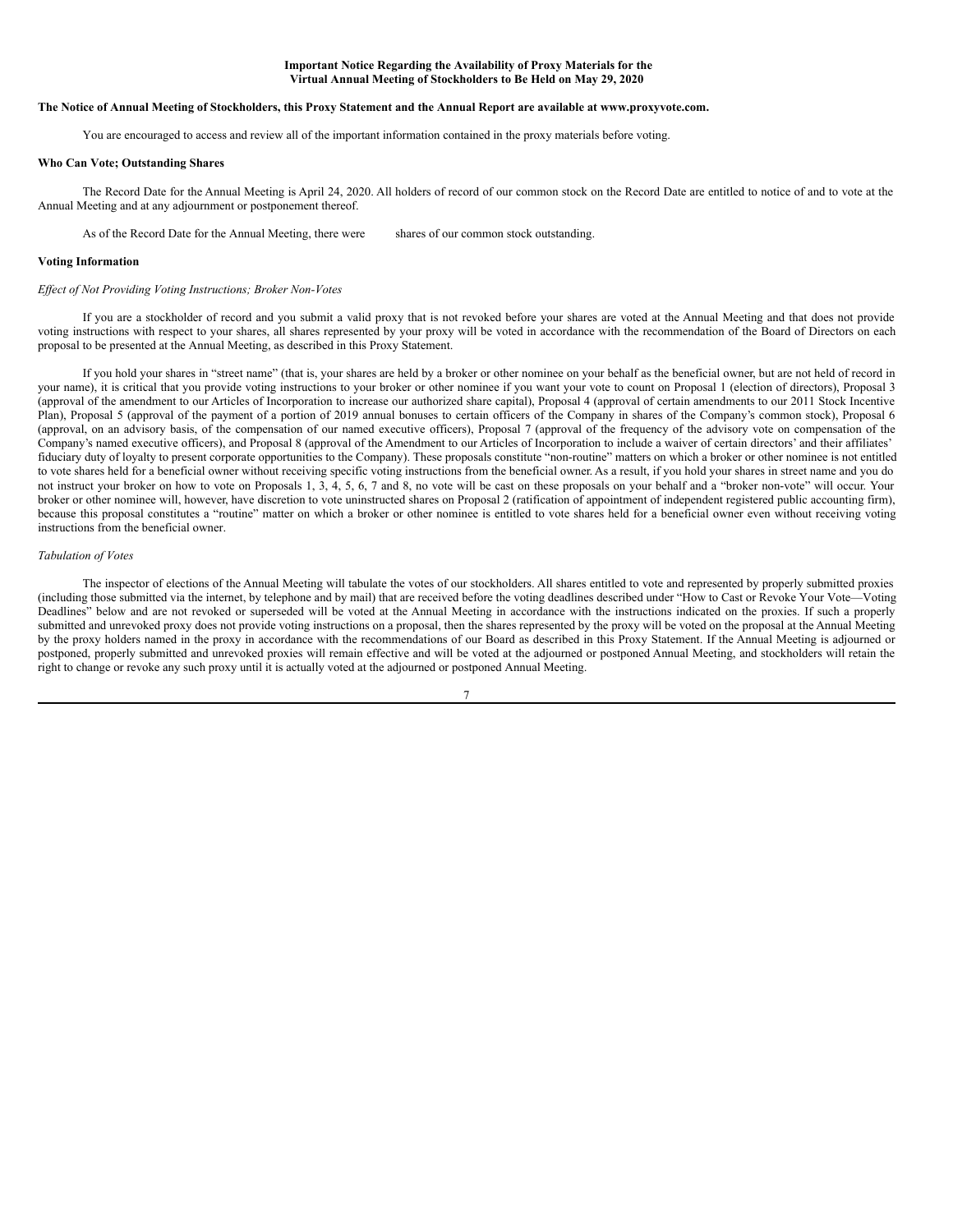#### **How to Cast or Revoke Your Vote**

You may vote by virtually attending the Annual Meeting, or you may vote by submitting a proxy. If you desire to attend the Annual Meeting and vote in person, please see the important information under "Attending the Annual Meeting" below. In order to participate in the 2019 Annual Meeting live via the Internet, you must register at https://viewproxy.com/Oncosec/2020/ by 11:59 p.m. Eastern Time on May 27, 2020. If you are a registered holder, you must register using the Virtual Control Number included on your Notice of Internet Availability of Proxy Materials or your proxy card (if you received a printed copy of the proxy materials). If you hold your shares beneficially through a bank or broker, you must provide a legal proxy from your bank or broker during registration and you will be assigned a Virtual Control Number in order to vote your shares during the 2019 Annual Meeting. If you are unable to obtain a legal proxy to vote your shares, you will still be able to attend the 2019 Annual Meeting (but will not be able to vote your shares) so long as you demonstrate proof of stock ownership. Instructions on how to connect and participate via the Internet, including how to demonstrate proof of stock ownership, are posted at https://viewproxy.com/Oncosec/2020/.

## *Stockholders of Record*

You are a stockholder of record if your shares are registered directly in your name with Nevada Agency and Transfer Company, our transfer agent. If you were a stockholder of record at the close of business on the record date for the Annual Meeting, you may vote by submitting your proxy via the internet, by telephone or through the mail. To vote via the internet, follow the instructions in the Notice of Internet Availability of Proxy Materials or go to the internet address stated on your proxy card. To vote by telephone, call the number stated on your proxy card. If you have received a proxy card in the mail and wish to vote by mail, simply mark your proxy card, date and sign it, and return it in the postage-prepaid envelope. If you have received a proxy card in the mail and wish to vote by mail, simply mark your proxy card, date and sign it, and return it in the postage-prepaid envelope. If you do not have the postage-prepaid envelope, please mail your completed proxy card to the following address: OncoSec Medical Incorporated, c/o Proxy Services, 51 Mercedes Way, Edgewood, New York 11717. If you receive only the Notice of Internet Availability of Proxy Materials and would like to vote by mail, follow the procedures described in such notice to request a paper proxy card to submit your vote by mail.

As a stockholder of record, you are entitled to revoke your proxy at any time before it is voted at the Annual Meeting. A proxy may be revoked by submitting a laterdated vote in person at the Annual Meeting, via the internet, by telephone or by mail, or by delivering to us a written notice of revocation. A later-dated proxy may be submitted by any of the voting methods described above, and a written notice of revocation may be sent to OncoSec Medical Incorporated, 24 N. Main Street, Pennington, NJ 08534, or hand-delivered to our Secretary at or before the voting at the Annual Meeting.

# *Beneficial Owners*

You are a beneficial owner of shares held in street name if your shares are held by a broker or other nominee and not in your name. As a beneficial owner, you have the right to direct your broker or other nominee on how to vote the shares held in your account as of the record date for the Annual Meeting. You should receive voting instructions from the broker or other nominee that holds your shares, and you should follow these instructions in order to direct your broker or other nominee on how to vote your shares. The availability of various voting methods for beneficial owners, including voting via the internet, by telephone or by mail, will depend on the voting processes of each broker or other nominee. If you are a beneficial owner of shares held in street name, you may vote your shares in person at the Annual Meeting only if you obtain a legal proxy from the broker or other nominee holding your shares that gives you the right to vote the shares.

Beneficial owners of shares are held in street name should follow the instructions provided by their broker or other nominee regarding how to revoke a previously submitted proxy.

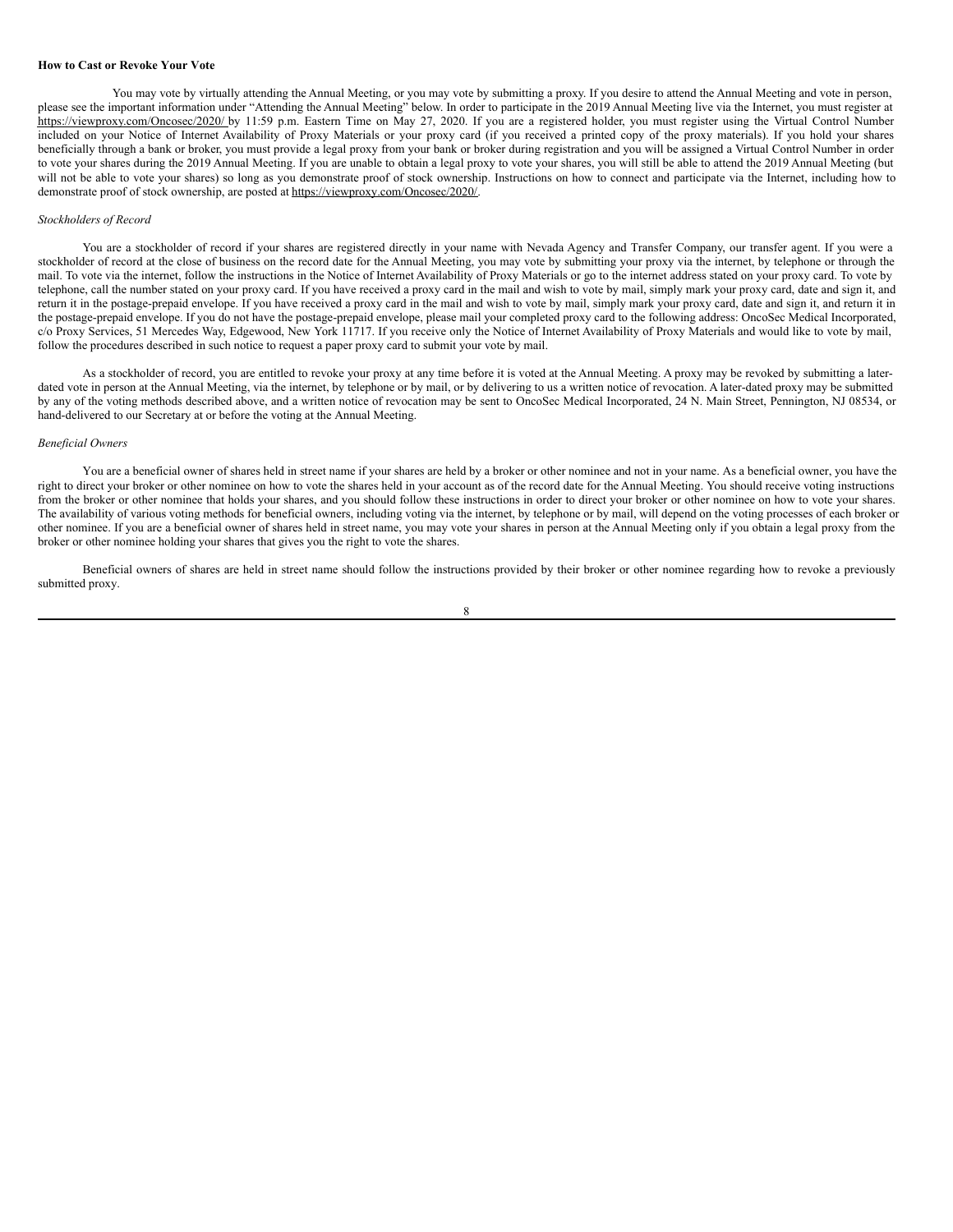#### *Voting Deadlines*

The internet and telephone voting facilities will close at 11:59 p.m., Eastern Time, on May 28, 2020, the day before the Annual Meeting. Stockholders who submit a proxy via the internet should be aware that they may incur costs to access the internet, such as usage charges from telephone companies or internet service providers, and that these costs must be borne by such stockholders. Stockholders who submit a proxy via the internet or by telephone need not return a proxy card or the form provided by your broker or other nominee.

#### **YOUR VOTE IS VERY IMPORTANT.**

#### We recommend that you promptly submit your proxy, even if you plan to attend the virtual Annual Meeting.

#### **Attending the Annual Meeting**

All stockholders that owned our common stock at the close of business on the Record Date for the Annual Meeting, or their duly appointed proxies, may attend the virtual Annual Meeting. Whether or not you plan to attend our virtual Annual Meeting, we encourage you to submit your proxy or voting instructions as soon as possible. Submitting your vote prior to the Annual Meeting will not affect your right to vote at the Annual Meeting if you decide to attend; however, your attendance at the Annual Meeting after having submitted a valid proxy will not in and of itself constitute a revocation of your proxy. You will be able to revoke a previously submitted proxy at the Annual Meeting, by visiting https://viewproxy.com/Oncosec/2020/vm, where you will be able to listen to the meeting live, submit questions and vote online.

#### **Proxy Solicitation Costs**

The accompanying proxy is solicited on behalf of the Board. We will pay for the cost of preparing, assembling, printing and mailing the proxy materials for the Annual Meeting to our stockholders, as well as the cost of soliciting proxies for the Annual Meeting. We may request brokers and other nominees holding shares in their names that are beneficially owned by others to solicit proxies for the Annual Meeting from these beneficial owners, and we will reimburse these brokers and other nominees for their reasonable out-of-pocket expenses regarding these solicitations. Our directors, officers and other employees may supplement the original solicitation of proxies through the use of the mail, by telephone, facsimile, e-mail or personal solicitation. We will pay no additional compensation to our directors, officers and other employees for these activities. We have not engaged employees for the specific purpose of soliciting proxies or a proxy solicitation firm to assist us in soliciting proxies, but we may elect to engage and pay the cost of such employees or such a proxy solicitation firm at any time.

#### **Householding**

The SEC has adopted rules that allow a company to deliver a single set of proxy materials, including a Notice of Internet Availability of Proxy Materials and/or a complete copy of the proxy statement, annual report and proxy card, to multiple stockholders who share the same address, unless contrary instructions have been received from a stockholder. This method of delivery, known as "householding," permits companies to realize cost savings, reduces the amount of duplicate information stockholders receive and reduces the environmental impact of printing and mailing these materials to stockholders. We have adopted householding for the Annual Meeting, and as a result, stockholders sharing an address will receive only one copy of our proxy materials. Upon our receipt of a written or oral request, we will deliver promptly, at no charge, a separate copy of the proxy materials for the Annual Meeting to any stockholder at a shared address to which we have delivered a single copy of these materials. In addition, stockholders who share an address and receive a single copy of our proxy materials for the Annual Meeting may submit a request to receive multiple copies of these materials for future annual meetings of our stockholders, and stockholders who share an address and receive multiple copies of our proxy materials for the Annual Meeting may request to receive a single copy of these materials for our future annual meetings of stockholders. Any such requests should be directed to us by writing to 24 N. Main Street, Pennington, NJ 08534, Attn: Secretary, or by calling 855-662-6732.

#### **The Company's Annual Report**

The Company's annual report on Form 10-K and Form 10-K/A for the year ended July 31, 2019 are incorporated by reference herein. The Form 10-K/A is also available on the Company's website (www.oncosec.com). Upon written or oral request, the Company will provide copies of the exhibits to the annual report at no charge; such requests should be directed to OncoSec Medical Incorporated 24 N. Main Street Pennington, NJ 08534.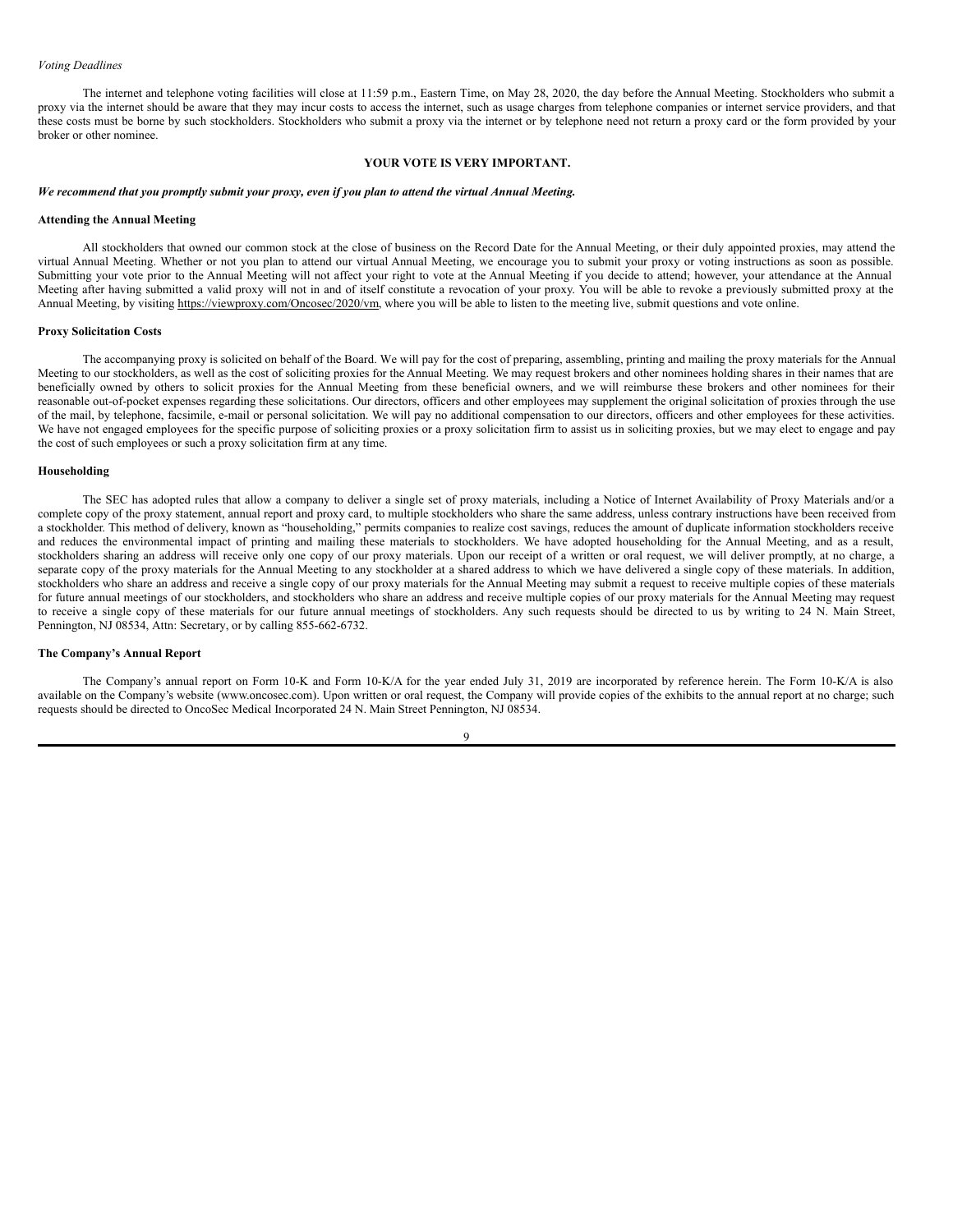# <span id="page-13-0"></span>**PROPOSAL 1 ELECTION OF DIRECTORS**

# **General**

At the Annual Meeting, stockholders will be asked to elect nine directors to serve until our next annual meeting of stockholders and until their respective successors are elected and qualified. Each of the nominees is currently a director on the Board. Our Board of Directors has determined to nominate Dr. Margaret Dalesandro, Daniel O'Connor, Dr. James DeMesa, Joon Kim, Dr. Kim Lyerly, Kevin Smith, Robert Ward, Yuhang Zhao, and Chao Zhou for re-election to our Board of Directors. Yuhang Zhao and Chao Zhou, and Kevin R. Smith (the "Buyer Directors") were appointed as directors in February 2020. Joon Kim was appointed as a director in December 2018. On February 7, 2020, the Company closed (the "Closing") a strategic transaction (the "Transaction") with Grand Decade Developments Limited, a direct, wholly-owned subsidiary of China Grand Pharmaceutical and Healthcare Holdings Limited, a company formed under the laws of the British Virgin Islands ("CGP"), and its affiliate, Sirtex Medical US Holdings, Inc., a Delaware corporation ("Sirtex" and, together with CGP, the "Buyers"). In connection with the Closing, the Company entered into Stockholders Agreements (the "Stockholders Agreements") with each of CGP and Sirtex, pursuant to which, among other things, CGP exercised its option and to nominate two (2) members to the Board and Sirtex exercised its option to nominate one (1) director to the Board. Pursuant to the Stockholders Agreements, CGP nominated Yuhang Zhao and Chao Zhou to the Company's Board, and Sirtex nominated Kevin R. Smith to the Company's Board. In December 2018, OncoSec appointed Joon Kim as a director to the Board. On August 31, 2018, OncoSec and Alpha Holdings, Inc. ("Alpha") entered into a stock purchase agreement (the "Alpha Transaction Agreement"), pursuant to which OncoSec agreed to issue and sell to Alpha shares of its common stock. Mr. Kim was appointed to the Board in accordance with the terms of the Alpha Transaction Agreement in conjunction with the closing of the Alpha Transaction in December 2018.

Other than as described above, there is no arrangement or understanding between any nominee and any other person or persons pursuant to which any nominee was or is to be selected as a director or director nominee of the Company. There are no family relationships between any of the director nominees named below or our executive officers.

## **Director Nominees**

The Nominating and Corporate Governance Committee of our Board has recommended, and our Board has nominated each of the nominees named below for election as our directors at the Annual Meeting. Each nominee has consented to being named in this Proxy Statement as a director nominee and has agreed to serve as a director if elected.

If any nominee becomes unavailable to serve as director, it is intended that votes will be cast, pursuant to properly submitted proxies, for such substitute nominee(s) as the Board may select.

The information below sets forth the principal occupation or employment and principal business of the employer, if any, of each director nominee, as well as his position(s) and tenure with the Company, age, other directorships and other business experience and qualifications. In addition, the information below describes each nominee's specific experience, qualifications, attributes and skills that led our Board and the Nominating and Corporate Governance Committee to nominate these nominees for re-election as directors. The Board and Nominating and Corporate Governance Committee believe these nominees collectively provide a diverse range of perspectives and business acumen to fully engage each other and management in addressing the Company's needs.

| <b>Position with the Company</b>                | Age as of<br><b>Annual Meeting</b> | <b>Director Since</b> |
|-------------------------------------------------|------------------------------------|-----------------------|
| Chair of the Board                              | 73                                 | April 2019            |
| President, Chief Executive Officer and Director | 55                                 | September 2017        |
| Director                                        | 62                                 | February 2011         |
| Director                                        | 54                                 | December 2018         |
| Director                                        | 61                                 | April 2020            |
| Director                                        | 31                                 | February 2020         |
| Director                                        | 62                                 | November 2018         |
| Director                                        |                                    | February 2020         |
| Director                                        |                                    | February 2020         |
|                                                 |                                    |                       |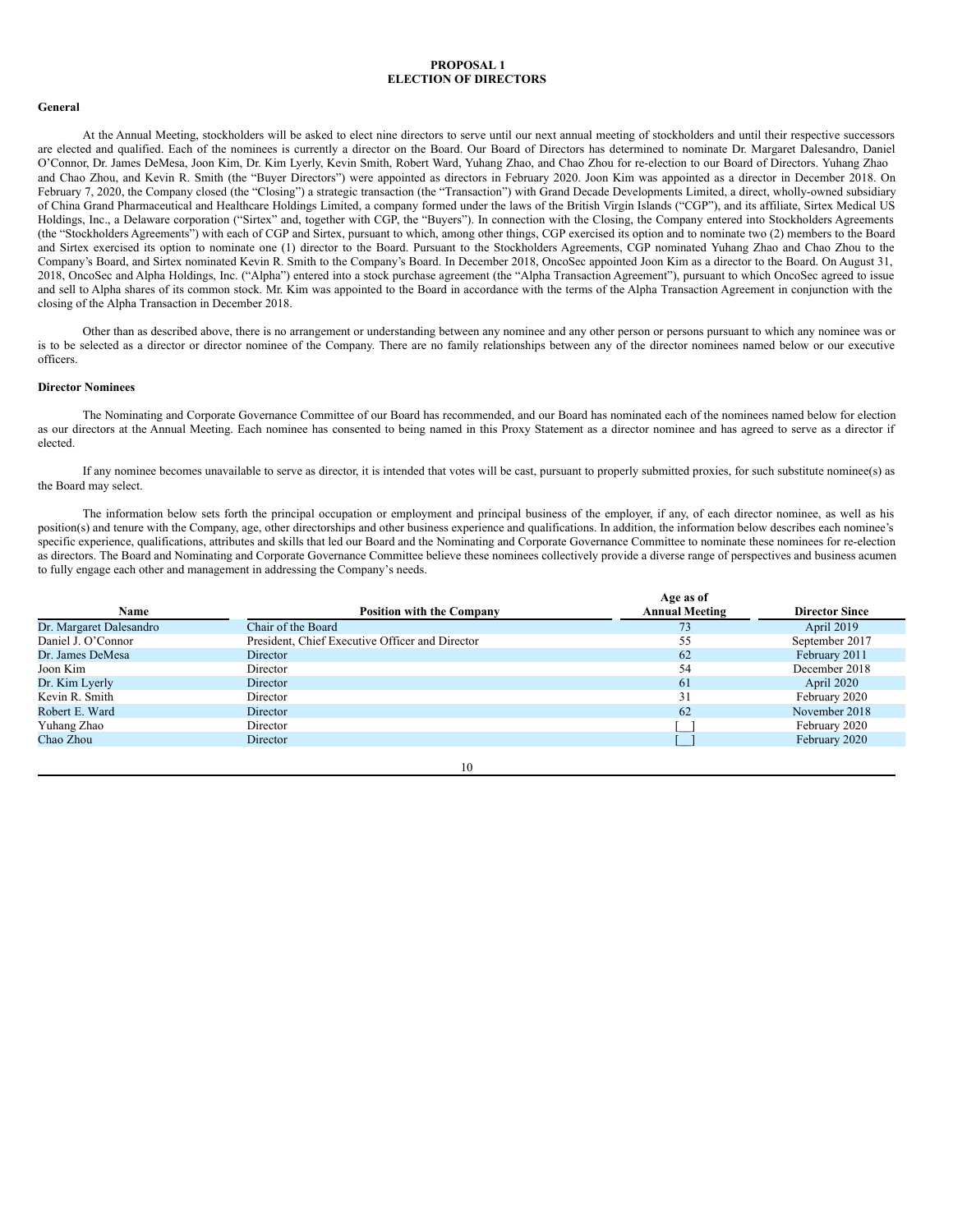*Dr. Margaret Dalesandro* has served on our Board since April 2019 and as the Chair of our Board since April 2020. Dr. Dalesandro is currently a pharmaceutical development consultant with Brecon Pharma Consulting LLC and has over twenty-five years of experience leading strategic product development in the pharmaceutical, biotechnology and diagnostics industries. She has previously served as a Business Director of Integrative Pharmacology at Corning, Incorporated, as a Vice President of Project, Portfolio and Alliance Management at ImClone Systems Inc., as an Executive Director of Project and Portfolio Management at GlaxoSmithKline, and as a Senior Consultant at Cambridge Pharma Consultancy over the course of her career. Dr. Dalesandro earned her Ph.D. in Biochemistry from Bryn Mawr College and completed a NIH Post-Doctoral Fellowship in Molecular Immunology at the Wake Forest University School of Medicine. Dr. Dalesandro's extensive experience and expertise in the biopharmaceuticals industry are the primary qualifications the Board considered in nominating her as a director of the Company.

*Daniel J. O'Connor, J.D.* has served on our Board since September 2017, was appointed as our Chief Executive Officer in November 2017, and our President in May 2018. In addition, Mr. O'Connor has been serving as a member of the Board of Directors of Seelos Therapeutics, Inc. since 2019. Most recently, Mr. O'Connor served as President, Chief Executive Officer, Director at Advaxis, Inc., a cancer immunotherapy company, from 2013 to 2017. Prior to that, Mr. O'Connor was Senior Vice President and General Counsel for Bracco Diagnostics, a diagnostic imaging company, from 2008 until 2012; Senior Vice President, General Counsel and Secretary for ImClone Systems, a biopharmaceutical company, from 2002 until 2008; and General Counsel at PharmaNet (formerly inVentiv Clinical Health, today Syneos Health), a clinical research organization, from 1998 until 2001.

Mr. O'Connor is a 1995 graduate of the Pennsylvania State University's Dickinson School of Law in Carlisle, Pennsylvania and currently serves as a Trusted Advisor to its Dean. He graduated from the United States Marine Corps Officer Candidate School in 1988 and was commissioned as an officer in the U.S. Marines, attaining the rank of Captain while serving in Saudi Arabia during Operation Desert Shield. Mr. O'Connor is currently the Vice Chairman of the Board of the Trustees of BioNJ. In October 2017, Mr. O'Connor was appointed to the New Jersey Biotechnology Task Force by Governor Christie, and he was formerly a New Jersey criminal prosecutor in Somerset County.

Mr. O'Connor has extensive experience leading companies in capital-raising transactions, mergers and acquisitions and establishing partnerships with leaders in the pharmaceutical industry. In addition, his experience with biotechnology companies has provided him with expertise in the clinical development, launch and commercialization of drug candidates. This experience and expertise are the primary qualifications the Board considered in nominating him as a director of the Company.

*Dr. James M. DeMesa* has served on our Board since February 2011. Dr. DeMesa is currently CEO of Emerald Health Pharmaceuticals Inc., a pharmaceutical development company, and a director of Induce Biologics, a regenerative medicine company. In 2008, Dr. DeMesa retired from his role as President, Chief Executive Officer and a director of Migenix Inc., a publicly traded biotechnology company. From 1997 to 2001, he was President, Chief Executive Officer and a director of GenSci Regeneration Sciences Inc., (now part of Integra LifeSciences, NASD: IART), a publicly-traded biotechnology company. From 1992 to 1997, Dr. DeMesa was Vice President, Medical and Regulatory Affairs at Biodynamics International, Inc. (now part of RTI Surgical, NASD: RTIX), a surgical implant company, and from 1989 to 1992 he was Vice President, Medical and Regulatory Affairs of Bentley Pharmaceuticals (now part of Teva Pharmaceuticals), a multinational pharmaceutical company. Dr. DeMesa is a co-founder of CommGeniX, a medical communications company, and MedXcel, a medical education company. Dr. DeMesa was formerly a practicing physician until 1989. Dr. DeMesa attended the University of South Florida where he received his B.A. (Chemistry), M.D., and M.B.A. degrees and completed his medical residency at the University of North Carolina. He is the author of two books and speaks regularly to companies and organizations throughout North America.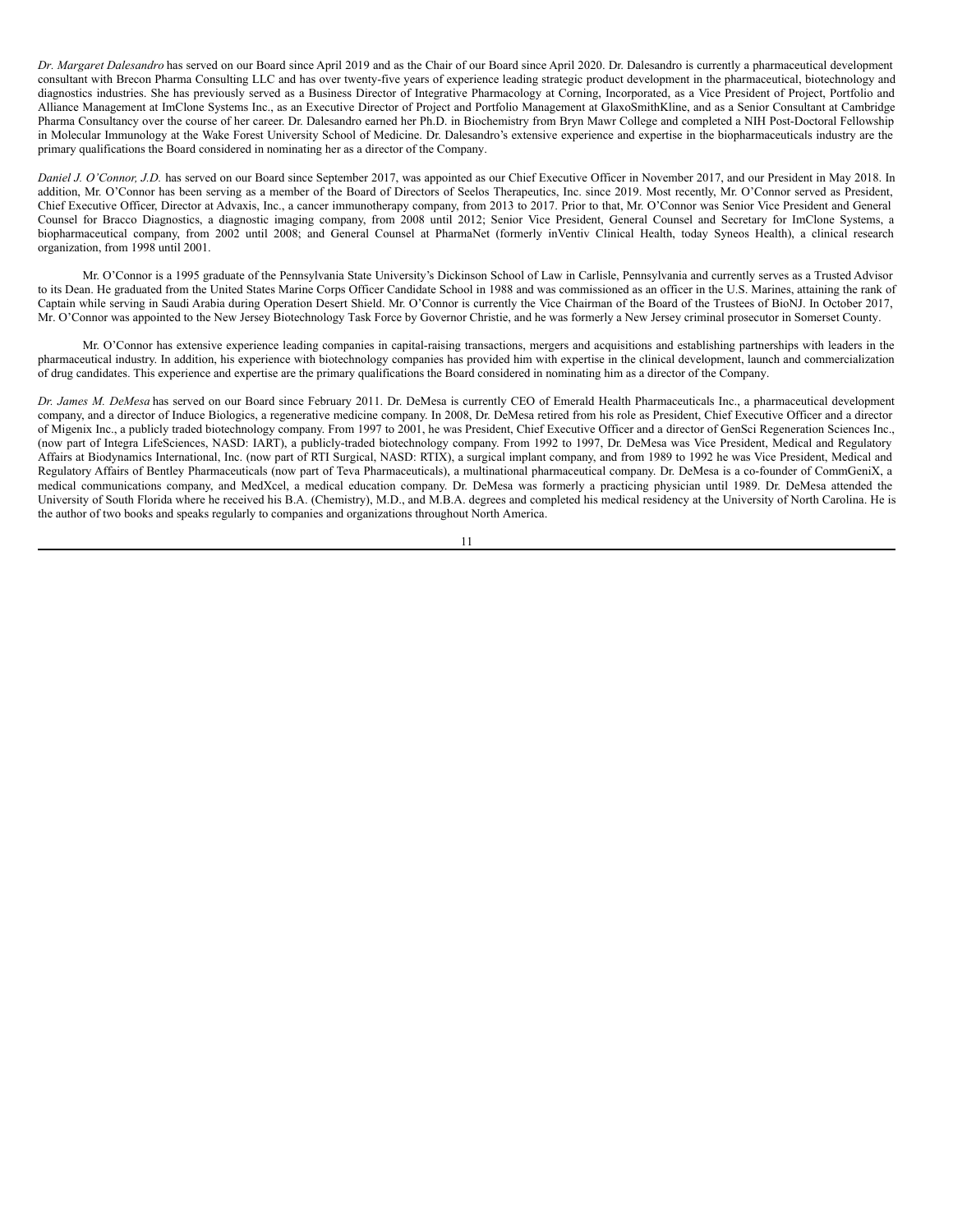Dr. DeMesa has served as a senior executive with several international pharmaceutical and biotech companies, and provides the Board with extensive experience in the areas of corporate management, regulatory affairs and pre-clinical and clinical pharmaceutical product development. Dr. DeMesa also contributes expertise based on his professional training and experience as a medical doctor. We believe that Dr. DeMesa is qualified to serve on our Board of Directors due to his leadership and management experience, his service as an executive of a biopharmaceutical companies and his knowledge of our business and industry.

*Mr. Joon Kim* has served in our Board since December 2018. Mr. Kim is an accomplished litigator and criminal law attorney with extensive experience in both criminal and civil litigation matters. As a partner in Lee & Ko's International Litigation and Dispute Resolution and White Collar Crime Practice Groups, Mr. Kim advises clients, both domestic and international, on a broad range of litigation and dispute-resolution matters. With a particularly strong background in representing clients in court proceedings, Mr. Kim has a comprehensive understanding of every stage of the litigation process, including all aspects of initial investigatory/discovery proceedings, settlement negotiations, hearings, motions, trials, evidentiary issues and the handling of post-judgment challenges and appeals.

Prior to joining Lee & Ko, Mr. Kim worked for several years as litigation lawyer and served from 2008 to 2017 as a public prosecutor in California. Mr. Kim has firstchaired both jury and non-jury trials, and has been trained in all aspects of litigation. During his time as a public prosecutor, Mr. Kim also had the experience of serving in 2016 as a research fellow in Korea at the Institute of Justice, under the auspices of the Korean Ministry of Justice, where he worked closely with Korean public prosecutors. Mr. Kim received his J.D. from Berkeley School of Law and his B.S. from the Berkeley School of Business. Mr. Kim's experience and expertise are the primary qualifications for him to serve as a director of the Company.

*Dr. Kim Lyerly* is the George Barth Geller Professor of Cancer Research, Professor of Surgery, Immunology and Pathology, and Director of the Surgical Sciences Applied Therapeutics section at Duke University, and former Director of the Duke Comprehensive Cancer Center. He is an internationally-recognized expert in cancer therapy and immunotherapy, has published over 300 scientific articles and book chapters, and has edited ten textbooks on surgery, cancer immunotherapy and novel cancer therapies. He serves on the editorial board of 12 scientific journals.

Dr. Lyerly was appointed in 2008 by President George W. Bush to serve on the National Cancer Advisory Board, which oversees the National Cancer Institute, where he served until 2014. He has served as Chair of the Cancer Center's Subcommittee and served on the Global Health Subcommittee of the National Cancer Advisory Board. He has served on the National Institutes of Health (NIH) Council of Councils, and on the board of the NIH Office of AIDS Research. He has also been a member of the scientific advisory boards of the Susan G. Komen Foundation and the Burroughs Welcome Foundation. He is a highly sought-after consultant and advisor and has served on the Cancer Center's external advisory boards for the M.D. Anderson Cancer Center, University of Michigan, University of Chicago, University of Alabama, University of Arizona, Boston University and Purdue University. He has served as an advisor to the University of Washington and Case Western Reserve Clinical and Translational Science Institutes. Dr. Lyerly's experience and expertise are the primary qualifications for him to serve as a director of the Company.

*Kevin R. Smith* is currently the Chief Executive Officer of Sirtex Medical US Holdings, Inc. ("Sirtex"). He combines more than 20 years of sales and marketing experience in the medical device industry with the keen instincts of an entrepreneur. Prior to his appointment to CEO, Mr. Smith was Sirtex's Executive Vice President of Sales & Marketing, Americas. Before joining Sirtex, Mr. Smith was Executive Vice President of Business Development at Gel-e, Inc., a company based at the University of Maryland specializing in advanced material hemostasis products. His previous positions include Chief Commercial Officer of Sensium Healthcare along with Global Vice President of Sales & Marketing at Teleflex, where he was the senior sales and marketing executive in the company's cardiac business unit. Kevin holds a Master of Business Administration in Global Management from the University of Phoenix and a Bachelor of Science in Marketing from the University of Kentucky. Mr. Smith's leadership experience, as well as his experience in the marketing and sales sector of the medical device industry, are the primary qualifications the Board considered in nominating him as a director of the Company.

*Robert E. Ward* was appointed to the Board of Directors in November 2018. Mr. Ward is currently the Chief Executive Officer and Chair of the Board of Eloxx Pharmaceuticals, Inc., roles he has held since December 2017. He was a Director and Chairman of the Governance Committee of Akari Therapeutics from October 2016 to August 2018. Mr. Ward previously served as the Chief Executive Officer, President and member of the board of directors at Radius Health, Inc. from December 2013 to July 2017. Prior to joining Radius, Mr. Ward was Vice President for Strategy and External Alliances for the New Opportunities iMed of AstraZeneca from 2011 to December 2013. He has held a series of progressive management and executive roles with established companies such as NPS Pharmaceuticals, Schering-Plough (Merck), Pharmacia (Pfizer), Bristol-Myers Squibb and Genentech. Mr. Ward has been a Director of Akari Therapeutics, Plc since October 2016. Mr. Ward received a B.A. in Biology and a B.S. in Physiological Psychology, both from the University of California, Santa Barbara, a M.S. in Management from the New Jersey Institute of Technology and an M.A. in Immunology from The Johns Hopkins University School of Medicine. We believe Mr. Ward is qualified to serve on our Board of Directors because of his service and experience as an executive of a public pharmaceutical company.

*Dr. Yuhang Zhao*, a graduate from Peking University, received her Doctorate in Molecular Biology from Rockefeller University and her MBA in Finance from NYU Stern Business School. Dr. Zhao was most recently a member of the Bayer Global Leadership Circle. She established one of Bayer's four Global Clinical Development sites, located in Beijing, China in 2009. She then became Head of Global Strategy for Bayer Consumer Health, reporting to the President. Prior to her positions in the pharmaceutical industry, Dr. Zhao held positions as a stock analyst at PaineWebber and was a management consultant specializing in strategies for life science companies). Dr. Zhao currently serves on the board of R2 Technologies and is a senior adviser to China Grand Enterprises. This experience and expertise are the primary qualifications the Board considered in nominating Dr. Zhao as a director of the Company.

*Mr. Chao Zhou* is currently the Executive Deputy Officer of China Grand Pharmaceutical and Healthcare Holdings Limited, a public company listed on the Hong Kong stock exchange that develops, manufactures and distributes pharmaceutical products and medical devices to retailers and medical organizations with significant experience in R&D and product commercialization in China. Since 2018, Mr. Zhou has served on the Board of Directors of Grand Pharma Sphere Pty Ltd, a Singapore based company that indirectly wholly-owns the Australian based global medical device company, Sirtex Medical Pty. Ltd. Prior to his role as Executive Deputy Officer, Mr. Zhou served as a Management Director in the Department of Legal Security for China Grand Enterprises, Inc., an investment company engaged in the operation and management of businesses covering pharmaceuticals and healthcare, commodity trading, real estate investment, financial service and other sectors. He earned his Bachelor in Law from Ocean University of China and a Master in International Law from the University of International Business and Economics. We believe that Mr. Zhou is qualified to serve on our Board of Directors due to his extensive commercial experience in the biopharmaceutical industry.

The Board of Directors recommends that you vote "FOR" the election of each of the named director nominees.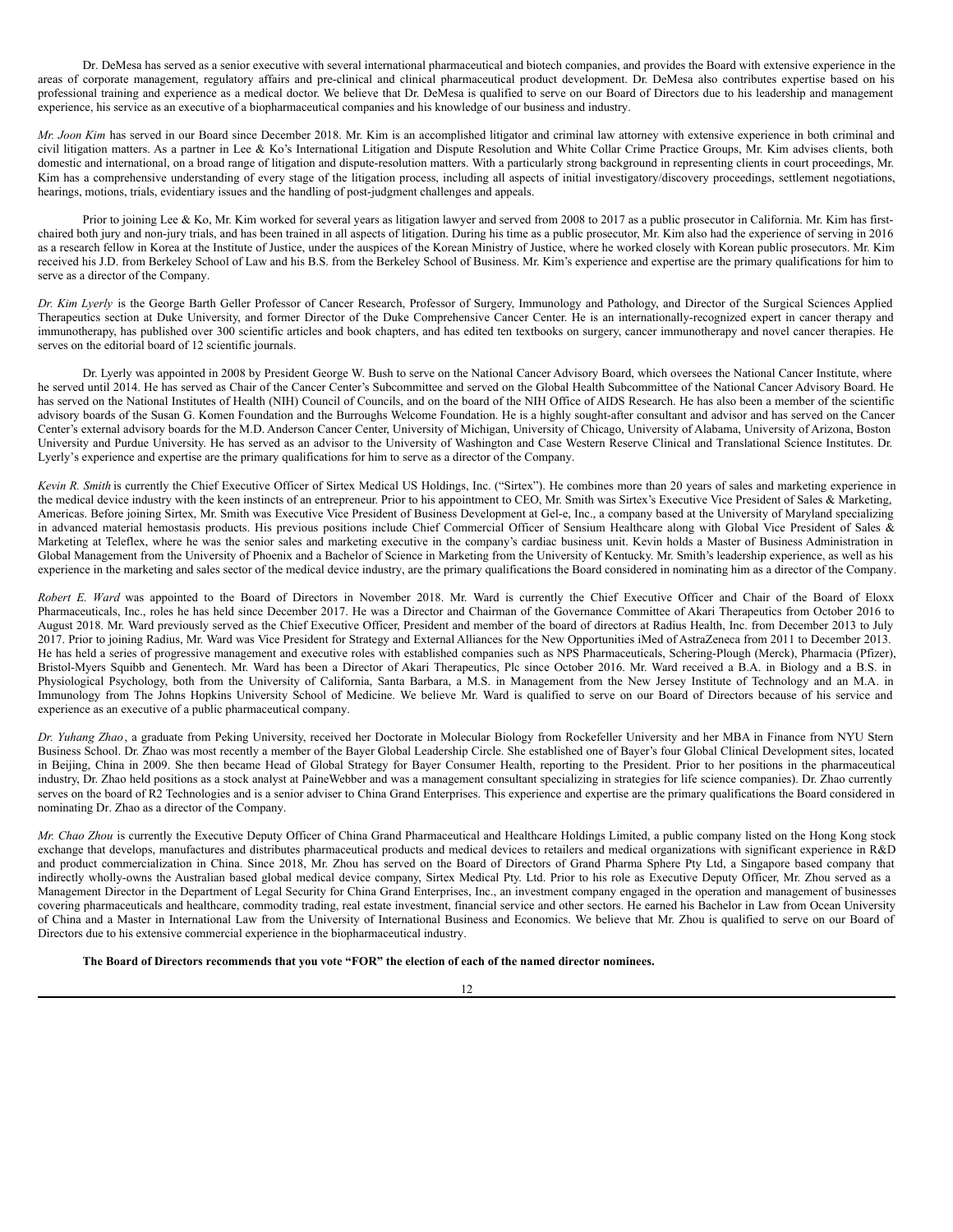## <span id="page-16-0"></span>**PROPOSAL 2 RATIFICATION OF THE APPOINTMENT OF OUR INDEPENDENT REGISTERED PUBLIC ACCOUNTING FIRM**

#### **General**

The Audit Committee has re-appointed Mayer Hoffman McCann P.C. ("MHM") as our independent registered public accounting firm for our fiscal year ending July 31, 2020. MHM has served as the Company's independent registered public accounting firm since May 2011. In re-appointing MHM, the Audit Committee considered MHM's independence with respect to the services to be performed by it, as well as other factors the Audit Committee and the Board considered relevant.

At the Annual Meeting, stockholders will be asked to ratify the appointment of MHM as the Company's independent registered public accounting firm for our current fiscal year. Stockholder ratification of the appointment of MHM is not required by our bylaws or otherwise. However, the Board of Directors, at the direction of the Audit Committee, is submitting the appointment of MHM to our stockholders for ratification as a matter of good corporate practice. If our stockholders fail to ratify the appointment, the Audit Committee will reconsider whether or not to retain the firm. Even if the appointment is ratified, the Audit Committee, in its discretion, may direct the appointment of a different independent registered public accounting firm at any time during the year if it determines that such a change would be in the best interests of the Company and our stockholders.

Representatives of MHM are expected to be present at the Annual Meeting, will have an opportunity to make a statement if they desire to do so, and are expected to be available to respond to appropriate questions. MHM has advised the Company that MHM leases substantially all of its personnel, who work under the control of MHM's shareholders, from wholly-owned subsidiaries of CBIZ, Inc., in an alternative practice structure. Accordingly, substantially all of the hours expended on MHM's engagement to audit the Company's financial statements for its most recently completed fiscal year were attributed to work performed by persons other than MHM's full-time, permanent employees.

## **Independent Registered Public Accounting Firm Fees and Services**

The following table presents the aggregate fees billed to the Company for professional services rendered by MHM in Fiscal Year 2019 and our fiscal year ended July 31, 2018 ("Fiscal Year 2018"):

|                        | <b>Fiscal Year</b>       |  |                   |  |
|------------------------|--------------------------|--|-------------------|--|
|                        | 2019                     |  | 2018              |  |
| Audit Fees (1)         | 243,320                  |  | 233,188           |  |
| Audit Related Fees (2) | -                        |  | $\hspace{0.05cm}$ |  |
| Tax Fees $(3)$         | $\overline{\phantom{a}}$ |  | $\qquad \qquad -$ |  |
| All Other Fees (4)     | $\overline{\phantom{a}}$ |  | $\sim$            |  |
| Total $(5)$            | 243,320                  |  | 233,188           |  |

- (1) *Audit Fees* consist of fees for professional services rendered by MHM for the audit of our annual consolidated financial statements and review of our interim consolidated financial statements included in our quarterly reports on Form 10-Q, as well as audit services that are normally provided in connection with other statutory and regulatory filings, including consents related to registration statements on Forms S-3 and S-8, and prospectus supplement review or comfort letter preparation related thereto.
- (2) *Audit-Related Fees* consist of fees for assurance and related services that are reasonably related to the performance of the audit or review of the Company's financial statements and are not reported as Audit Fees. No such fees were billed by MHM for these services during the periods presented.
- (3) *Tax Fees* consist of fees for professional services rendered for tax compliance, tax advice and tax planning. No such fees were billed by MHM for these services during the periods presented.
- (4) *All Other Fees* consist of fees billed for all products and services provided that are not included in (1), (2) and (3) above. No such fees were billed by MHM for any such services during the periods presented.
- (5) Substantially all MHM's personnel, who work under the control of MHM shareholders, are employees of wholly-owned subsidiaries of CBIZ, Inc., which provides personnel and various services to MHM in an alternative practice structure.

#### **Pre-Approval Policies and Procedures**

Our Audit Committee's charter requires this Committee to pre-approve all audit and permissible non-audit services to be performed for the Company by our independent registered public accounting firm, as well as the fees and terms for these services, subject to certain exceptions for "de minimis" amounts as permitted by applicable SEC rules. In considering such services and fees for approval, the Audit Committee considers whether the provision of the services and the payment of the related fees are compatible with maintaining the independence of our independent registered public accounting firm.

All of the fees and services provided by MHM described in the table above were authorized and approved by the Audit Committee in compliance with these preapproval policies and procedures.

The Board of Directors recommends that you vote "FOR" the ratification of the appointment of Mayer Hoffman McCann P.C. as our independent **registered public accounting firm.**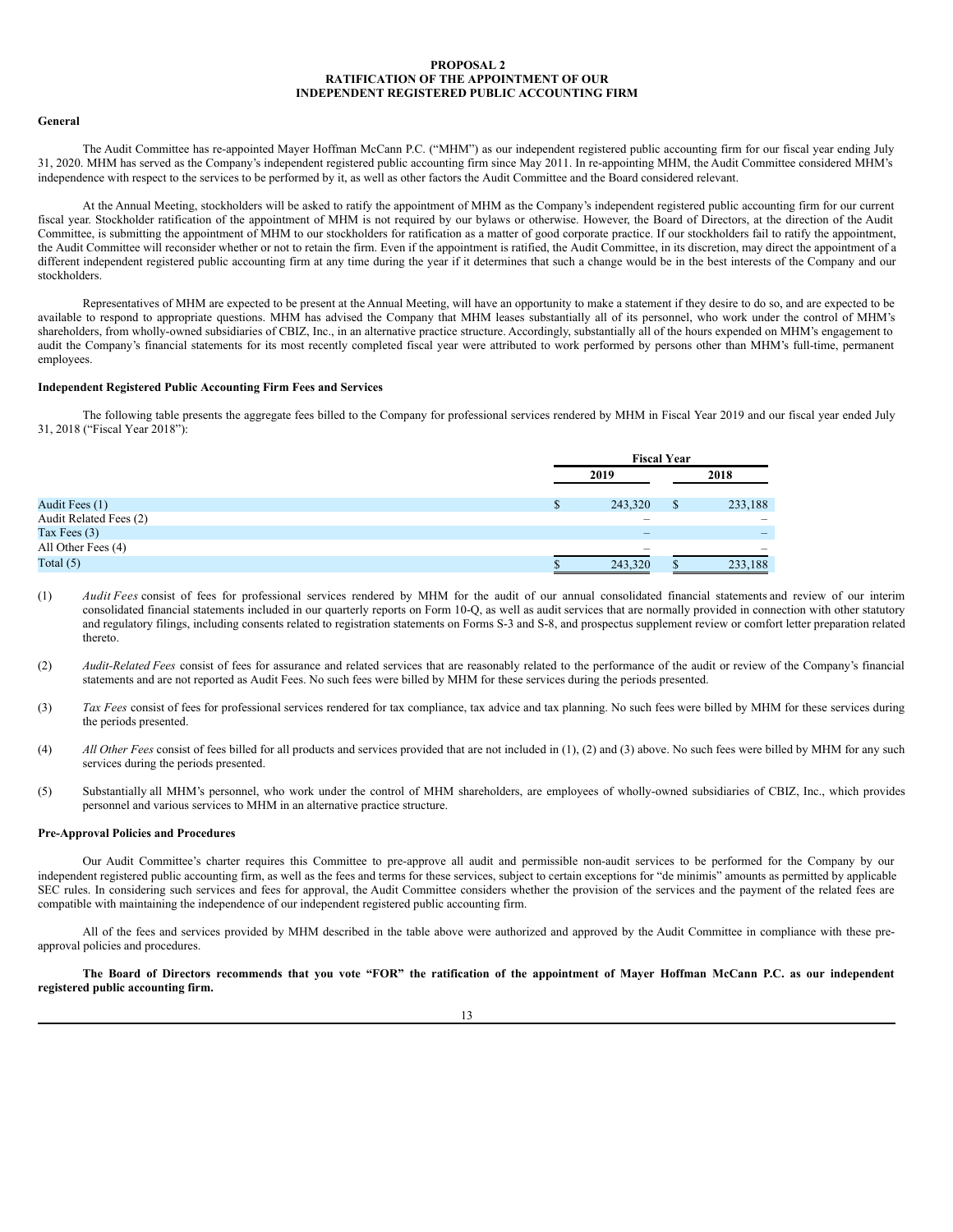#### <span id="page-17-0"></span>**PROPOSAL 3**

# **APPROVAL OF AMENDMENT TO THE COMPANY'S ARTICLES OF INCORPORATION TO INCREASE THE COMPANY'S AUTHORIZED SHARE CAPITAL BY 74,000,000 SHARES**

#### **General**

Our Articles of Incorporation currently authorize us to issue 26,000,000 shares of common stock, par value \$0.0001 per share. Our Board of Directors has approved, and is seeking stockholder approval of, an amendment to our Articles (the "Amendment") to increase the number of shares of common stock authorized for issuance by 74,000,000 shares, bringing the total number of authorized shares of common stock to 100,000,000 shares.

If the Amendment is approved by our stockholders, we intend to file the Amendment with the Secretary of State of Nevada, substantially in the form of Exhibit A hereto, with the Secretary of State of Nevada as soon as practicable following the approval.

The Amendment is not intended to modify the rights of existing stockholders in any material respect. The additional shares of common stock to be authorized pursuant to the Amendment would have rights identical to the currently outstanding common stock of the Company. Our stockholders do not currently have any preemptive or similar rights to subscribe for or purchase any additional shares of common stock that may be issued in the future, and therefore, future issuances of common stock may, depending on the circumstances, have a dilutive effect on the earnings per share, voting power and other interests of the existing stockholders.

The Board of Directors has unanimously determined that the Amendment is advisable and in the best interests of the Company and our stockholders, and recommends that our stockholders approve the Amendment.

#### **Reasons for Increase**

The Board of Directors believes that it is prudent to increase the authorized number of shares of common stock in order to maintain a reserve of shares available for immediate issuance to meet business needs, such as a strategic acquisition opportunity or equity offering, promptly as they arise. The Board of Directors believes that maintaining such a reserve will save time and money in responding to future events requiring the issuance of additional shares of common stock, such as strategic acquisitions or future equity offerings.

All authorized but unissued shares of common stock will be available for issuance from time to time for any proper purpose approved by the Board of Directors (including issuances in connection with issuances to raise capital, effect acquisitions or stock-based employee benefit plans), without further vote of the stockholders, except as required under applicable law or the Nasdaq Marketplace Rules. There are currently no arrangements, agreements or understandings for the issuance of the additional shares of authorized common stock except for issuances in the ordinary course of business. The Board of Directors does not presently intend to seek further stockholder approval of any particular issuance of shares unless such approval is required by law or the Nasdaq Marketplace Rules.

The Board of Directors recommends that you vote "FOR" approval of the amendment to our Articles of Incorporation to increase our authorized share **capital by 74,000,000 shares.**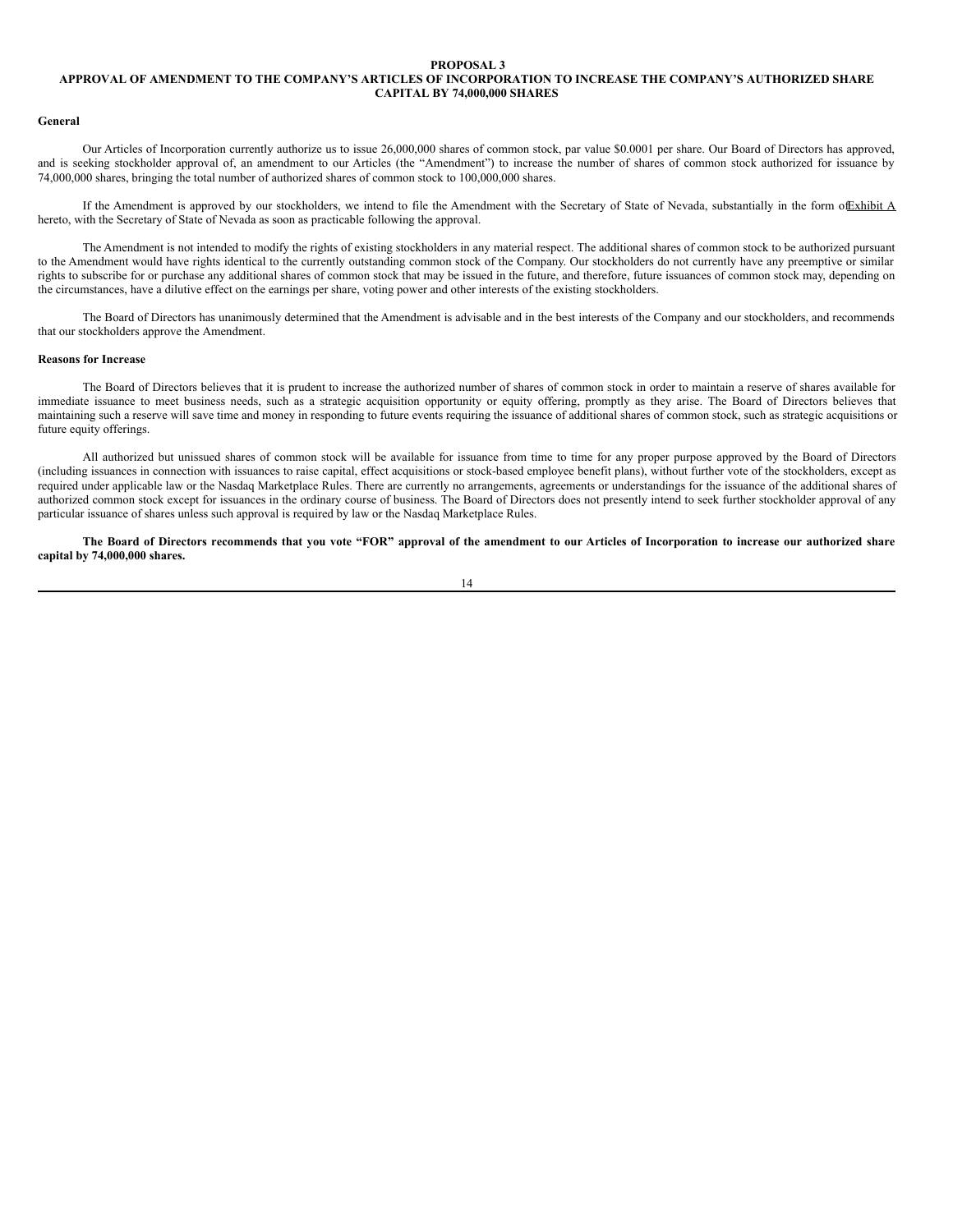# <span id="page-18-0"></span>**PROPOSAL 4 APPROVAL OF CERTAIN AMENDMENTS TO OUR 2011 STOCK INCENTIVE PLAN**

### **General**

On April 14, 2020, the Board approved, subject to and contingent on stockholder approval at the Annual Meeting, amendments to the OncoSec Medical Incorporated 2011 Incentive Plan (the "2011 Plan") to (i) increase the number of shares authorized under the 2011 Plan by 2,300,000 shares, and (ii) delete the provision in the 2011 Plan that provides for certain annual and automatic increases in the shares of our common stock reserved for issuance thereunder.

The 2011 Plan was originally approved by our stockholders at the annual meeting of stockholders on March 2, 2012. On January 9, 2018, our stockholders approved an amendment and restatement of the 2011 Plan. Under this Proposal 4, we are asking stockholders to approve certain amendments to the 2011 Plan to (i) increase the number of shares authorized under the Plan by 2,300,000 shares (from 1,050,000 shares to 3,350,000 shares), and (ii) delete a provision in the 2011 Plan that currently provides for an annual and automatic increase in the number of shares of our common stock reserved for issuance thereunder (commonly referred to as an "Evergreen Provision"). Except for the proposed increase in the number of shares authorized under the 2011 Plan and the removal of the Evergreen Provision, both of which are subject to stockholder approval at the Annual Meeting, the 2011 Plan as previously approved by our stockholders in 2018 shall remain in full force and effect.

As of April 24, 2020, there were approximately 60,000 shares of our common stock subject to outstanding awards under the 2011 Plan. As of such date, there were approximately 60,000 shares of our common stock reserved and available for future awards under the 2011 Plan. The Compensation Committee believes the number of shares currently available under the 2011 Plan will not be sufficient to make the grants it believes will be needed to provide adequate long-term equity incentives to our key employees. Approval of the amendment to the 2011 Plan to increase the number of shares authorized under the 2011 Plan by 2,300,000 shares will enable the Company to continue making equity compensation grants that serve as incentives to recruit and retain key employees and to continue aligning the interests of its employees with stockholders.

Equity-based compensation is an important element in our compensation program. Equity compensation aligns the interests of our management and key employees with the interests of our stockholders, links pay to performance, and provides a strong incentive to our executives and key employees to join our Company and to remain as we continue to move towards commercialization of our products. Importantly, equity compensation allows us to conserve our crucial cash resources while still being able to attract high quality employees and competitively compensate our experienced management team. The increase in the number of shares authorized under the 2011 Plan is intended to ensure that we have enough shares available under the plan to properly reward and provide incentive for key employees who are responsible for the long-term success of the Company. If we are not able to grant equity awards, we risk losing our executives and key employees to our competition, which would be disruptive and detrimental to our goals and, ultimately, to our stockholders.

A summary of the 2011 Plan is set forth below. This summary is qualified in its entirety by the full text of the 2011 Plan (as previously amended and restated), which is filed as Annex A to the Company's proxy statement for the 2017 Annual Meeting of Stockholders filed with the SEC on November 28, 2017. A copy of the proposed amendment increasing the number of shares authorized under the Plan by 2,300,000 shares, and removing the Evergreen Provision, is attached to this proxy statement as Exhibit B.

# **Description of the Proposed Amendments to the 2011 Plan**

The amendments to the 2011 Plan will only become effective if approved by our stockholders. If this Proposal is approved, the following amendments will be made, which are designed to ensure the continued viability of the 2011 Plan and which the Board believes is aligned with the best interests of our stockholders:

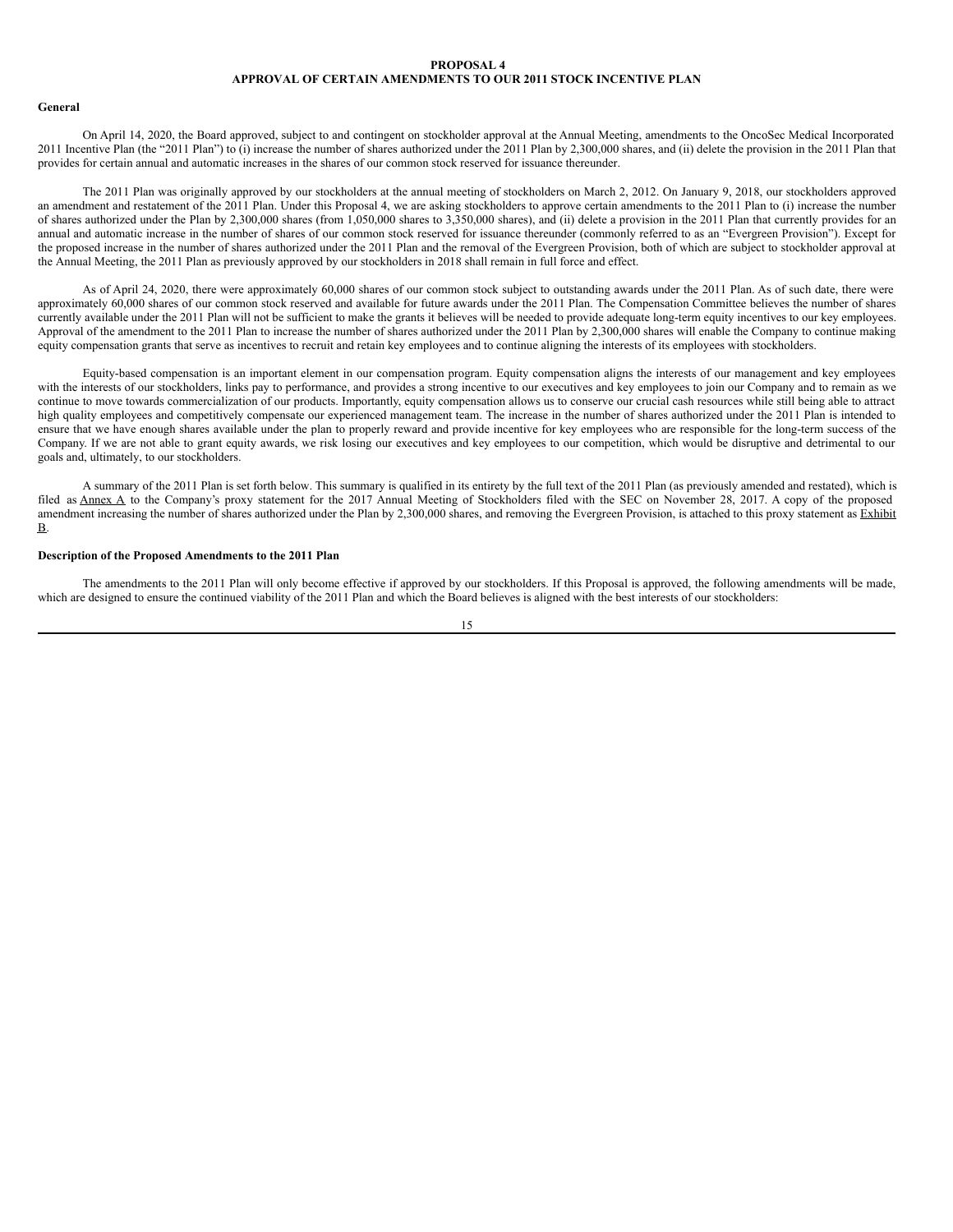The 2011 Plan currently provides that the maximum aggregate number of shares which may be issued pursuant to all awards under the 2011 Plan is 1,050,000 shares. The proposed amendment to the 2011 Plan would increase the number of shares authorized under the Plan by 2,300,000 shares (from 1,050,000 shares to 3,350,000 shares). In addition, the Evergreen Provision in the 2011 Plan currently provides that the number of shares available for issuance under the 2011 Plan automatically increases on the first business day of each calendar year, by the lesser of (i) 3% of the shares of common stock outstanding as of the last day of the immediately preceding calendar year, (ii) 100,000 shares, and (iii) such lesser number of shares as may be determined by the Board. The proposed amendment to the 2011 Plan would delete the Evergreen Provision so that future increases to the number of shares available for issuance under the 2011 Plan will not be automatic, but instead will be subject to stockholder approval. If the Company's stockholders do not approve this Proposal 4 at the Annual Meeting, the current 2011 Plan will continue in its current form and we will continue to grant equity awards under the 2011 Plan in accordance with the terms thereof.

#### **Key Data Relating to Outstanding Equity Awards and Shares Available**

The proposed amendment will only become effective if approved by our stockholders. The following table provides information about outstanding awards and shares available for future awards under the 2011 Plan as of April 24, 2020 (without giving effect to approval of the proposed amendments under this Proposal 4):

| Awards Outstanding under the 2011 Plan                                    | As of<br><b>April 24, 2020</b> |
|---------------------------------------------------------------------------|--------------------------------|
| Total outstanding stock options                                           |                                |
| Weighted-average exercise price of outstanding stock options              |                                |
| Weighted-average remaining life of outstanding stock options (in years)   |                                |
|                                                                           |                                |
| Total shares subject to outstanding unvested restricted stock unit awards |                                |
| Total shares available for future grant                                   |                                |
|                                                                           |                                |
| Common Stock outstanding as of April 24, 2020                             |                                |
| Market price of Common Stock as of April 24, 2020                         |                                |
|                                                                           |                                |

#### **Summary of the 2011 Plan**

# *Eligibility*

Awards other than incentive stock options may be granted to employees, directors and consultants. Incentive stock options may be granted only to employees of the Company or a parent or a subsidiary of the Company. An employee, director or consultant who has been granted an award may, if otherwise eligible, be granted additional awards. Awards may be granted to such employees, directors or consultants who are residing in non-U.S. jurisdictions as the Plan Administrator may determine from time to time. Because the 2011 Plan provides for broad discretion in selecting which eligible persons will participate and in granting awards, the total number of persons who will actually participate in the 2011 Plan and the benefits that will be provided to the participants cannot be determined at this time. The 2011 Plan permits the grant of incentive awards to employees, officers, non-employee directors, and consultants of the Company and its affiliates as selected by the Compensation Committee. As of April 24, 2020, approximately forty employees and eight non-employee directors would be eligible to participate in the 2011 Incentive Plan.

## *Administration*

The 2011 Plan is administered, at the Company's expense, by the Board or a committee designated by the Board, and is currently being administered by the Compensation Committee of the Board (the "Plan Administrator"). The Plan Administrator has the authority, in its discretion, to select employees, consultants and directors to whom awards may be granted from time to time; to determine whether and to what extent awards are granted; to determine the number of shares or the amount of other consideration to be covered by each award; to approve award agreements for use under the 2011 Plan; to determine the terms and conditions of any award (including, without limitation, vesting schedules, repurchase provisions, rights of first refusal, forfeiture provisions, form of payment, payment contingencies and satisfaction of any performance criteria), to amend the terms of any outstanding award granted under the 2011 Plan; to construe and interpret the terms of the 2011 Plan and awards granted under the 2011 Plan; to establish additional terms, conditions, rules or procedures to accommodate the rules or laws of applicable non-U.S. jurisdictions; and to take such other action not inconsistent with the terms of the 2011 Plan, in each case, as the Plan Administrator deems appropriate.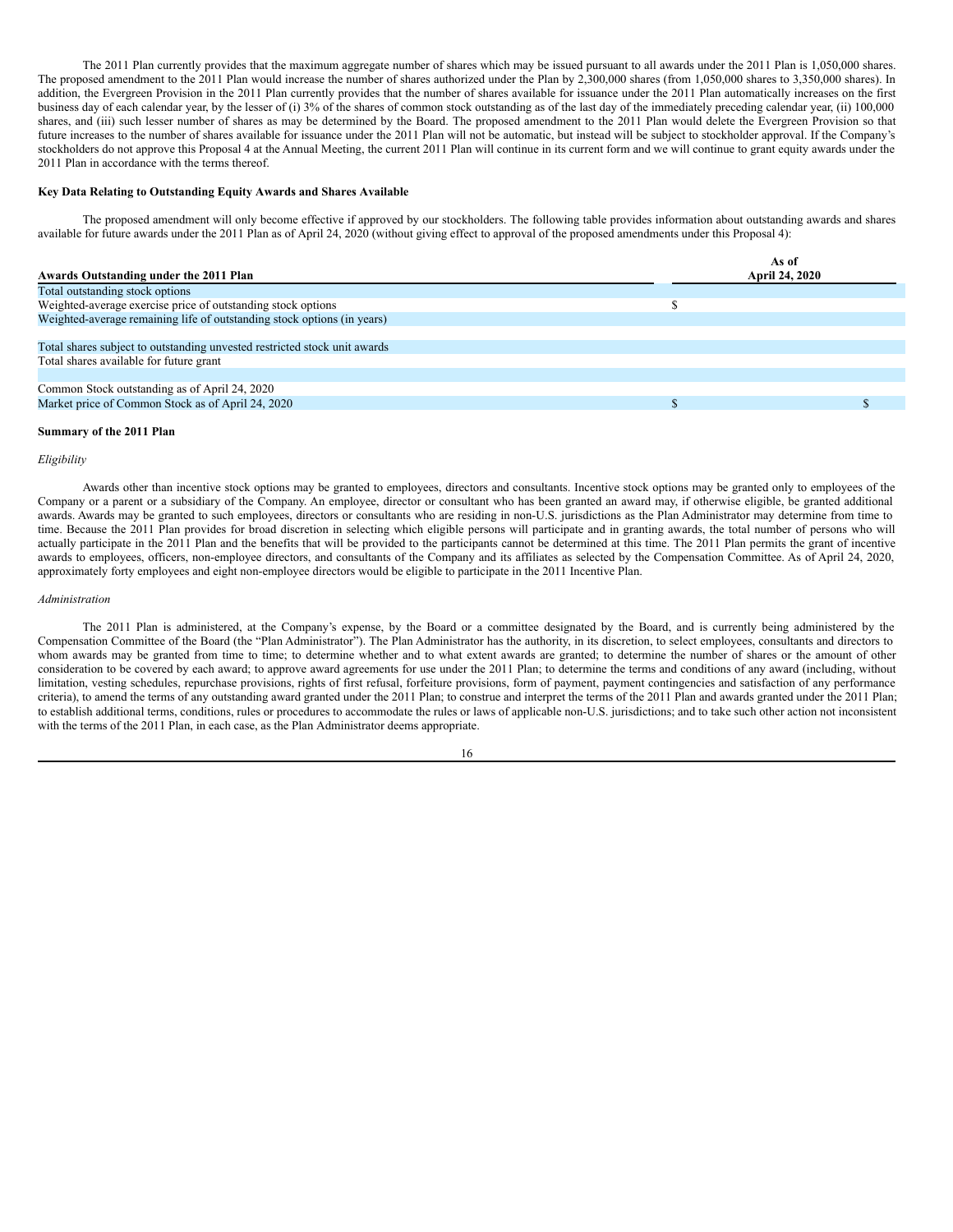All questions of interpretation or application of the 2011 Plan are determined in the sole discretion of the Plan Administrator, and its decisions are final, conclusive, and binding upon all persons. With respect to grants to officers and directors, the Compensation Committee shall be constituted in such a manner as to satisfy applicable laws, including Rule 16b-3 promulgated under the Securities Exchange Act of 1934, as amended (the "Exchange Act").

#### *Share Reserve*

Currently, 1,050,000 shares of the Company's common stock are authorized for issuance under the 2011 Plan. The proposed amendment to the 2011 Plan under this Proposal 4 would increase the number of shares authorized for issuance under the 2011 Plan to 3,350,000 shares. In addition, the Evergreen Provision in the 2011 Plan provides for an automatic increase in the number of shares available for grant under the 2011 Plan on the first business day of each calendar year by a number equal to the less of (i) three percent (3%) of the number of shares of the Company's common stock outstanding as of the last day of the immediately preceding calendar year, (ii) 100,000 shares, and (iii) such lesser number of shares as may be determined by the Board. The proposed amendment to the 2011 Plan would delete the Evergreen Provision so that future increases to the number of shares available for issuance will not be automatically increased, but instead will be subject to stockholder approval.

The number of shares available under the 2011 Plan is subject to adjustment in the event of a stock split, reverse stock split, stock dividend, recapitalization, combination or reclassification of shares or other similar transaction affecting the shares, or any other transaction affecting the shares, including a corporate merger, consolidation, acquisition of property or stock, separation (including a spin-off or other distribution of stock or property), reorganization or a liquidation (whether partial or complete). Effective as of 5:00 p.m., Eastern Time, on May 20, 2019, we filed an amendment to our Articles of Incorporation with the Secretary of State of the State of Nevada to effect a 1 for 10 reverse split of our authorized and outstanding common stock. All applicable share and per share amounts reflected in this proxy statement have been adjusted to reflect the reverse stock split, unless otherwise specified.

Any shares covered by an award which is forfeited, canceled or expires (whether voluntary or involuntary) shall be deemed not to have been issued for purposes of determining the maximum number of shares that may be issued under the 2011 Plan. Shares that actually have been issued under the 2011 Plan pursuant to an award shall not be returned to the 2011 Plan and shall not become available for future issuance under the 2011 Plan, except that if unvested shares are forfeited, repurchased by the Company at the lower of their original purchase price or their fair market value at the time of repurchase, such shares shall become available for future grant under the 2011 Plan. To the extent not prohibited by the listing requirements of the NASDAQ Capital Market ("NASDAQ") or applicable law, shares tendered or withheld in payment of an award exercise or purchase price and shares withheld by the Company to pay any tax withholding obligation shall be returned to the 2011 Plan and shall become available for future issuance under the 2011 Plan, unless otherwise determined by the Plan Administrator.

#### *Types of Awards*

The Plan Administrator is authorized under the 2011 Plan to award any type of arrangement to an employee, director or consultant that is not inconsistent with the provisions of the 2011 Plan and that by its terms involves or might involve the issuance of (i) shares of common stock, (ii) cash, or (iii) an option, a stock appreciation right (a "SAR"), or a similar right with a fixed or variable price related to the fair market value of the shares and with an exercise or conversion privilege related to the passage of time, the occurrence of one or more events, or the satisfaction of performance criteria or other conditions. Such awards include, without limitation, options, SARs, sales or bonuses of restricted stock, restricted stock units or dividend equivalent rights (collectively, "awards"), and an award may consist of one such security or benefit, or two or more of them in any combination or alternative.

17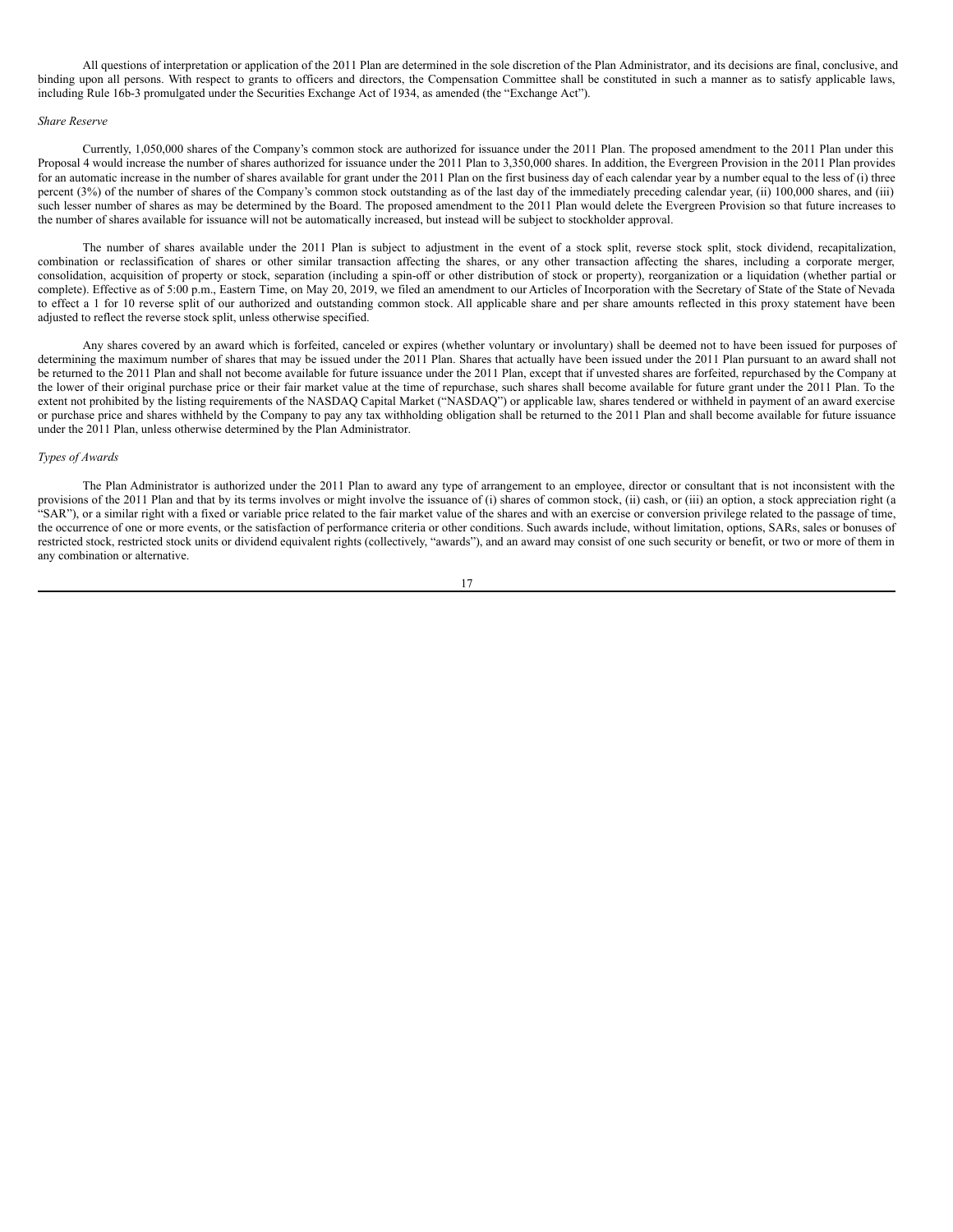#### *Terms and Conditions of Awards*

Incentive stock options may be granted only to employees. Awards other than incentive stock options may be granted to our employees, consultants and directors and those of the Company's related entities, including such employees, consultants or directors who are residing in non-U.S. jurisdictions as the Plan Administrator may determine from time to time. Each award granted under the 2011 Plan shall be designated in an award agreement. To the extent the aggregate fair market value of the shares subject to stock options designated as incentive stock options that become exercisable for the first time by a participant during any calendar year exceeds \$100,000, such excess stock options shall be treated as non-qualified stock options.

Awards may be granted subject to vesting schedules and restrictions on transfer and repurchase or forfeiture rights in favor of the Company as specified in the award agreements to be issued under the 2011 Plan. Incentive stock options may not be sold, pledged, assigned, hypothecated, transferred or disposed of in any manner other than by will or by the laws of descent or distribution and may be exercised during the lifetime of the participant only by the participant. However, the 2011 Plan permits the designation of beneficiaries by holders of awards, including incentive stock options. Other awards shall be transferable by will and by the laws of descent and distribution and during the lifetime of the participant, to the extent and in the manner authorized by the Plan Administrator.

The term of any award granted under the 2011 Plan will be stated in the applicable award agreement, provided that the term of an incentive stock option may not exceed 10 years (or five years in the case of an incentive stock option granted to any employee who owns stock representing more than 10% of the combined voting power of the Company or its parent or subsidiary). Notwithstanding the foregoing, the term of an award shall not include any period for which the participant has elected to defer the receipt of the shares or cash issuable pursuant to the award under any deferral program the Plan Administrator may establish in its discretion.

The 2011 Plan authorizes the Plan Administrator to grant incentive stock options at an exercise price not less than 100% of the fair market value of our common stock on the date the stock option is granted (or 110%, in the case of an incentive stock option granted to any employee who owns stock representing more than 10% of the combined voting power of the Company or a parent or subsidiary). In the case of non-qualified stock options and SARs, the exercise price, base appreciation amount or purchase price (as applicable) shall be not less than 100% of the fair market value per share on the date of grant. In the case of all other awards granted under the 2011 Plan, the exercise or purchase price shall be determined by the Plan Administrator. The method of payment of the exercise or purchase price shall be determined by the Plan Administrator. The Plan Administrator, in its discretion, may accept the following, individually or in combination, and in addition to any other types of consideration: cash; check; shares; or with respect to stock options, payment through a broker-dealer sale and remittance procedure or a "net exercise."

Under the 2011 Plan, the Plan Administrator may establish one or more programs to permit selected participants the opportunity to elect to defer receipt of consideration payable under an award. The Plan Administrator also may establish separate programs for the grant of particular forms of awards to one or more classes of participants.

#### *Amendment, Suspension and Termination*

The Board may at any time amend, suspend, or terminate the 2011 Plan; provided, however, that no such amendment shall be made without the approval of the Company's stockholders if such amendment would require stockholder approval under any applicable law or regulation. Any amendment, suspension or termination of the 2011 Plan may not adversely affect the rights of any participant under an outstanding award (unless such participant's written consent is obtained). Notwithstanding the foregoing, the reduction or increase of the exercise price of any stock option or the base appreciation amount of a SAR and the canceling of any stock option or SAR at a time when its exercise price or base appreciation amount exceeds the fair market value of the underlying shares in exchange for another award shall not be subject to stockholder approval.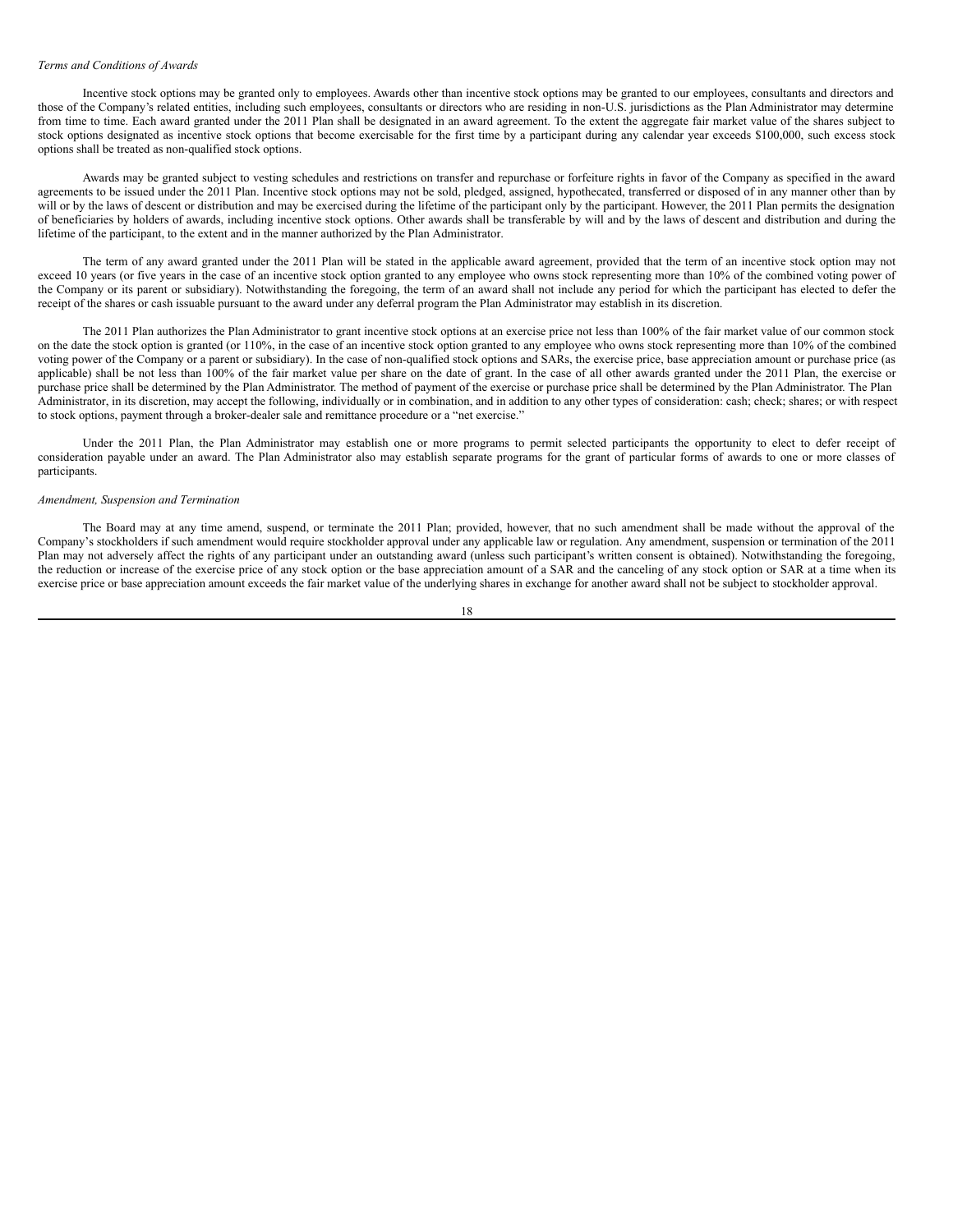#### *Certain Adjustments*

Subject to any required action by the stockholders of the Company, the number of shares covered by outstanding awards, the number of shares that have been authorized for issuance under the 2011 Plan but as to which no awards have been granted or which have been returned to the 2011 Plan, the exercise or purchase price of each outstanding award, the maximum number of shares with respect to which awards may be granted to any participant in any calendar year, and the like, shall be proportionally adjusted by the Plan Administrator in the event of (i) any increase or decrease in the number of issued shares resulting from a stock split, reverse stock split, stock dividend, recapitalization, combination or reclassification or similar transaction affecting the shares; (ii) any other increase or decrease in the number of issued shares effected without receipt of consideration by the Company; or (iii) any other transaction with respect to the Company's common stock including a corporate merger, consolidation, acquisition of property or stock, separation (including a spin-off or other distribution of stock or property), reorganization, liquidation (whether partial or complete), distribution of cash or other assets to stockholders other than a normal cash dividend, or any similar transaction; provided, however, that conversion of any convertible securities of the Company shall not be deemed to have been "effected without receipt of consideration." In the event of any distribution of cash or other assets to stockholders other than a normal cash dividend, the Plan Administrator may also substitute, exchange or grant awards to effect such adjustment. Any such adjustments shall be made by the Plan Administrator and its determination shall be final, binding and conclusive.

#### *Change in Control*

Except as otherwise stipulated in an award agreement and irrespective of whether an award is assumed or replaced, in the event of a change in control of the Company, the 2011 Plan provides for the automatic vesting and exercisability, and the lapsing of all other restrictions, including vesting restrictions, of all unvested awards. Any performance criteria relevant to such awards shall be deemed to have been achieved at the target performance level. The Plan Administrator may provide that awards that remain outstanding after vesting will be assumed or replaced in connection with the change in control. The Plan Administrator may also provide for the cashing out of outstanding and vested options and SARs based upon the per-share consideration being paid in connection with the change in control, less the applicable exercise price or base amount.

Under the 2011 Plan, "change in control" refers to a change in ownership or control of the Company effected through any of the following transactions: (i) a person or group's direct or indirect acquisition of shares representing more than 50% of the total combined voting power of the Company's outstanding securities; (ii) a change in the majority of the Company's board members within 12 months by reason of one or more contested elections; (iii) the consummation of a corporate transaction such as a merger, reorganization, share exchange or consolidation, or asset sale; or (iv) a complete liquidation or dissolution of the Company.

#### *Transferability*

Awards generally will be non-transferable except upon the death of a participant, although the Plan Administrator may permit a participant to transfer awards other than incentive stock options (for example, to family members or trusts for family members) subject to such conditions as the Plan Administrator may establish.

# **New Plan Benefits; Benefits to Named Executive Officers and Others**

On April 14, 2020, the Compensation Committee approved grants of stock options to certain individuals, including executive officers, non-executive employees and non-employee directors, subject to stockholder approval of the amendments to the 2011 Plan at the Annual Meeting ("Contingent Option Awards"). The Contingent Option Awards were granted on April 14,2020, but will be cancelled and forfeited for no consideration if stockholders do not approve this Proposal 4.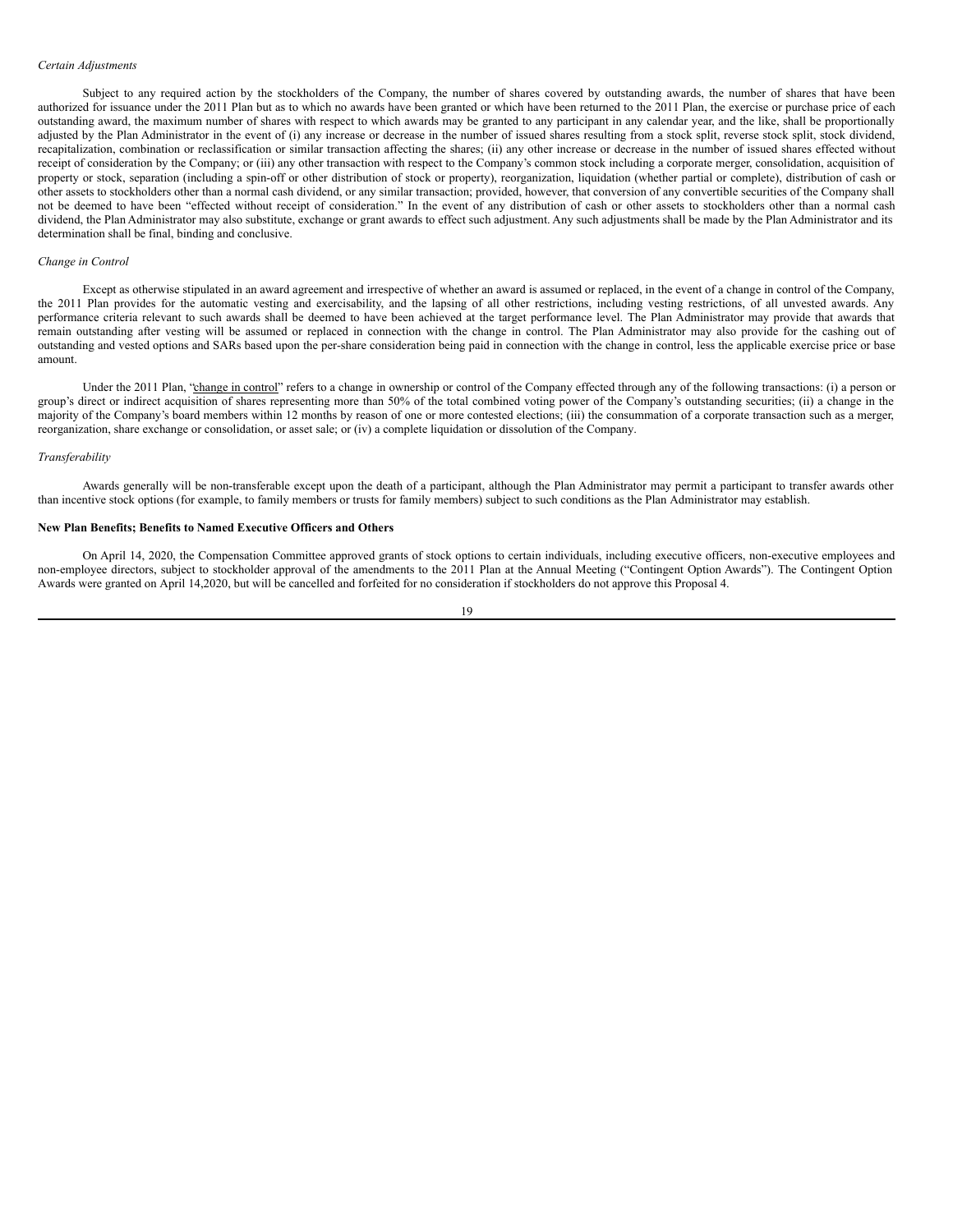The following table sets forth the number of Contingent Option Awards granted to our named executive officers and the other individuals and groups indicated. All other future grants and awards under the 2011 Plan, which may be made to Company executive officers, directors and other employees, will be made at the discretion of the Committee and are not presently determinable.

| <b>Name and Position</b>                                                                                            | <b>Number of Contingent</b><br><b>Option Awards</b><br>(1) |
|---------------------------------------------------------------------------------------------------------------------|------------------------------------------------------------|
| Daniel J. O'Connor, President, Chief Executive Officer and Director                                                 | 304,000(2)                                                 |
| Sara M. Bonstein, former Chief Financial Officer and Chief Operating Officer                                        | $\theta$                                                   |
| Dr. James DeMesa                                                                                                    | 37,500(2)                                                  |
| Dr. Margaret Dalesandro                                                                                             | 37,500(2)                                                  |
| Robert E. Ward                                                                                                      | 25,000(2)                                                  |
| Joon Kim                                                                                                            | 25,000(3)                                                  |
| Dr. Kim Lyerly                                                                                                      | 25,000(3)                                                  |
| Kevin Smith                                                                                                         | 25,000(3)                                                  |
| Yuhang Zhao                                                                                                         | 25,000(3)                                                  |
| Chao Zhou                                                                                                           | 25,000(3)                                                  |
| All current executive officers, as a group (1 person)                                                               | 304,000(2)                                                 |
| All current non-employee directors, as a group (8 persons)                                                          | 225,000(2)                                                 |
| All non-executive officer employees (including all current officers who are not executive officers) as a group (37) |                                                            |
| persons)                                                                                                            | 819,932(3)                                                 |

- (1) The Contingent Options Awards were granted on April 14, 2020, with an exercise price of \$1.56 (the closing price of the Company's common stock on the grant date), and a ten-year term.
- (2) Options were 25% vested upon grant with the remainder vesting quarterly over three years.
- (3) Options vest quarterly over three years.
- No person has received or is expected to receive 5% or more of the awards under the 2011 Plan.

#### **Certain U.S. Federal Income Tax Consequences**

The following is general summary as of this date of the federal income tax consequences to us and to U.S. participants for awards granted under the 2011 Plan. The federal tax laws may change and the federal, state and local tax consequences for any participant will depend upon his or her individual circumstances. Tax consequences for any particular individual may be different. This summary does not purport to be complete, and does not discuss state, local or non-U.S. tax consequences.

*Nonstatutory Stock Options*. There will be no federal income tax consequences to the optionee or to the Company upon the grant of a nonstatutory stock option under the 2011 Plan. When the optionee exercises a nonstatutory option, however, he or she will recognize ordinary income in an amount equal to the excess of the fair market value of the stock received upon exercise of the option at the time of exercise over the exercise price, and the Company will be allowed a corresponding federal income tax deduction. Any gain that the optionee realizes when he or she later sells or disposes of the option shares will be short-term or long-term capital gain, depending on how long the shares were held.

*Incentive Stock Options.* There will be no federal income tax consequences to the optionee or to the Company upon the grant or exercise of an incentive stock option. If the optionee holds the option shares for the required holding period of at least two years after the date the option was granted and one year after exercise, the difference between the exercise price and the amount realized upon sale or disposition of the option shares will be long-term capital gain or loss, and the Company will not be entitled to a federal income tax deduction. If the optionee disposes of the option shares in a sale, exchange, or other disqualifying disposition before the required holding period ends, he or she will recognize taxable ordinary income in an amount equal to the excess of the fair market value of the option shares at the time of exercise over the exercise price, and the Company will be allowed a federal income tax deduction equal to such amount. While the exercise of an incentive stock option does not result in current taxable income, the excess of the fair market value of the option shares at the time of exercise over the exercise price will be an item of adjustment for purposes of determining the optionee's alternative minimum taxable income.

*SARs*. A participant receiving a SAR under the 2011 Plan will not recognize income, and the Company will not be allowed a tax deduction at the time the award is granted. When the participant exercises the SAR, the amount of cash and the fair market value of any shares of stock received will be ordinary income to the participant and the Company will be allowed a corresponding federal income tax deduction at that time.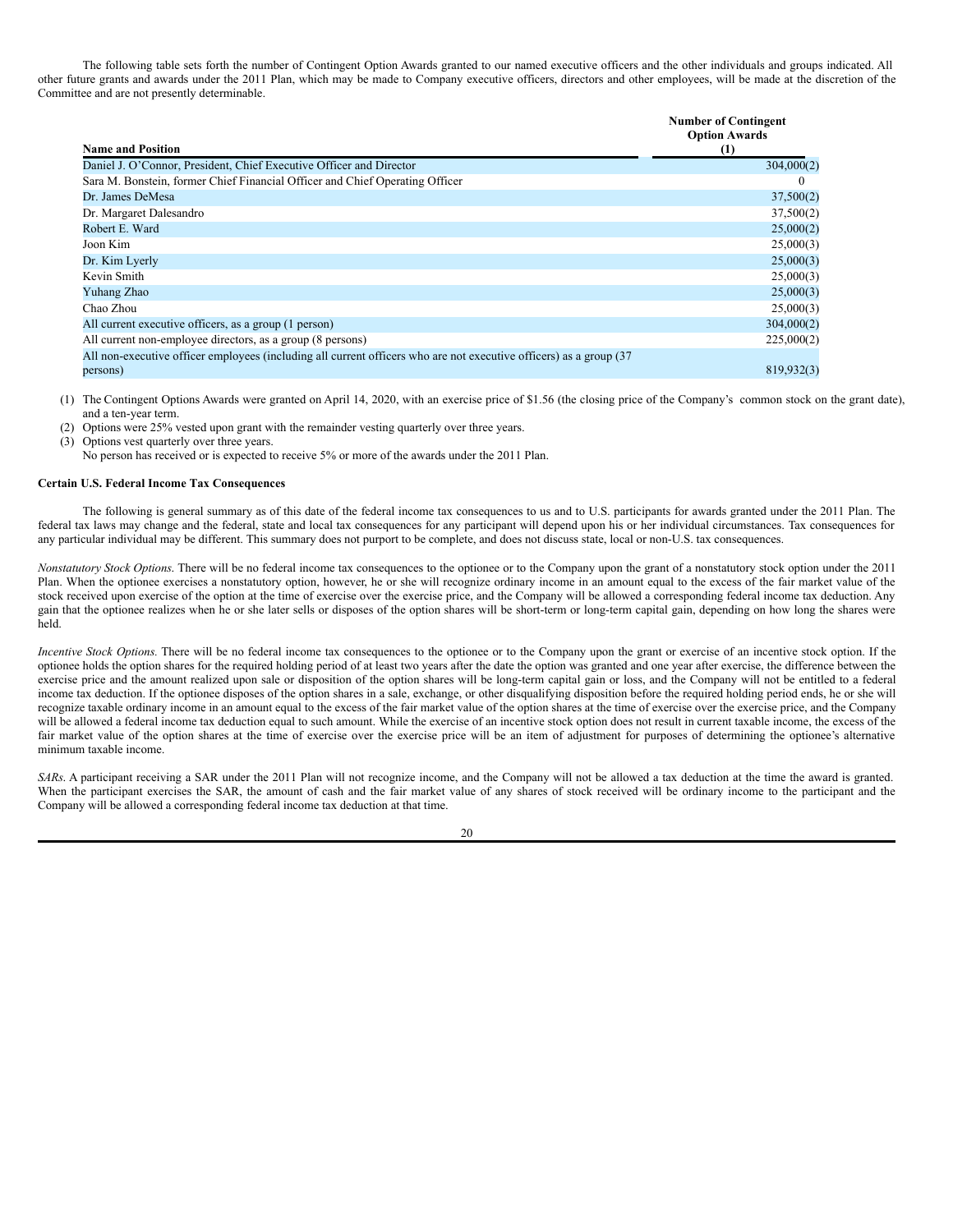*Restricted Stock*. Unless a participant makes an election to accelerate recognition of the income to the date of grant as described below, a participant will not recognize income, and the Company will not be allowed a tax deduction, at the time a restricted stock award is granted, provided that the award is nontransferable and is subject to a substantial risk of forfeiture. When the restrictions lapse, the participant will recognize ordinary income equal to the fair market value of the stock as of that date (less any amount he or she paid for the stock), and the Company will be allowed a corresponding federal income tax deduction at that time, subject to any applicable limitations under Internal Revenue Code Section 162(m). If the participant files an election under Code Section 83(b) within 30 days after the date of grant of the restricted stock, he or she will recognize ordinary income as of the date of grant equal to the fair market value of the stock as of that date (less any amount paid for the stock), and the Company will be allowed a corresponding federal income tax deduction at that time, subject to any applicable limitations under Code Section 162(m). Any future appreciation in the stock will be taxable to the participant at capital gains rates. However, if the stock is later forfeited, the participant will not be able to recover the tax previously paid pursuant to the Code Section 83(b) election.

*Restricted or Deferred Stock Units*. A participant will not recognize income, and the Company will not be allowed a tax deduction, at the time a stock unit award is granted. Upon receipt of shares of stock (or the equivalent value in cash) in settlement of a stock unit award, a participant will recognize ordinary income equal to the fair market value of the stock or other property as of that date (less any amount he or she paid for the stock or property), and the Company will be allowed a corresponding federal income tax deduction at that time, subject to any applicable limitations under Code Section 162(m).

*Cash-Based Awards.* A participant will not recognize income, and the Company will not be allowed a tax deduction, at the time a cash-based award is granted (for example, when the performance goals are established). Upon receipt of cash in settlement of the award, a participant will recognize ordinary income equal to the cash received, and the Company will be allowed a corresponding federal income tax deduction at that time, subject to any applicable limitations under Code Section 162(m).

*Tax Withholding*. The Company has the right to deduct or withhold, or require a participant to remit to the Company, an amount sufficient to satisfy federal, state, and local taxes (including employment taxes) required by law to be withheld with respect to any exercise, lapse of restriction or other taxable event arising as a result of the 2011 Plan.

The 2011 Plan is not subject to any of the requirements of the Employee Retirement Income Security Act of 1974, as amended. The 2011 Plan is not, nor is it intended to be, qualified under Section 401(a) of the Code.

The Board of Directors recommends that you vote "FOR" the approval of the amendments to our 2011 Plan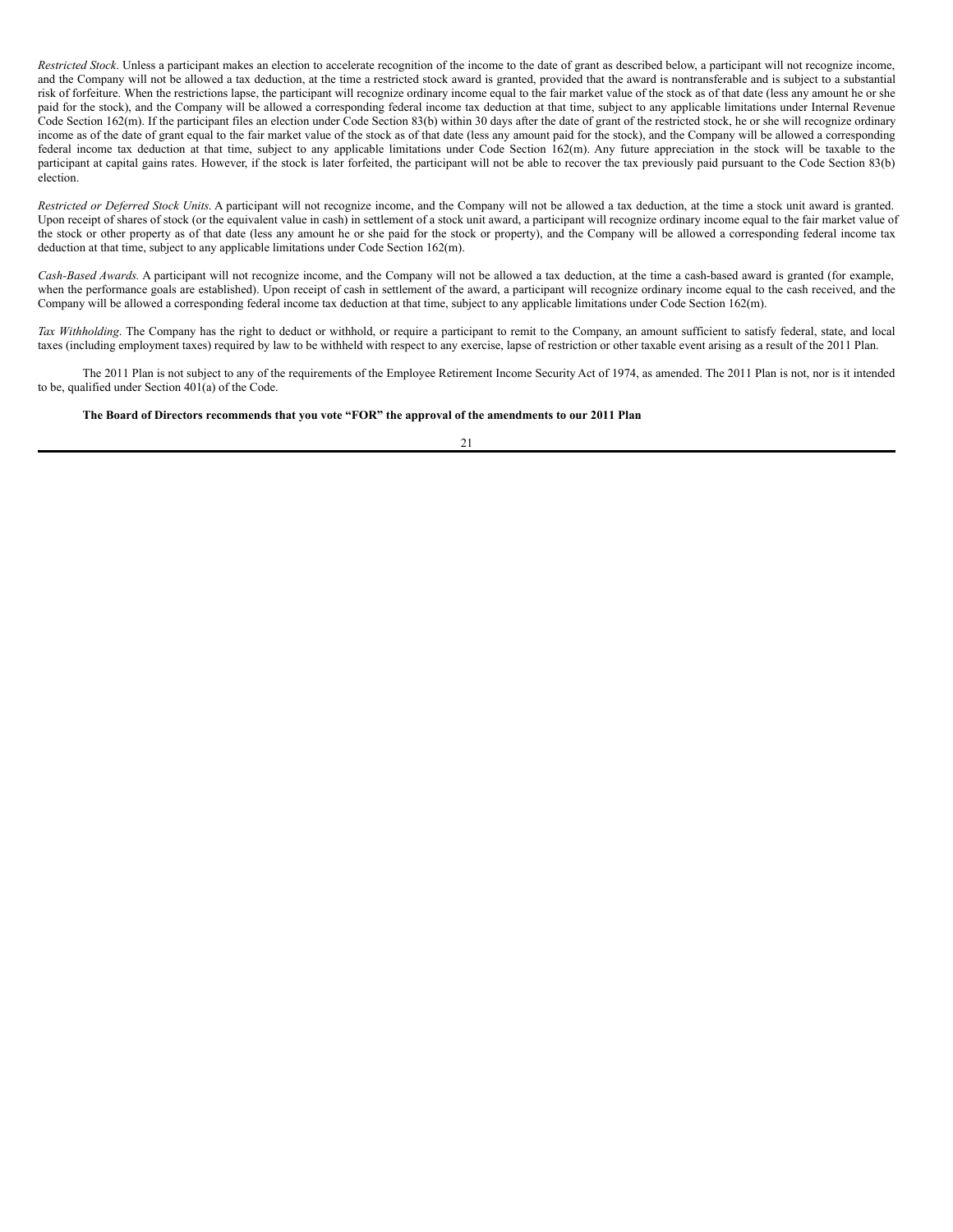## <span id="page-25-0"></span>**PROPOSAL 5 APPROVAL OF THE PAYMENT OF A PORTION OF 2019 BONUSES TO CERTAIN OFFICERS IN SHARES OF COMMON STOCK**

#### **General**

On March 11, 2020, the Compensation Committee of the Board of Directors approved the payment of discretionary bonuses to our Chief Executive Officer and seven other officers in an aggregate amount equal to \$836,250 (the "2019 Incentive Bonuses"), in recognition of the Company's achievement of certain operational and strategic objectives in 2019 and each individual's ongoing contributions to the success of the Company.

In order to conserve cash and improve cash flow, the Compensation Committee determined that it would be in the Company's best interests to pay one-half of the 2019 Incentive Bonuses, or \$418,125, in cash, and one-half of the 2019 Incentive Bonuses in shares of our common stock ("Contingent Bonus Shares"), subject to approval by the Board of Directors and contingent on stockholder approval of the issuance of the Contingent Bonus Shares at the Annual Meeting. On April 14, 2020, the Board of Directors approved the issuance of the Contingent Bonus Shares to the officers, contingent on stockholder approval at the Annual Meeting, and determined that the aggregate number of Contingent Bonus Shares would be 302,989 shares (the "Bonus Share Pool"), which was determined by dividing \$418,125 by \$1.38, the closing price of our common stock on March 11, 2020. The Contingent Bonus Shares, if granted, will be subject to a six-month holding period requirement following issuance.

Stockholders are being asked to approve the Bonus Share Pool and the issuance of the Contingent Bonus Shares to the Company's Chief Executive Officers and the other seven officers in payment of one-half of their respective 2019 Incentive Bonuses. If stockholders approve the Bonus Share Pool, the Contingent Bonus Shares will be granted to the officers following the Annual Meeting. If stockholders do not approve the Bonus Share Pool, the Contingent Bonus Shares will not be granted to the officers, and the officers will instead receive cash in settlement of their remaining 2019 Incentive Bonus amounts.

The following table sets forth the number and dollar value of Contingent Bonus Shares approved for issuance to our named executive officers and the other individuals and groups indicated, in each case subject to and contingent on stockholder approval at the Annual Meeting.

| <b>Name and Position</b>                                                     | <b>Number of Contingent</b><br><b>Bonus Shares</b> | IAHAI YAIUUMI<br><b>Contingent Bonus Shares</b><br>$(S)^{(1)}$ |
|------------------------------------------------------------------------------|----------------------------------------------------|----------------------------------------------------------------|
| Daniel J. O'Connor, President, Chief Executive Officer and Director          | 90.580                                             | 125,000                                                        |
| Sara M. Bonstein, former Chief Financial Officer and Chief Operating Officer |                                                    |                                                                |
| All current executive officers, as a group (1 person)                        | 90.580                                             | 125,000                                                        |
| All current officers who are not executive officers as a group (7 persons)   | 212,409(2)                                         | 293.125                                                        |

(1) Based on the closing price of our common stock on March 11, 2020.

(2) The numbers of Contingent Bonus Shares approved for issuance to the current officers other than the Chief Executive Officer range from 12,047 shares to 40,580 shares, with corresponding values ranging from \$16,625 to \$56,000.

**Dollar Value of**

#### **U.S. Federal Income Tax Consequences**

In general, the officers will recognize ordinary income as of the date the Contingent Bonus Shares are issued equal to the fair market value of the shares as of such date, and the Company will be allowed a corresponding federal income tax deduction at that time, subject to any applicable limitations under Code Section 162(m).

# The Board of Directors Recommends that the shareholders vote "FOR" the approval of the payment of one-half of 2019 annual bonuses to certain officers of **the Company in shares of the Company's common stock.**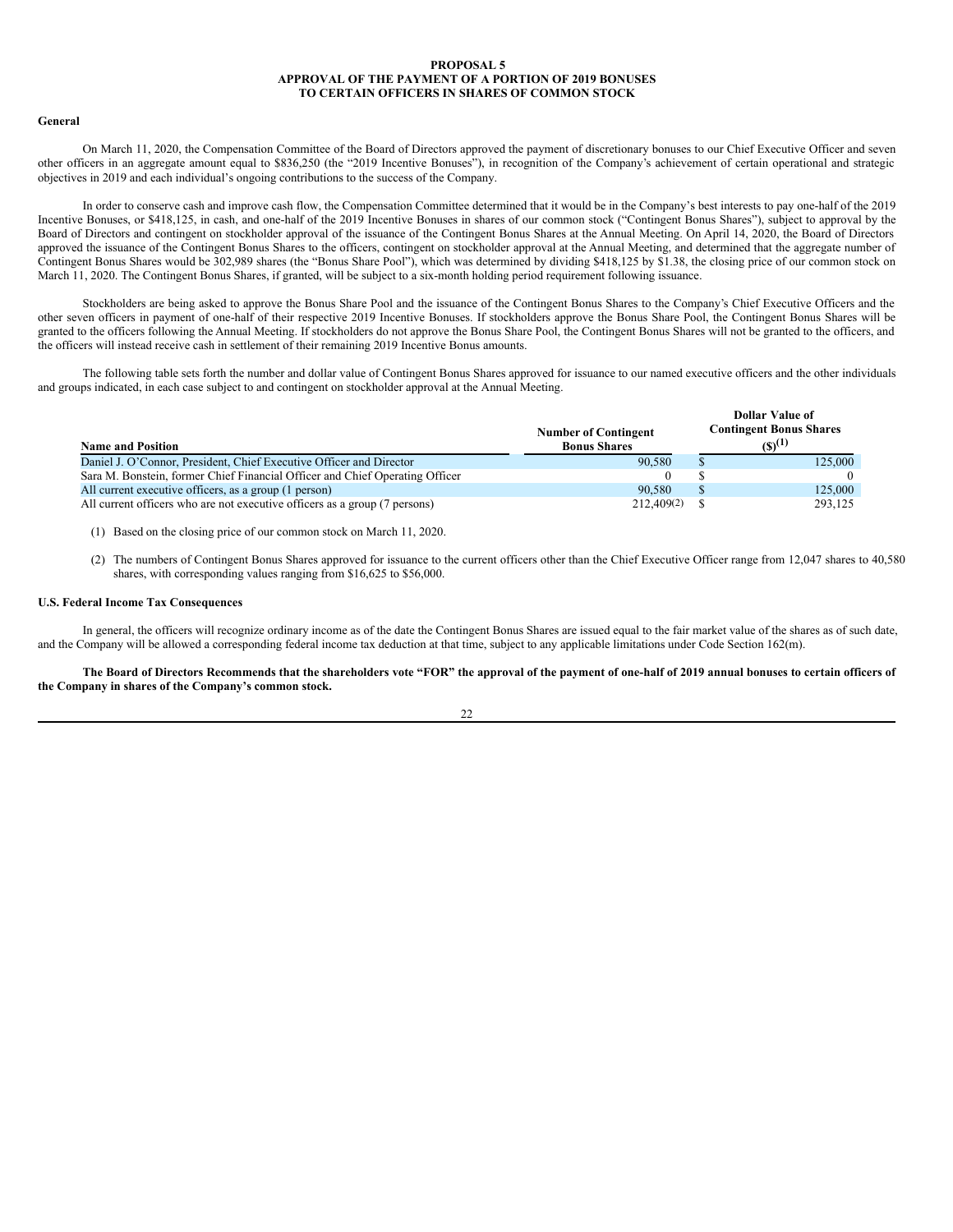## <span id="page-26-0"></span>**PROPOSAL 6 APPROVAL, ON AN ADVISORY BASIS, OF THE COMPENSATION OF THE COMPANY'S NAMED EXECUTIVE OFFICERS**

#### **General**

The Board is providing shareholders with the opportunity to cast an advisory vote on the compensation of the Company's named executive officers. This proposal, commonly known as a "Say on Pay" proposal, gives shareholders the opportunity to endorse or not endorse our executive compensation program and related policies and practices as they relate to the compensation of our named executive officers. The Say on Pay vote is advisory, and therefore not binding on the Company, the Compensation Committee or our Board of Directors. However, our Board of Directors and our Compensation Committee value the opinions of our shareholders and to the extent there is any significant vote against the named executive officer compensation as disclosed in this Proxy Statement, we will consider our shareholders' concerns and the Compensation Committee will evaluate whether any actions are necessary to address those concerns.

The Company's executive compensation program is designed to implement the objective of competitive pay that aligns management's interests with the interests of shareholders and with the Company's annual and long-term performance. The Board believes the Company's executive compensation program uses appropriate structures and sound practices that are effective in achieving our Company milestones.

The Board of Directors recommends that you vote "FOR" approval, on an advisory basis, of the compensation of the Company's named executive officers.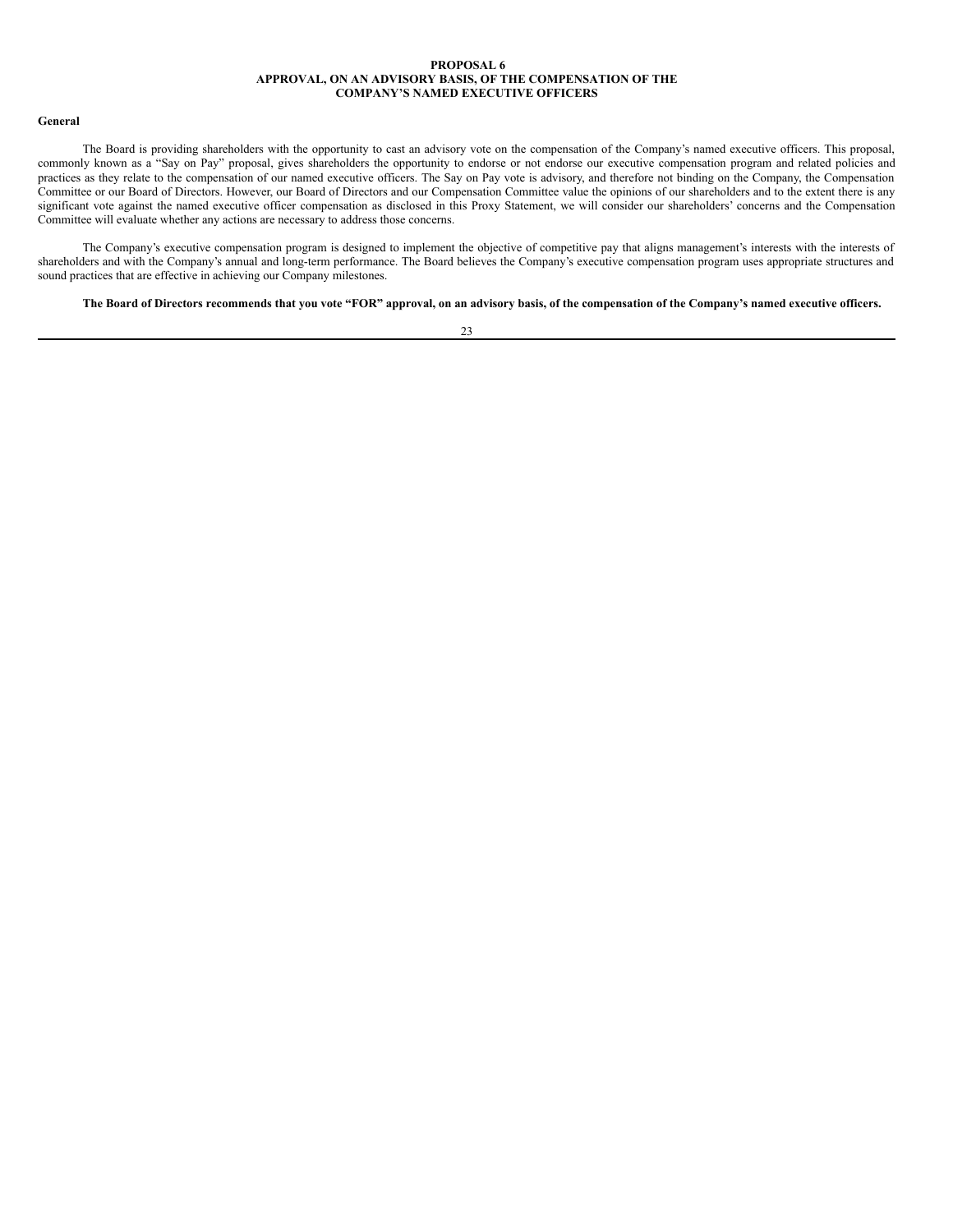### <span id="page-27-0"></span>**PROPOSAL 7 ADVISORY VOTE ON THE FREQUENCY OF THE ADVISORY VOTE ON COMPENSATION OF OUR NAMED EXECUTIVE OFFICERS**

The Dodd-Frank Act also enables our stockholders to vote, on an advisory or non-binding basis, on the frequency of the advisory vote on the compensation of our named executive officers as disclosed in accordance with the executive compensation disclosure rules contained in Item 402 of the SEC's Regulation S-K. Stockholders may choose to approve holding an advisory vote on the compensation of our named executive officers annually, biennially, or triennially. Accordingly, we are asking stockholders whether the advisory vote should occur every year, once every two years or once every three years. Stockholders may also abstain from voting. We are providing this vote as required pursuant to Section 14A of the Securities Exchange Act of 1934.

As an advisory vote, this proposal is not binding on the Company or the Board of Directors. However, the Board of Directors intends to carefully review the results of all stockholder votes and take them into consideration when making future decisions regarding the frequency of advisory votes on compensation of our named executive officers. Notwithstanding the Board of Directors' recommendation and the outcome of the stockholder vote, the Board of Directors may in the future decide to conduct advisory votes on a more or less frequent basis and may vary its practice based on factors such as discussions with stockholders, industry trends and the adoption of material changes to compensation programs.

While our executive compensation programs are designed to promote a long-term connection between pay and performance, after careful consideration of the frequency alternatives, the Board of Directors believes that conducting advisory votes on executive compensation on a bi-annual basis is appropriate for OncoSec and its stockholders at this time.

As a biotechnology company, the Company has important milestones relating to drug development and approval that do not occur every calendar year. While executive compensation is evaluated annually, the Board of Directors also considers progress over a multi-year timeframe, which is common in small- and mid-capitalization companies in our industry. The Board of Directors believes that a vote every three years provides stockholders the opportunity to evaluate the Company's compensation program on a more thorough, longer-term basis than an annual vote, without requiring a three-year wait, which would be less responsive.

The Company understands that its stockholders may have different views as to what is the best approach for the Company, and we look forward to hearing from our stockholders on this proposal.

The Board of Directors Recommends a vote for a frequency of "three years" for future stockholder advisory votes on the compensation of our named **executive officers.**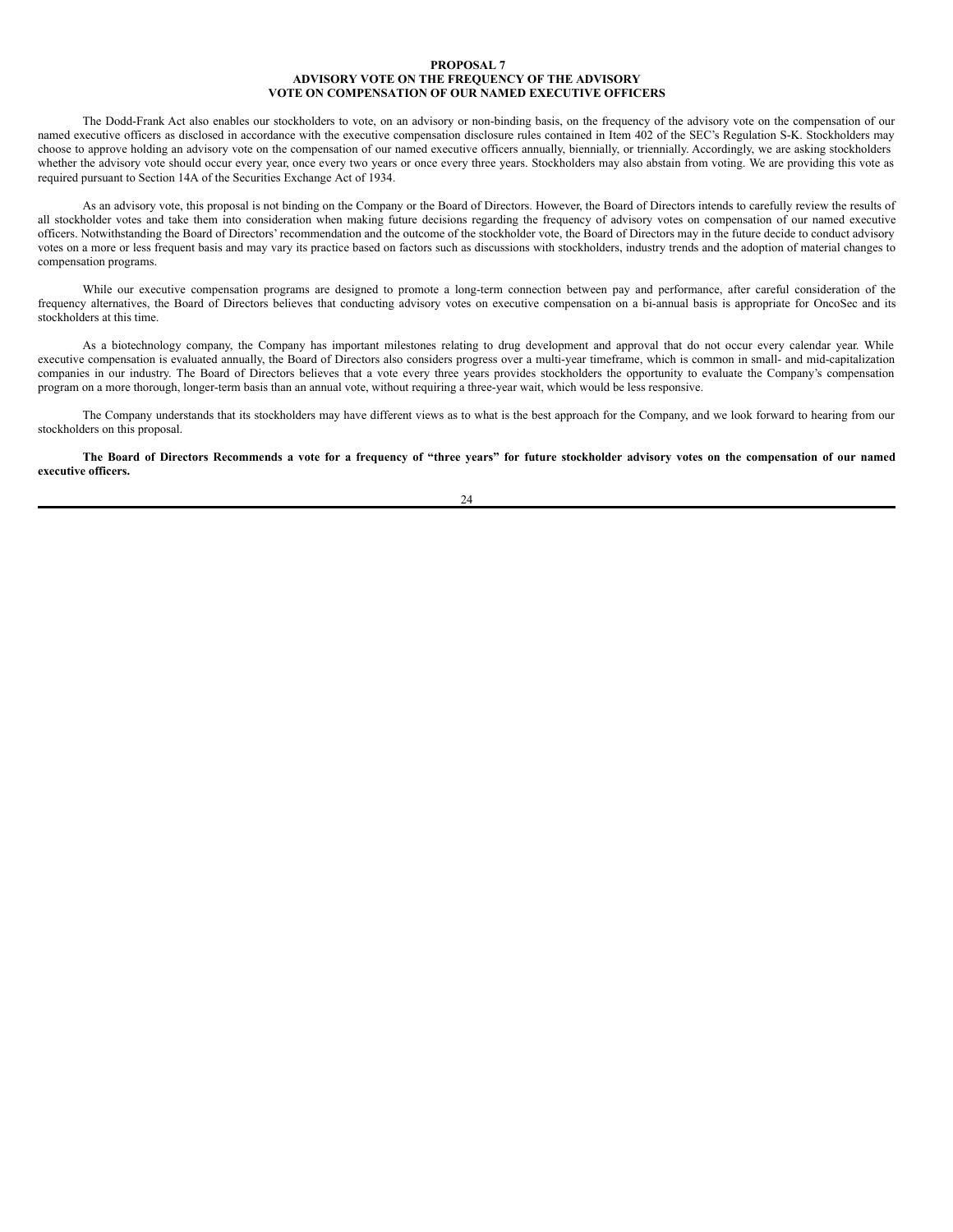## <span id="page-28-0"></span>**PROPOSAL 8**

# APPROVAL OF THE AMENDMENT TO THE COMPANY'S ARTICLES OF INCORPORATION TO WAIVE THE BUYER DIRECTORS' AND THEIR **AFFILIATES' FIDUCIARY DUTY OF LOYALTY WITH RESPECT TO PRESENTING CORPORATE OPPORTUNITIES TO THE COMPANY**

#### **Background**

As discussed in Proposal 1, on October 10, 2019, the Company announced that it entered into a Transaction with CGP and Sirtex. Pursuant to stock purchase agreements entered into between the parties pursuant to the Transaction, (the "Stock Purchase Agreements") the Company received a \$30 million equity investment from CGP and Sirtex at \$2.50 per share. On November 26, 2019, the Company entered into an (a) amendment, dated November 26, 2019 to the Stock Purchase Agreement and the Stockholder Agreement, each between the Company and CGP, dated as of October 10, 2019 (the "CGP Amendment") and (b) amendment, dated November 26, 2019, to the Stock Purchase Agreement between the Company and Sirtex, dated as of October 10, 2019 (the "Sirtex Amendment" and, collectively with the CGP Amendment, the "Amendments"). The Amendments provide for, among other things, the Company to agree to a corporate opportunity waiver, in accordance with Nevada law, of any CGP or Sirtex-appointed directors' and their affiliates' fiduciary duty of loyalty to present corporate opportunities to the Company before taking such an opportunity for themselves (the "Corporate Opportunity Waiver") as a condition to closing the Transaction. In conjunction with the Amendments, the Company's board of directors passed resolutions to approve the corporate opportunity waiver pursuant to NRS 78.070(8).

Pursuant to the Amendments, the Company is obligated to obtain the requisite stockholder approval to effect the Articles Amendment in the form attached hereto as Exhibit C. Specifically, this Corporate Opportunity Waiver proposal provides for the adoption of a new Article 6 to the Company's Articles of Incorporation that provides for a waiver of the fiduciary duty of loyalty with respect to adherence to the corporate opportunity doctrine with respect to the Buyer Directors on the Company's Board of Directors.

# **Proposed Amendments and Purpose**

Subject to stockholder approval, the Board of Directors approved an amendment to the Company's Articles of Incorporation to waive the fiduciary duty of loyalty with respect to adherence to the doctrine of corporate opportunity for the Buyer Directors and their affiliates. The Board of Directors has determined that these amendments are advisable and in the best interests of the Company and its stockholders and has submitted the amendments for consideration by the Company's stockholder at the Annual Meeting.

Assuming the Corporate Opportunity Waiver Proposal is duly adopted at the Annual Meeting, the Company's Articles of Incorporation will be amended to specify that the Buyer Directors and certain of their affiliates will not be obligated to, among other actions, offer to the Company an opportunity to participate in business opportunities that are presented to GDD, the Buyer Directors, and certain of their affiliates. For the entire text of the new corporate opportunity provisions, see Article 6 of the Company's Articles of Incorporation, attached to this proxy statement as Exhibit C.

## **Reasons for the Amendment**

Currently, the Company's Articles of Incorporation do not provide for a Corporate Opportunity Waiver with respect to the Buyer Directors and certain of their affiliates. Pursuant to the Amendments, the Company is obligated to obtain the requisite stockholder approval to effect the Corporate Opportunity Waiver Proposal, in the form attached hereto as Exhibit C.

The Board of Directors believes that the Corporate Opportunity Waiver Proposal is necessary to maintain the benefits to be derived by the Company through its contractual, corporate and business relations with CGP.

## **The Board of Directors Recommends that the shareholders vote "FOR" the Corporate Opportunity Waiver Proposal.**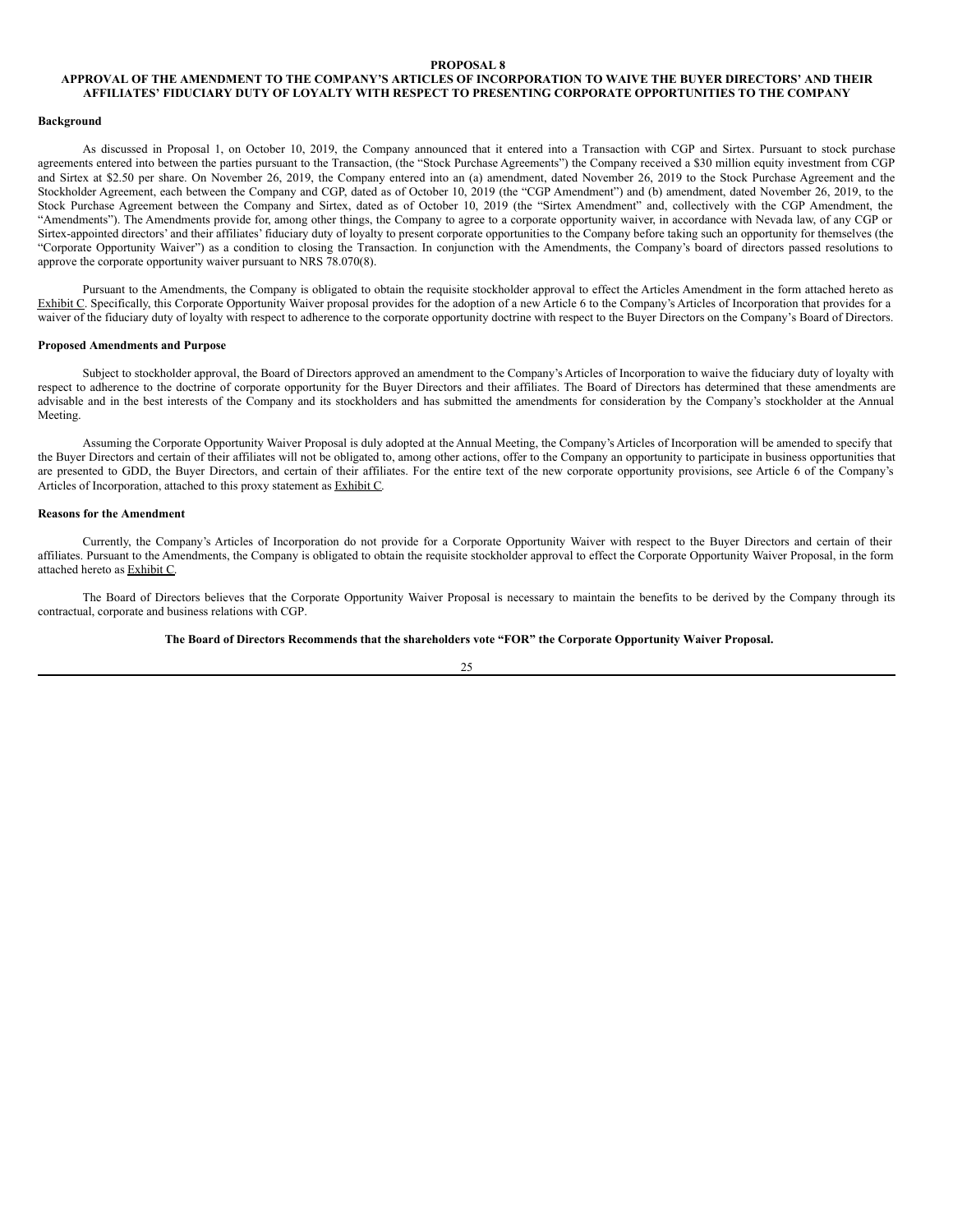#### <span id="page-29-0"></span>**CORPORATE GOVERNANCE**

#### **Role of the Board**

The primary functions and responsibilities of the Board are to oversee management's operation of the business and affairs of the Company, the determination of our objectives and strategies, and the management of our risks. The functions of the Board are carried out by the full Board and, when delegated, by our Board committees, and each director is a full and equal participant in the major strategic and policy decisions of the Company. The Board has adopted Corporate Governance Guidelines to assist the Board and its committees in performing their duties and serving the best interests of the Company and its stockholders. These Corporate Governance Guidelines are available on our website, located at www.oncosec.com, on the Governance page under the Investors tab.

# **Board Committees**

The Board has established the following standing committees: the Audit Committee, Compensation Committee, and Nominating and Corporate Governance Committee. The Board may also create additional, temporary committees from time to time, including committees relating to financings, strategic transactions or other significant corporate matters. The Board has adopted a written charter for each of the Audit Committee, Compensation Committee, Nominating and Corporate Governance Committee, current copies of which are available on our website, located at www.oncosec.com, on the Governance page under the Investors tab.

## *Audit Committee*

The primary functions of the Audit Committee are, among other things: overseeing our accounting and financial reporting processes and the audits of our financial statements and internal control over financial reporting; reviewing the policies and procedures adopted by the Company to fulfill its responsibilities regarding the fair and accurate presentation of financial statements; appointing, retaining and overseeing the work of our independent registered public accounting firm; reviewing and discussing reports from our independent registered public accounting firm regarding critical accounting policies and practices, alternative treatments of financial information and any material written communications between such firm and management; reviewing and discussing with management and our independent registered public accounting firm the Company's financial statements and financial disclosures prior to the filing thereof in any report filed with the SEC; taking appropriate action to oversee and ensure the independence of our independent registered public accounting firm; and establishing procedures for the confidential and anonymous submission by our employees of concerns regarding questionable accounting or auditing matters. The Audit Committee met 4 times in Fiscal Year 2019.

The Board has determined that Robert Ward is the "audit committee financial expert," as defined by applicable SEC rules, and that each member of the Audit Committee has sufficient knowledge in reading and understanding the Company's financial statements to serve on such committee.

#### *Compensation Committee*

The primary functions of the Compensation Committee are, among other things: reviewing and approving compensation programs and arrangements applicable to our officers; determining the objectives of our executive officer compensation programs, including reviewing and establishing goals and objectives relevant to Chief Executive Officer compensation, and determining the extent to which they are achieved and any related compensation earned; administering our incentive compensation and equity-based plans; reviewing management's risk assessment regarding the compensation policies and practices of the Company and taking steps to provide that such policies and practices do not encourage unnecessary or excessive risk-taking; and reviewing and approving director compensation and benefits. The Compensation Committee met 5 times in Fiscal Year 2019.

While certain members of senior management, including primarily our Chief Executive Officer, present their views regarding attainment of business objectives and recommended compensation, the Compensation Committee performs its own independent analysis and makes final determinations regarding compensation-related matters. Our Chief Executive Officer is not present during the Compensation Committee's or the Board's voting or deliberations regarding his own compensation.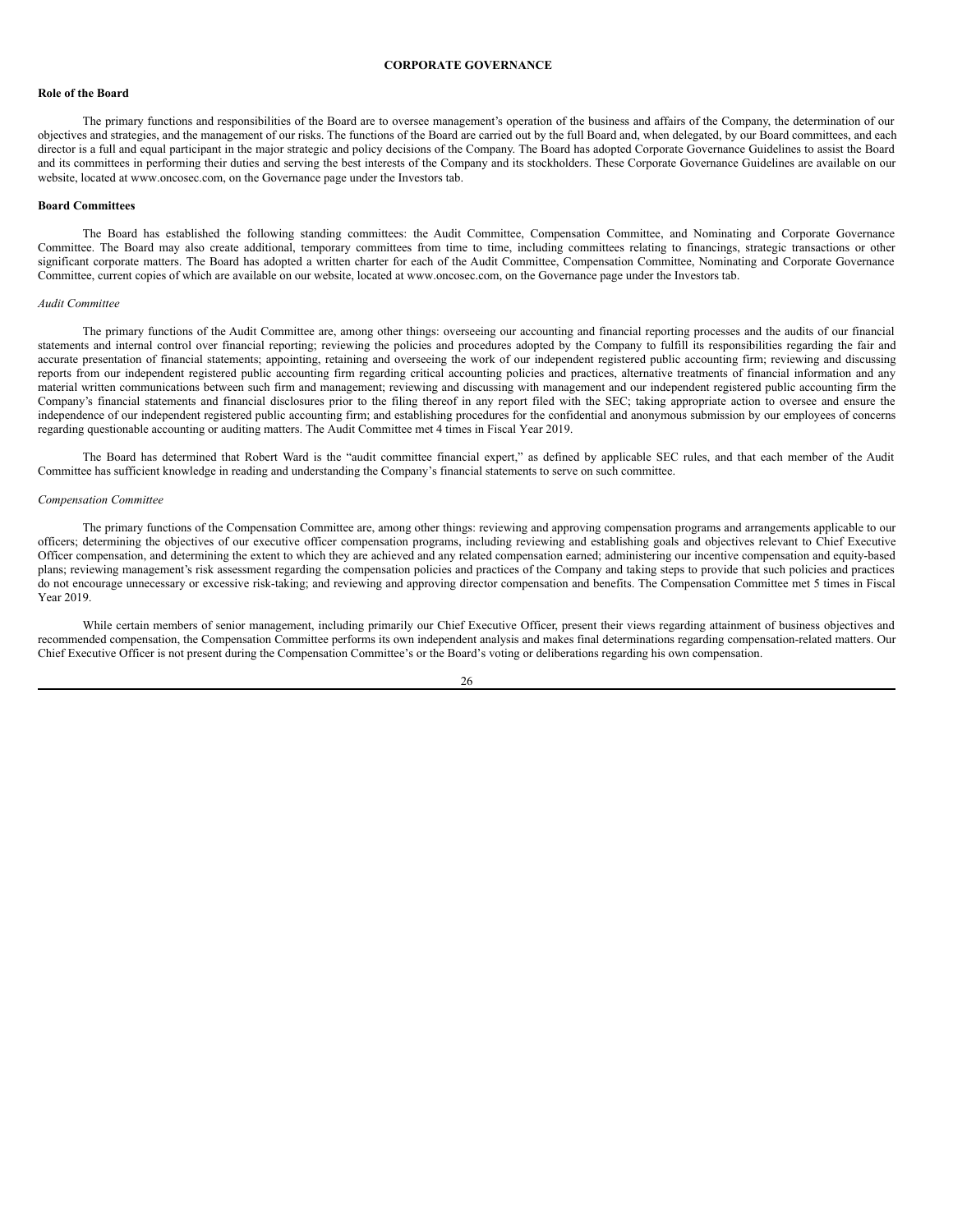The Compensation Committee's charter gives the Compensation Committee the authority, without any approval of the Board or management, to engage and compensate compensation consultants and other advisors as it deems necessary or desirable to carry out its duties, including its evaluation of director or executive officer compensation. Pursuant to its charter and in accordance with applicable NASDAQ and SEC rules, the Compensation Committee would assess the independence of any compensation consultant, including the existence of any conflicts of interest, prior to any engagement.

In Fiscal Year 2019, the Compensation Committee engaged Marsh & McLennan Agency and Anderson Pay Advisors, LLC, independent compensation consultants, to review and evaluate all elements of our executive compensation program. Based on their evaluation, they concluded executive compensation generally was below market median. Their input may be considered by the Compensation Committee in making future compensation decisions.

Nasdaq has established rules and regulations regarding the composition of compensation committees and the qualifications of compensation committee members. As a controlled company, we are not required to have a compensation committee composed entirely of independent directors. However, our Board of Directors has examined the composition of our Compensation Committee and the qualifications of our Compensation Committee members in light of the current rules and regulations governing compensation committees. Based upon this examination, our Board of Directors has determined that each member of our Compensation Committee is independent and is otherwise qualified to be a member of our Compensation Committee in accordance with such rules.

## *Nominating and Corporate Governance Committee*

The primary functions of the Nominating and Corporate Governance Committee are, among other things: assisting in the identification of nominees for election to our Board, consistent with qualifications and criteria approved by the Board; determining the composition of the Board and its committees; recommending to the Board the director nominees for the annual meeting of stockholders; establishing and monitoring a process of assessing the Board's effectiveness; developing and overseeing a set of corporate governance guidelines and procedures; and overseeing the evaluation of the Board and the Company's management. The Nominating and Corporate Governance Committee met 2 times in Fiscal Year 2019.

# **Nomination of Directors**

Our Nominating and Corporate Governance Committee is responsible for identifying and evaluating individuals qualified to become directors and recommending these candidates to our Board for nomination or appointment.

#### *Director Qualifications*

In considering potential new directors, the Nominating and Corporate Governance Committee may review individuals from various disciplines and backgrounds. Among the qualifications to be considered in the selection of candidates are broad experience in business, finance or administration; familiarity with the Company's industry; and prominence and reputation. Since prominence and reputation in a particular profession or field of endeavor are what bring most persons to the Board's attention, there is further consideration of whether the individual has the time available to devote to the work of the Board on one or more of its committees. To this end, our Corporate Governance Guidelines provide that no director is to hold more than four directorships of publicly traded companies, and no member of our Audit Committee is to sit on the Audit Committee of more than two other publicly traded companies. The Nominating and Corporate Governance Committee also reviews the activities and associations of each candidate to ensure there is no legal impediment, conflict of interest or other consideration that might hinder or prevent service on the Board. With respect to the nomination of continuing directors for re-election, an individual's past contributions to the Board are also considered.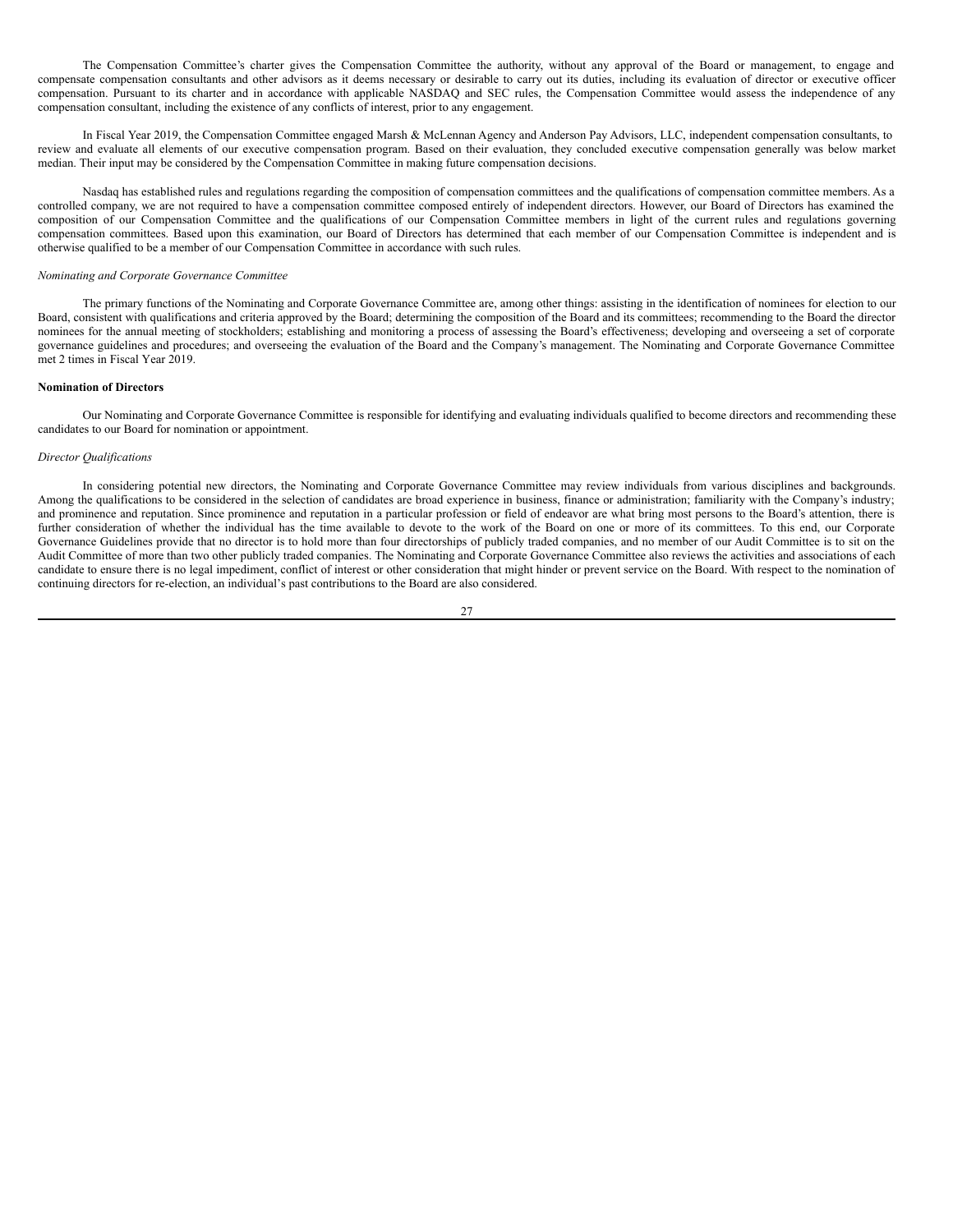Other than the foregoing, there are no stated minimum criteria for director nominees and the Nominating and Corporate Governance Committee may also consider these factors and any such other factors as it deems appropriate and in the best interests of the Company and our stockholders. The Nominating and Corporate Governance Committee does, however, recognize that under applicable regulatory requirements at least one member of the Board should meet the criteria for an "audit committee financial expert" as defined by SEC rules, at least a majority of the members of the Board must be independent directors under NASDAQ rules or the standards of any other applicable self-regulatory organization, and the members of certain of our Board committees must satisfy enhanced independence criteria under applicable NASDAQ and SEC rules. Further, although the Company does not have a formal diversity policy, the Nominating and Corporate Governance Committee seeks to assemble a Board that brings to the Company a variety of perspectives, skills, expertise, and sound business understanding and judgment, derived from a broad range of business, professional, governmental, finance, community and industry experience.

#### *Identification and Evaluation of Director Nominees*

The Nominating and Corporate Governance Committee utilizes a variety of methods for identifying and evaluating nominees for director. Potential director candidates may come to the attention of the Nominating and Corporate Governance Committee through current members of the Board, executive officers, professional search firms, stockholders or others. These candidates are evaluated at regular or special meetings of the Nominating and Corporate Governance Committee, and may be considered at any point during the year. The Nominating and Corporate Governance Committee recommends the director nominees to our Board for approval for election at each annual meeting of stockholders. Under our bylaws, any director appointed by our Board is subject to re-election by our stockholders at our next annual meeting of stockholders.

## **Director Independence and Controlled Company Exemption**

The Company's common stock is listed on the NASDAQ Capital Market. The rules of NASDAQ require our Board to make an affirmative determination as to the independence of each director, and require a majority of the Company's directors be "independent directors," as defined by NASDAQ rules. In addition, NASDAQ rules require that, subject to specified exceptions, each member of a company's audit, compensation and nominating committee be independent. Audit committee and compensation committee members must also satisfy enhanced independence criteria under certain SEC rules and corresponding NASDAQ rules.

Consistent with these rules, our Board undertook its annual review of director independence on April 14, 2020. During the review, our Board considered relationships and transactions during Fiscal Year 2019 and since inception between each director or any member of his immediate family, on the one hand, and the Company and our subsidiaries and affiliates, on the other hand. The purpose of this review was to determine whether any such relationships or transactions were inconsistent with a determination that the director is independent. Based on this review, our Board determined that Dr. Margaret Dalesandro, Dr. James DeMesa, Dr. Kim Lyerly, and Mr. Robert Ward are independent under the criteria established by Nasdaq and our Board.

Upon the Closing of the Transaction described above, CGP and Sirtex, acting as a "group" for purposes of Section 13(d) of the Exchange Act, collectively beneficially owns common stock representing more than 50% of the voting power of our Common Stock eligible to vote in the election of directors. As a result, we qualify as a "controlled company" and avail ourselves of certain "controlled company" exemptions under the Nasdaq corporate governance rules. As a controlled company, we are not required to have a majority of "independent directors" on our Board as defined under the Nasdaq rules, or have a compensation, nominating or governance committee composed entirely of independent directors. In light of our status as a controlled company, our Board has determined to utilize the majority board independence exemption.

# **Board Leadership Structure**

Under our Corporate Governance Guidelines, the Board has the flexibility to decide whether the roles of Chief Executive Officer and Chair of the Board should be separated or combined. The Board has determined that it is currently in the best interest of the Company and our stockholders for the roles of Chief Executive Officer and Chair of the Board to be separated in recognition of the differences between these two roles and to permit the individual serving in each role to focus on different aspects of our business.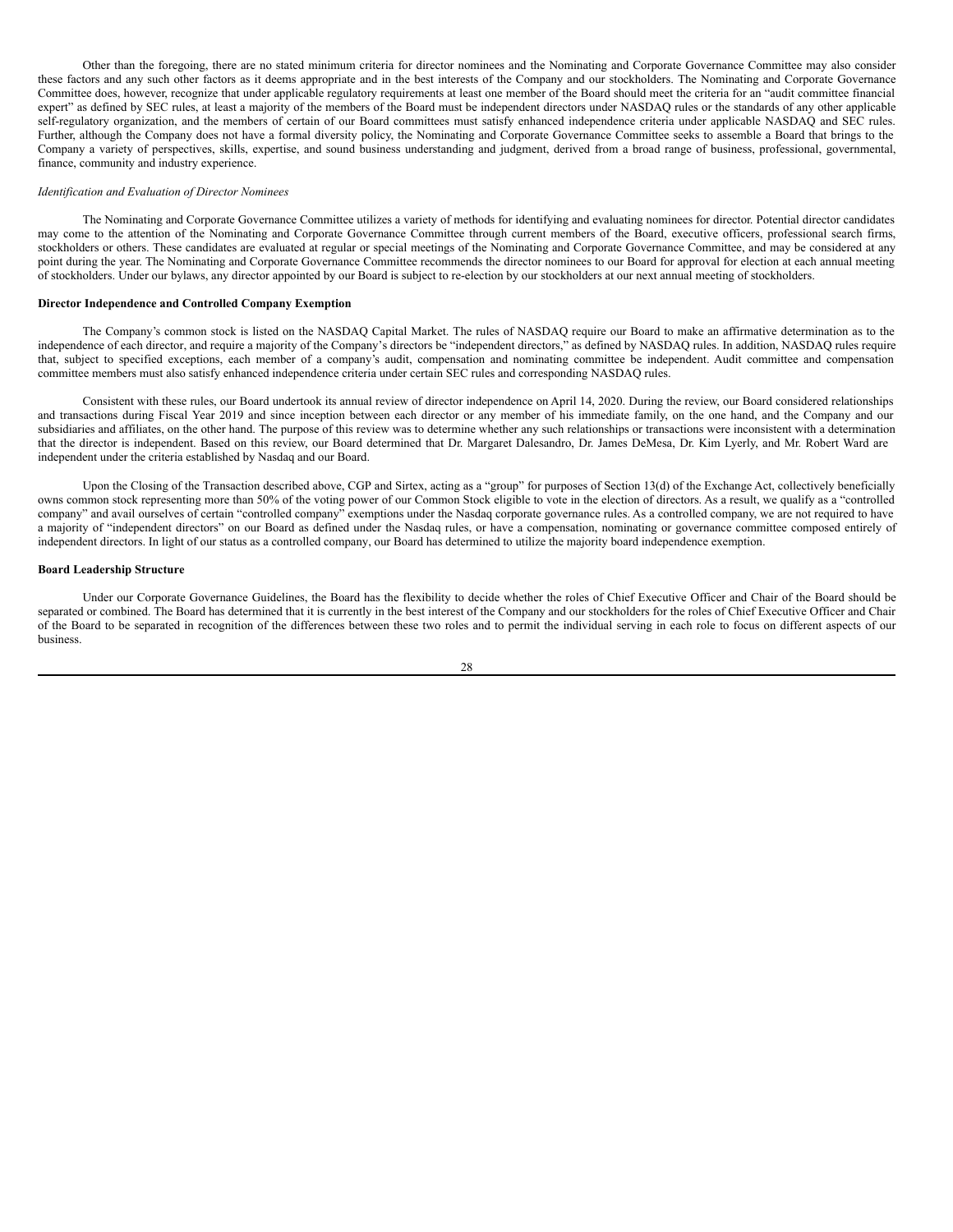For example, our Chief Executive Officer is responsible for setting our strategic direction and managing our day-to-day leadership, operations and performance, while the Chair of the Board focuses on organizing Board activities and maintaining effective working relationships with senior management and among Board members to enable the Board to provide guidance to and oversight (including risk oversight) and accountability of management, provide the Chief Executive Officer ongoing direction regarding Board needs, interests and opinions, and ensure Board agendas are appropriately directed toward the Company's most significant matters. Dr. Margaret Dalesandro has served as Chair of the Board since April 2020, and Mr. Daniel J. O'Connor has served as our Chief Executive Officer since November 2017. Mr. O'Connor also serves as a member of our Board of Directors.

The Board periodically reviews the Board's leadership structure to determine whether it continues to best serve the Company and its stockholders. As a result, the Board may determine in the future that these interests are best served by selecting one person to occupy both the Chief Executive Officer and Chair of the Board roles.

## **Board Meetings and Director Attendance at Stockholder Meetings**

Our Board met 3 times in Fiscal Year 2019, and each director attended 100% of the meetings of the Board and of the Board committees on which he served during that period.

We expect that our directors will attend our Annual Meetings of Stockholders. All of our directors who served the Company at the time of our 2018 annual meeting of stockholders attended the meeting.

# **Board Committees**

The Board has established the following standing committees: the Audit Committee, Compensation Committee, and Nominating and Corporate Governance Committee. The Board may also create additional, temporary committees from time to time, including committees relating to financings, strategic transactions or other significant corporate matters. The Board has adopted a written charter for each of the Audit Committee, Compensation Committee, Nominating and Corporate Governance Committee, current copies of which are available on our website, located at www.oncosec.com, on the Governance page under the Investors tab.

The members of each of the Board's committees from August 1, 2018, the beginning of Fiscal Year 2019, through March 18, 2020 are set forth in the following tables:

Committee Membership Throughout Fiscal Year 2019

| <b>Director</b>               |    | Audit<br>Committee       | Compensation<br>Committee | Nominating<br>and<br>Corporate<br>Governance<br>Committee                 |
|-------------------------------|----|--------------------------|---------------------------|---------------------------------------------------------------------------|
| Dr. Avtar Dhillon             |    | X                        | Chair                     | X                                                                         |
| Dr. James DeMesa              |    | Χ                        | X                         | Chair                                                                     |
| Daniel J. O'Connor            |    | -                        | $-$                       | $\overline{\phantom{0}}$                                                  |
| Punit S. Dhillon              |    | $\overline{\phantom{a}}$ | $\overline{\phantom{0}}$  | $\hspace{1.0cm} \rule{1.5cm}{0.15cm} \hspace{1.0cm} \rule{1.5cm}{0.15cm}$ |
| Gregory Mayes <sup>(1)</sup>  |    | Chair                    | X                         | X                                                                         |
| Robert E. Ward <sup>(1)</sup> |    | Chair                    | Х                         | X                                                                         |
| Dr. Margaret Dalesandro       |    | X                        | X                         | X                                                                         |
| Joon Kim                      |    | $\overline{\phantom{a}}$ | $\hspace{0.05cm}$         | $\overline{\phantom{a}}$                                                  |
|                               | 29 |                          |                           |                                                                           |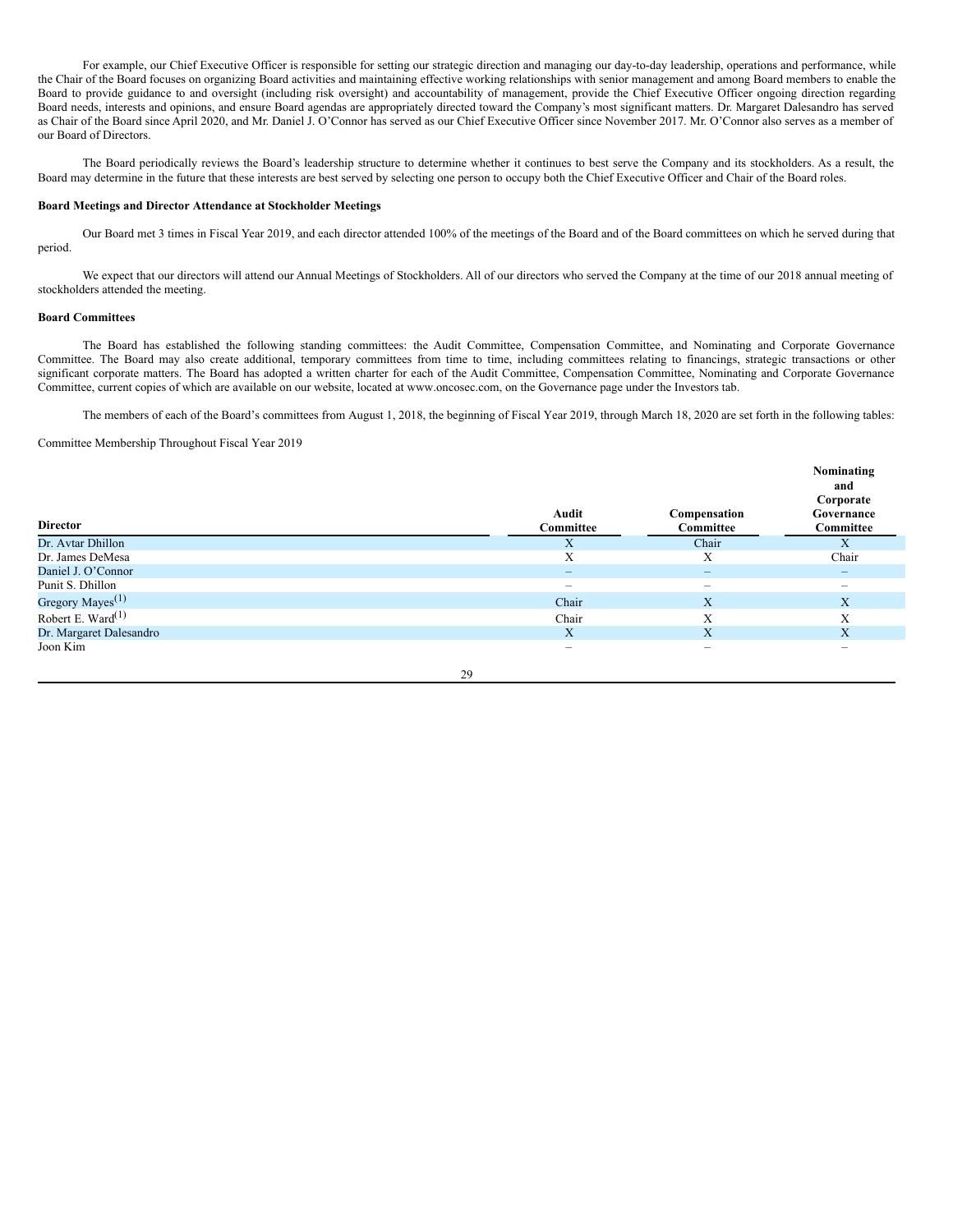| <b>Director</b>                               | <b>Audit Committee</b>   | Compensation<br>Committee                                                 | Nominating and<br>Corporate<br>Governance<br>Committee |
|-----------------------------------------------|--------------------------|---------------------------------------------------------------------------|--------------------------------------------------------|
| Dr. Avtar Dhillon <sup><math>(2)</math></sup> | X                        | Chair                                                                     | X                                                      |
| Dr. James DeMesa                              | X                        | Χ                                                                         | Chair                                                  |
| Daniel J. O'Connor                            |                          |                                                                           | $\overline{\phantom{0}}$                               |
| Punit S. Dhillon <sup><math>(3)</math></sup>  | $\hspace{0.05cm}$        | $\hspace{1.0cm} \rule{1.5cm}{0.15cm} \hspace{1.0cm} \rule{1.5cm}{0.15cm}$ |                                                        |
| Robert E. Ward                                | Chair                    | X                                                                         | X                                                      |
| Dr. Margaret Dalesandro <sup>(2)</sup>        | X                        | Chair                                                                     | Χ                                                      |
| Joon Kim                                      | $\overline{\phantom{a}}$ | $\overline{\phantom{0}}$                                                  | $\overline{\phantom{0}}$                               |
| Kevin R. Smith $(4)$                          | -                        | $\overline{\phantom{a}}$                                                  | $\overline{\phantom{a}}$                               |
| Dr. Yuhang Zhao <sup>(5)</sup>                | $\qquad \qquad -$        | $\qquad \qquad -$                                                         | $\overline{\phantom{0}}$                               |
| Chao $Zhou(6)$                                | $\overline{\phantom{a}}$ | $\hspace{1.0cm} \rule{1.5cm}{0.15cm} \hspace{1.0cm} \rule{1.5cm}{0.15cm}$ |                                                        |
| Dr. Kim Lyerly <sup>(7)</sup>                 | X                        | X                                                                         | $\overline{\phantom{0}}$                               |

(1) Mr. Mayes resigned from the Company's Board in April 2019. Mr. Ward was subsequently appointed Chair of the Company's Audit Committee.

- (2) Dr. Avtar Dhillon resigned from the Company's Board in April 2020. Dr. Margaret Dalesandro was subsequently appointed to Chair the Company's Board.<br>(3) Punit S. Dhillon resigned from the Company's Board in February 202
- Punit S. Dhillon resigned from the Company's Board in February 2020.
- 
- (4) Kevin R. Smith was appointed to the Board in February 2020. Dr. Yuhang Zhao was appointed to the Board in February 2020.
- (6) Chao Zhou was appointed to the Board in February 2020.
- (7) Dr. Kim Lyerly was appointed to the Board in April 2020.

# *Stockholder Recommendations of Director Candidates*

Pursuant to its charter, our Nominating and Corporate Governance Committee is responsible for considering director candidates recommended by our stockholders. As a result, our Nominating and Corporate Governance Committee considers and evaluates director candidates that are properly submitted by our stockholders in the same manner as other prospective director candidates. Any such submission should be made in writing to the Company at OncoSec Medical Incorporated, 24 N. Main Street, Pennington, NJ 08534, Attn: Secretary, and should include the name, address and a current resume of the proposed director candidate, a statement describing the candidate's qualifications and consent to serve on our Board if selected as a director nominee, and contact information for personal and professional references. The submission should also include the name and address of the stockholder who is submitting the proposed director candidate, the number of shares of our common stock that are owned of record or beneficially by the submitting stockholder and a description of all arrangements or understandings between the submitting stockholder and the candidate. Any stockholder-proposed candidate that is selected by our Nominating and Corporate Governance Committee would be recommended by this committee as a director nominee to the Board, which would then consider and evaluate the candidate in the same manner and based on the same criteria and qualifications as other prospective director candidates. If approved by the Board, the individual would be appointed as a director to a vacant seat on the Board or included in the Board's slate of recommended director nominees for election at our next annual meeting of stockholders.

#### *Stockholder Nominations of Directors*

Our bylaws provide that any stockholder who is entitled to vote at an annual meeting of our stockholders and who complies with the applicable notice requirements set forth in our bylaws may nominate persons for election to our Board at the annual meeting. A stockholder desiring to nominate a director to our Board must do so in a written notice delivered to or received by the Company at OncoSec Medical Incorporated, 24 N. Main Street, Pennington, NJ 08534, Attn: Secretary, within a specified time period before the annual meeting of stockholders at which the proposed director candidate is to be up for election. See "Stockholder Director Nominations and Other Proposals for 2018 Annual Meeting of Stockholders" below for more information, including specific information about these time periods in connection with our next annual meeting of stockholders. The stockholder's notice must include, among other things as specified in our bylaws: certain personal identification information about the stockholder and its director nominee(s); the principal occupation or employment of the director nominee(s); the class and number of shares of the Company that are beneficially owned by the stockholder and its director nominee(s); and any other information relating to the director nominee(s) that is required to be disclosed in solicitations for proxies for election of directors pursuant to Regulation 14A under the Exchange Act. A stockholder who complies with the notice requirements set forth in our bylaws will be permitted to present the director nominee at the applicable annual meeting of stockholders, but will not be entitled to have the nominee included in our proxy statement for the annual meeting, unless an applicable rule of the SEC requires that we include the director nominee in our proxy statement.

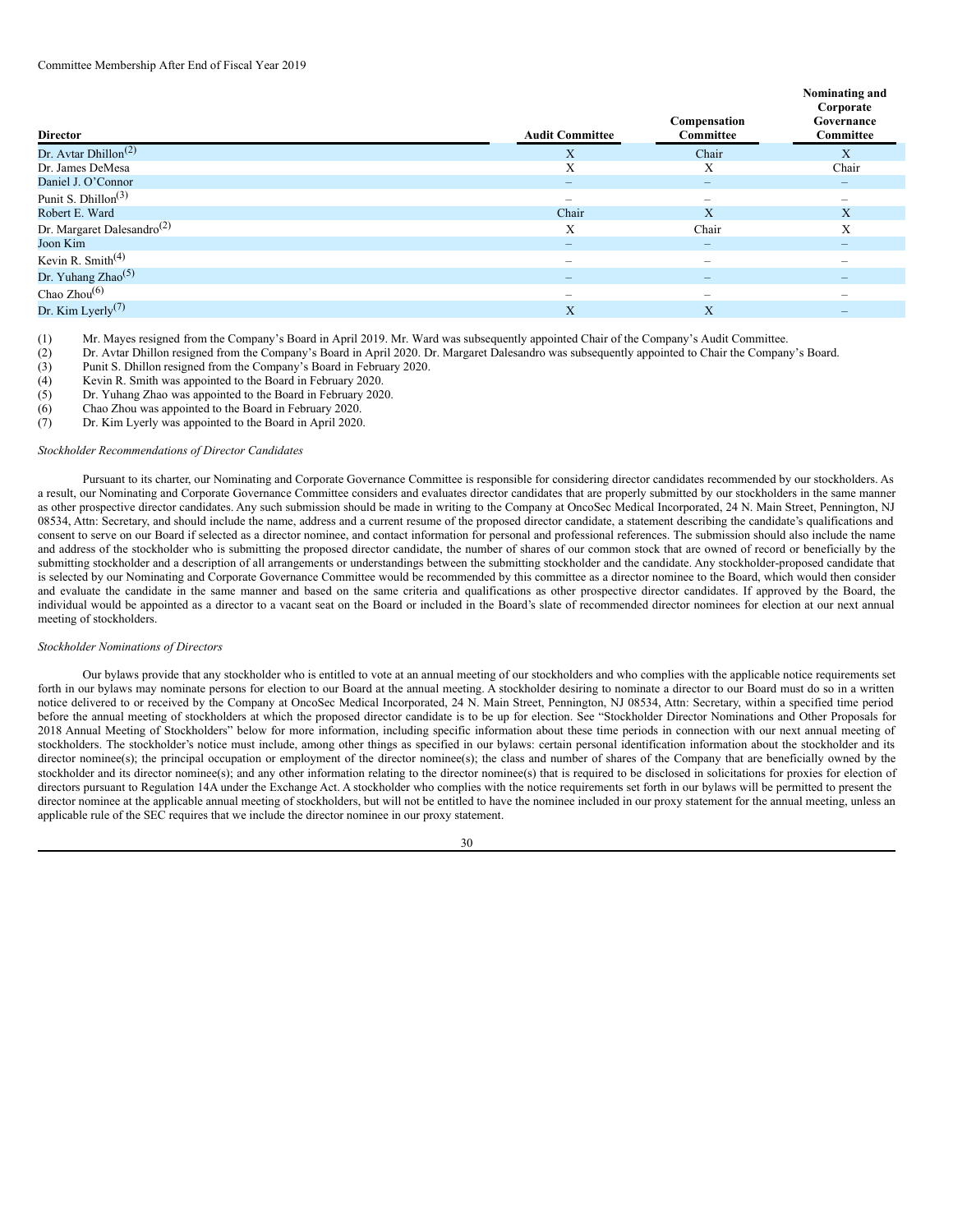#### **Board Role in Risk Oversight**

Risk is inherent in every business. We face a number of risks, including business, operational, strategic, research and development, financial and legal and regulatory risks. In general, our management is responsible for the day-to-day management of the risks we face, while our Board, as a whole and through its committees, is responsible for the oversight of risk management. The Board performs its risk oversight function as a whole, as well as through its committee structure.

The involvement of the full Board in setting our business strategy and objectives is integral to the Board's assessment of our risks, as well as determining appropriate levels of risk and how best to manage risk. In its risk oversight role, the Board receives regular reports and/or presentations from applicable members of management and from the committees of the Board regarding areas of significant risk, assesses these risks in the context of our business and individual transactions or arrangements, and addresses any risk issues with management throughout the year as necessary.

While our Board of Directors has ultimate oversight responsibility for the risk management process, the Board delegates responsibility for certain aspects of risk management oversight to its committees. In particular:

- The Audit Committee is responsible for reviewing our policies with respect to risk assessment and risk management generally, and also oversees management of risks relating to our financial reporting and accounting policies and related controls and processes, as well as any related party or conflict-of-interest transactions;
- The Compensation Committee oversees management of risks relating to our compensation practices and policies, including creating compensation policies and practices that do not encourage unnecessary or excessive risk-taking; and
- The Nominating and Corporate Governance Committee oversees management of risks relating to the composition of the Board, including the independence of our directors, and our processes and procedures for maintaining good corporate governance practices and ethical conduct and behaviors.

We believe our Board's regular review and analysis of our risks and risk management policies, the separation of the roles of Chair of the Board and Chief Executive Officer, and the role of our Board committees in the Board's performance of its risk oversight function, provide appropriate independent oversight of our risk management practices, policies and procedures.

#### **Communications with the Board**

Any stockholder who desires to contact our Board or any member(s) of our Board may do so by writing to: Board of Directors, c/o Secretary, OncoSec Medical Incorporated, 24 N. Main Street, Pennington, NJ 08534. Copies of any such written communications received by the Secretary will be provided to our full Board or any identified member(s), unless they are considered, in the reasonable judgment of the Secretary, to be improper for submission to the intended recipient(s).

# **Code of Business Conduct and Ethics**

The Board has adopted a Code of Business Conduct and Ethics that applies to all of our directors, officers and employees, including our principal executive officer and principal financial and accounting officer. The Code of Business Conduct and Ethics is available for review on our website at www.oncosec.com, on the Governance page under the Investors tab, and is also available in print, without charge, to any stockholder who requests a copy by writing to us at OncoSec Medical Incorporated, 24 N. Main Street, Pennington, NJ 08534, Attention: Investor Relations. We intend to post on our website any amendments to certain provisions of our Code of Business Conduct and Ethics or any waivers of any such provisions applicable to any director or principal executive, financial or accounting officer or persons performing similar functions, to the extent required by applicable NASDAQ or SEC rules.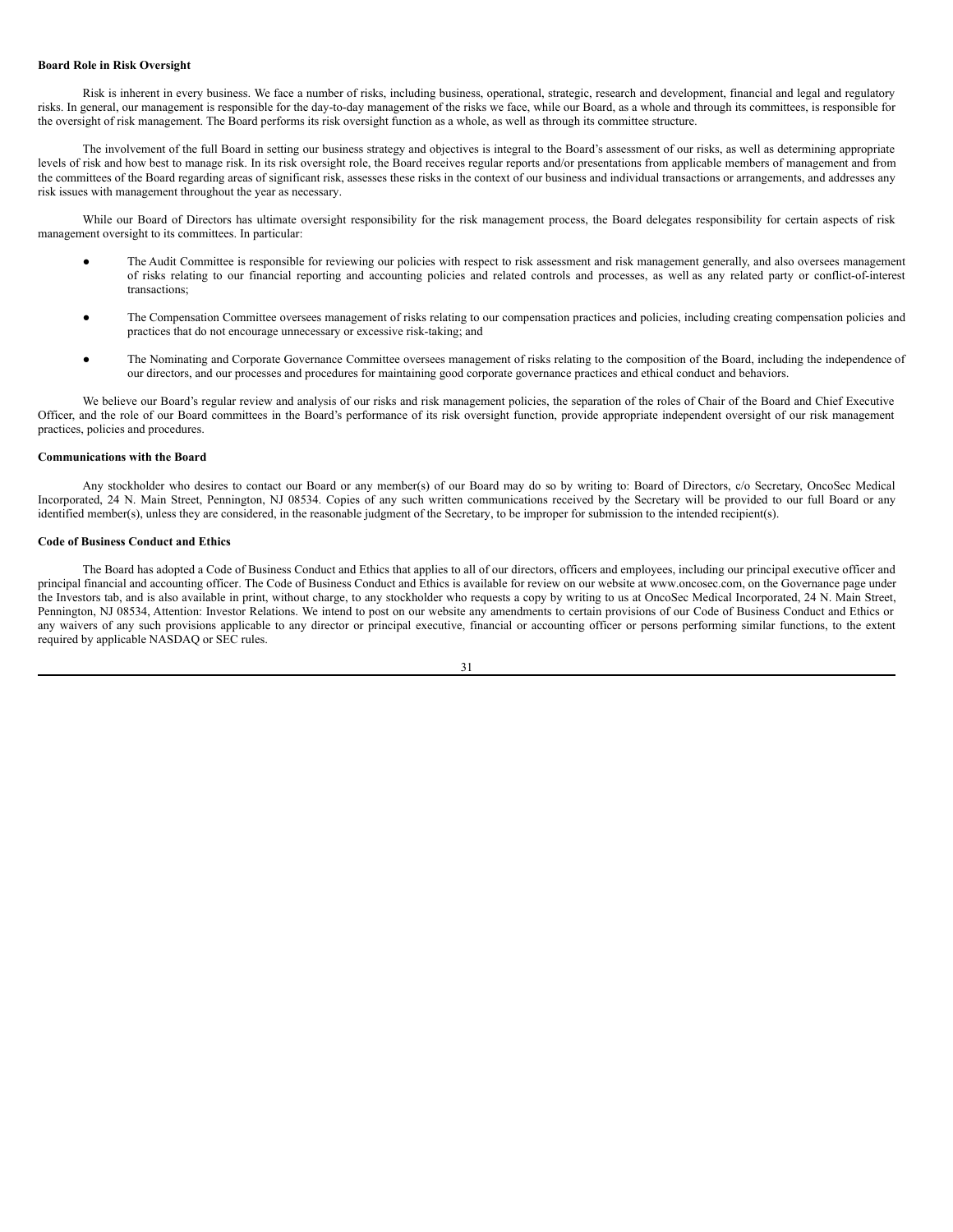## **Delinquent Section 16(a) Reports**

Section 16(a) of the Exchange Act requires our executive officers, directors and persons who beneficially own more than 10% of our common stock to file reports of securities ownership and changes in such ownership with the SEC. Based solely on a review of Forms 3, 4 and 5 and any amendments thereto filed with the SEC, or written representations from persons subject to Section 16(a) that no Form 5's were required, we believe that during Fiscal Year 2019, all Section 16(a) reporting requirements applicable to our directors, executive officers and 10% stockholders were completed in a timely manner, except for one Form 4 related to one transaction by Sara Bonstein was filed late, one Form 4 related to two transactions by Dr. James DeMesa was filed late, one Form 3 for Joon Kim was filed late, and one Form 4 related to two transactions by Alpha Holdings, Inc. was filed late.

#### **Certain Relationships and Related Party Transactions**

#### *Related Party Transactions*

Except as described below and except for employment arrangements and compensation for Board service, which are described under "Executive Compensation" below, since August 1, 2016, there has not been, nor is there currently proposed, any transaction in which we are or were a participant, the amount involved exceeds the lesser of \$120,000 or 1% of the average of our total assets at year-end for the last two completed fiscal years, and any of our directors, executive officers, holders of more than 5% of our common stock or any immediate family member of any of the foregoing had or will have a direct or indirect material interest.

We have entered into indemnification agreements with each of our directors and executive officers. In general, these indemnification agreements require the Company to indemnify a director to the fullest extent permitted by law against liabilities that may arise in connection with that director's service as a director for the Company.

#### *Policies and Procedures for Review and Approval of Related Party Transactions*

Pursuant to its charter and in accordance with applicable NASDAQ rules, our Audit Committee has the responsibility to review and approve in advance any transactions with a related party. In addition, our Code of Business Conduct and Ethics addresses conflicts of interest, and requires that the existence of any actual or potential conflict be disclosed to the Chairman of the Audit Committee to enable the committee's full review of the potential conflict. The Audit Committee intends to approve only those related party or conflict of interest transactions that are considered to be in the best interests of the Company and our stockholders. In considering whether to approve any such transaction, the Audit Committee considers such factors as it deems appropriate, and generally focuses on whether the terms of the transaction are at least as favorable to us as terms we would receive on an arm's-length basis from an unaffiliated third party and whether any such transaction might impair the independence of a director or present a conflict of interest for a director or executive officer.

#### **Family Relationships**

There are no family relationships among our current director and executive officers.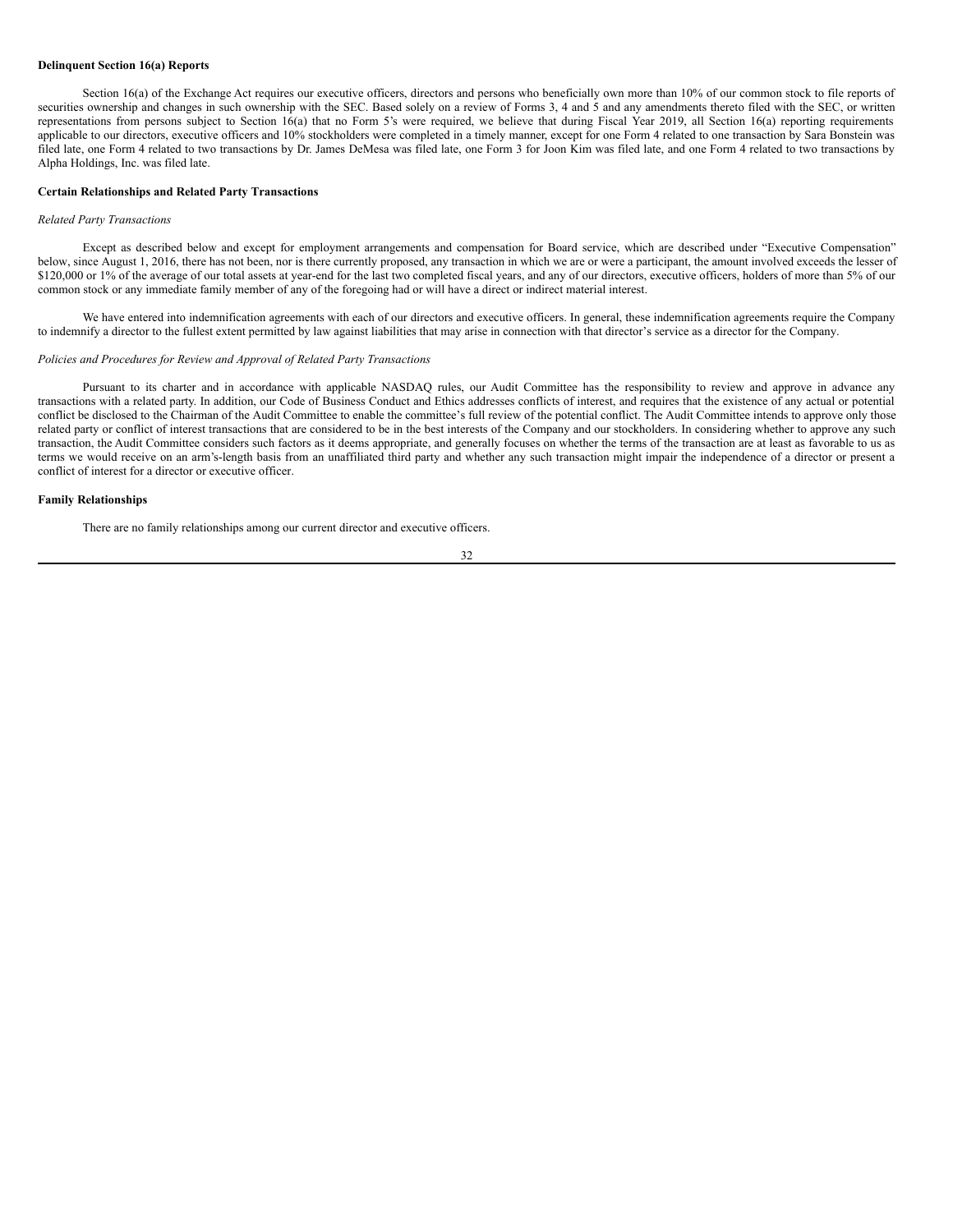# <span id="page-36-0"></span>**SECURITY OWNERSHIP OF CERTAIN BENEFICIAL OWNERS AND MANAGEMENT**

The table below sets forth certain information regarding the beneficial ownership of our common stock of (i) each person who, to our knowledge, owns more than 5% of our common stock as of April 24, 2020, (ii) each of our directors and named executive officers (consisting of the persons described under "Executive Compensation" below), and (iii) all of our current directors and executive officers as a group. Unless otherwise indicated in the footnotes to the table below, the address of each person named in the table is: c/o OncoSec Medical Incorporated, 24 N. Main Street, Pennington, NJ 08534.

Beneficial ownership is determined and calculated in accordance with applicable SEC rules, and generally includes sole or shared voting and/or investment power with respect to securities. These rules provide that shares of our common stock subject to options, warrants, restricted stock units or other rights that are currently exercisable or subject to vesting within 60 days after April 24, 2020 are deemed to be beneficially owned and outstanding for purposes of computing the share and percentage ownership of the person holding such options, warrants, restricted stock units or other rights, but are not deemed outstanding for computing the percentage ownership of any other person.

|                                                                                                            | <b>Amount and</b><br><b>Nature of Beneficial</b><br>Ownership | Percentage<br><b>Beneficially</b> |
|------------------------------------------------------------------------------------------------------------|---------------------------------------------------------------|-----------------------------------|
| <b>Name of Beneficial Owner</b>                                                                            | (No. of Shares)                                               | Owned $(\frac{6}{1})^{(1)}$       |
| <b>Directors and Named Executive Officers</b>                                                              |                                                               |                                   |
| Daniel J. O'Connor <sup>(2)</sup>                                                                          |                                                               | *                                 |
| Sara M. Bonstein                                                                                           |                                                               |                                   |
| Margaret Dalesandro, PhD                                                                                   |                                                               |                                   |
| Dr. James DeMesa                                                                                           |                                                               | $*$                               |
| Dr. Avtar Dhillon                                                                                          |                                                               | $\ast$                            |
| Joon $\mathrm{Kim}^{(3)}$                                                                                  |                                                               | $*$                               |
| Dr. Kim Lyerly                                                                                             |                                                               |                                   |
| Kevin R. Smith                                                                                             |                                                               | $*$                               |
| Robert Ward                                                                                                |                                                               | $\ast$                            |
| Dr. Yuhang Zhao                                                                                            | $\overline{\phantom{a}}$                                      | $*$                               |
| Chao Zhou                                                                                                  |                                                               |                                   |
| All directors, nominees and current executive officers as a group (12 persons)                             |                                                               | $*$                               |
| 5% Stockholders                                                                                            |                                                               |                                   |
| China Grand Pharmaceutical & Healthcare Holdings Ltd. and Grand Decade Developments Limited <sup>(4)</sup> | 10,000,000                                                    | 43.95                             |
| Sirtex Medical US Holdings, Inc. <sup>(5)</sup>                                                            | 2,000,000                                                     | 8.79                              |
| Alpha Holdings, Inc. <sup>(6)</sup>                                                                        | 1,610,999                                                     | 7.08                              |

\* Less than 1%.

(1) Based on 22,752,821 shares of our common stock issued and outstanding as of March 13, 2020. Except as otherwise indicated, we believe the beneficial owners of our common stock listed in this table, based on information furnished by such owners, have sole investment and voting power with respect to such shares, subject to community property laws where applicable.

(2) Includes restricted stock units to be vested within 60 days after April 24, 2020.

(3) Includes shares of common stock issuable upon exercise of options currently exercisable or exercisable within 60 days after April 24, 2020.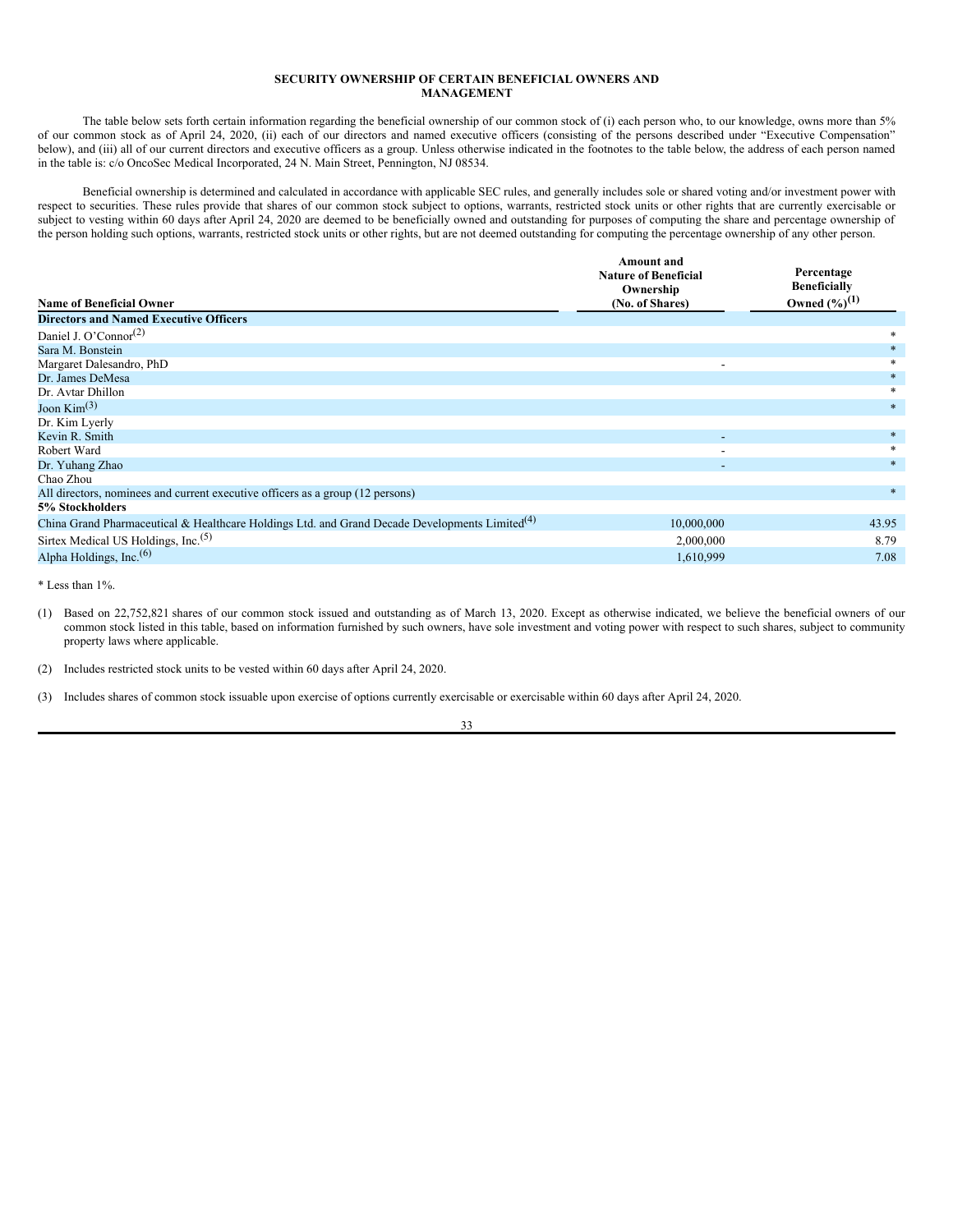- (4) Based solely upon a Schedule 13D filed on February 18, 2020 by China Grand Pharmaceutical & Healthcare Holdings Ltd ("CGP") and Grand Decade Developments Limited ("Grand Decade"). CGP and Grand Decade may each be deemed to beneficially own 10,000,000 shares of our common stock and have shared dispositive power as to 10,000,000 shares of our common stock. The address of CGP and Grand Decade is Unit 3302,33/F, The Center, 99 Queen's Road Central, Hong Kong, China.
- (5) Based solely upon a Schedule 13D filed on February 18, 2020 by Sirtex Medical US Holdings, Inc. ("Sirtex"). Sirtex beneficially owns 2,000,000 shares of our common stock and has sole dispositive power as to 2,000,000 shares of our common stock. The address of Sirtex is 300 Unicorn Park Drive, Woburn MA 01801, USA.
- (6) Based solely upon a Schedule 13D/A filed on October 31, 2019 by Alpha Holdings, Inc. ("Alpha"). Alpha beneficially owns 1,610,999 shares of our common stock and has sole dispositive power as to 1,610,999 shares of our common stock. Amount does not include 368,250 shares of common stock issuable upon exercise of warrants. Pursuant to the terms of the warrant agreement, Alpha cannot exercise the warrants to the extent they would beneficially own, after any such exercise, more than 9.99% of the outstanding shares of common stock. The address of Alpha is Gangnam-gu Apgujeong-ro 62-gil 17-10, Seoul, Korea.

#### **Securities Authorized for Issuance Under Equity Compensation Plans**

The following table provides information as of July 31, 2019 regarding compensation plans under which our equity securities are authorized for issuance:

|                                                            |                                                                                                         | <b>Equity Compensation Plan Information</b> |                                                                                      |                                                                                                                 |
|------------------------------------------------------------|---------------------------------------------------------------------------------------------------------|---------------------------------------------|--------------------------------------------------------------------------------------|-----------------------------------------------------------------------------------------------------------------|
|                                                            | Number of securities to<br>he<br>issued upon exercise of<br>outstanding options,<br>warrants and rights |                                             | Weighted-average<br>exercise price of<br>outstanding options,<br>warrants and rights | <b>Number of securities</b><br>remaining available for<br>future issuance under<br>equity compensation<br>plans |
| Equity compensation plans approved by security holders     | 910,154(1)                                                                                              |                                             | 12.61(2)                                                                             | 130,793(3)                                                                                                      |
| Equity compensation plans not approved by security holders | 89, 374(4)                                                                                              |                                             | $12.82^{(5)}$                                                                        |                                                                                                                 |
| <b>TOTAL</b>                                               | 999.528                                                                                                 |                                             | 12.63                                                                                | 130.793                                                                                                         |

(1) Of these shares 851,572 were subject to stock options outstanding under the OncoSec Medical Incorporated 2011 Stock Incentive Plan (the "2011 Plan") and 58,582 were subject to restricted stock units outstanding under the 2011 Plan.

- (2) The weighted-average exercise price does not reflect 58,582 shares that will be issued upon the settlement of outstanding restricted stock units, as such awards do not have an exercise price.
- (3) Represents (i) an aggregate of 93,185 shares of common stock available for future issuance under the 2011 Plan, and (ii) an aggregate of 37,608 shares of common stock available for future issuance under the OncoSec Medical Incorporated 2015 Employee Stock Purchase Plan.
- (4) Represents (i) 15,624 restricted stock units ("RSU") that were not granted under the 2011 Plan. This out-of-plan RSU award was granted on July 16, 2018 to a new employee as an inducement material to entering into employment with the Company, and becomes fully vested within two years of the date of grant; (ii) 3,750 restricted stock units that were not granted under the 2011 Plan. This out-of-plan RSU award was granted on October 29, 2018 to a new employee as an inducement material to entering into employment with the Company, and becomes fully vested within three years of the date of grant; (iii) a stock option award to purchase up to 20,000 shares that was not granted under the 2011 Plan. This out-of-plan stock option award was granted on October 29, 2018 to a new employee as an inducement material to entering into employment with the Company, has an exercise price of \$16.40 per share, has a term of 10 years from the date of grant, and becomes fully vested within three years of the date of grant; (iv) a stock option award to purchase up to 25,000 shares that was not granted under the 2011 Plan. This out-of-plan stock option award was granted on August 22, 2018 to a consultant, has an exercise price of \$14.30 per share, has a term of 10 years from the date of grant, and becomes fully vested within two years of the date of grant; (v) a stock option award to purchase up to 25,000 shares that was not granted under the 2011 Plan. This out-of-plan stock option award was granted on November 21, 2018 to a consultant, has an exercise price of \$8.47 per share, has a term of 10 years from the date of grant, and becomes fully vested within twenty-one months of the date of grant.
- (5) The weighted-average exercise price does not reflect 19,374 shares that will be issued upon the settlement of outstanding restricted stock units, as such awards do not have an exercise price.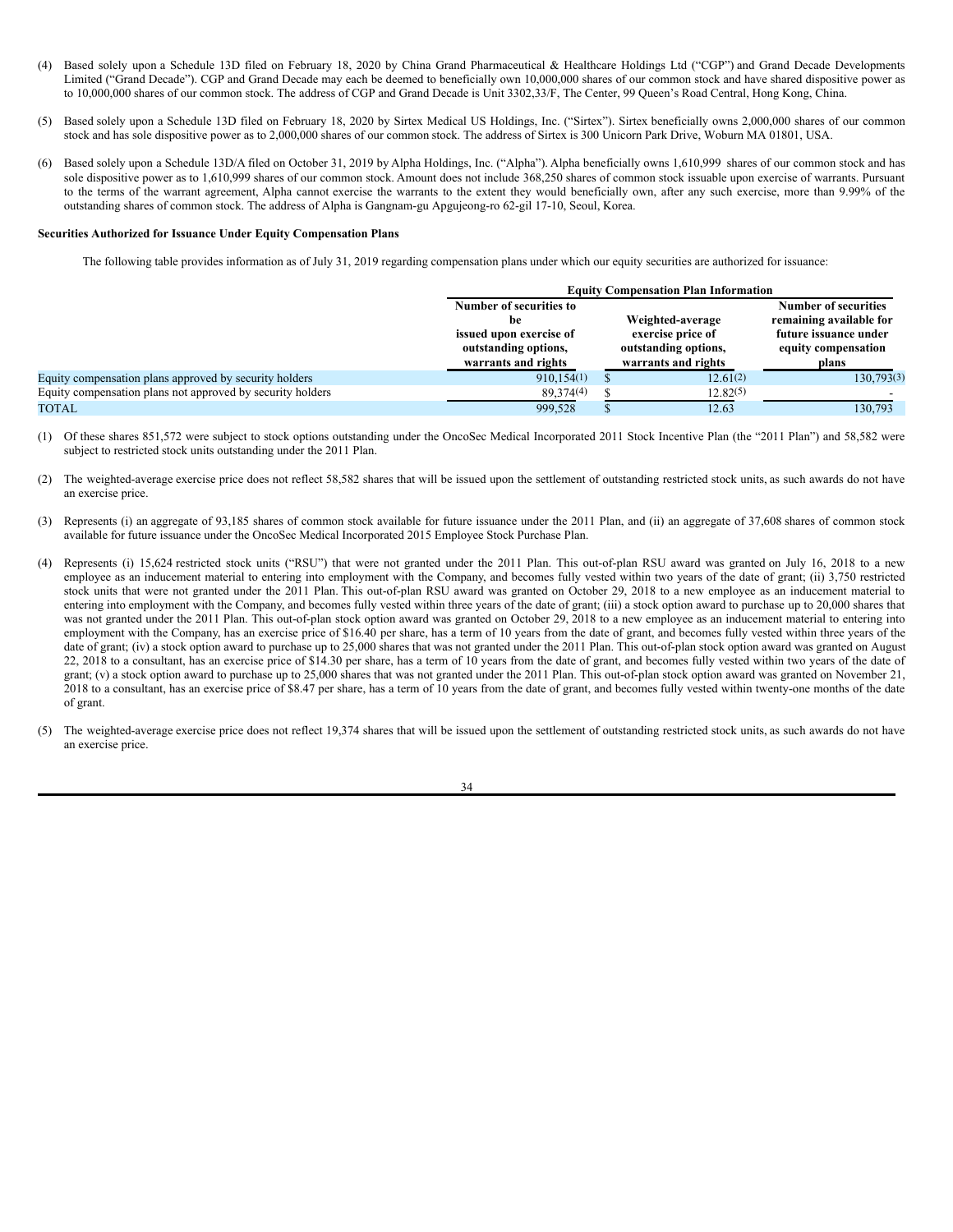#### <span id="page-38-0"></span>**INFORMATION ABOUT EXECUTIVE OFFICERS**

Set forth below is certain information regarding the current executive officers of the Company, including biographical summaries for each of our executive officers who are not also members of our Board.

|                    |                                       | Age as  |               |
|--------------------|---------------------------------------|---------|---------------|
|                    |                                       | of the  |               |
|                    |                                       | Annual  |               |
| Name               | Position(s) with the Company          | Meeting | Officer Since |
| Daniel J. O'Connor | Chief Executive Officer and President | ◡       | November 2017 |

Please see page 10 for Mr. O'Connor's biography.

# **EXECUTIVE COMPENSATION**

#### **Summary Compensation Table**

The following table sets forth the total compensation awarded to, earned by or paid to those individuals who served as our executive officers during Fiscal Year 2019.

| <b>Name and Principal Position</b>                   | Fiscal<br>Year | Salary<br><b>(S)</b> | <b>Bonus</b><br>$(S)^{(1)}$ | <b>Stock</b><br>Awards<br>$(S)^{(2)}$ | Option<br>Awards<br>$(S)^{(2)(3)}$ | Noneauitv<br><b>Incentive Plan</b><br>Compensation | <b>All Other</b><br>Compensation <sup>(4)</sup> | Total<br>(S) |
|------------------------------------------------------|----------------|----------------------|-----------------------------|---------------------------------------|------------------------------------|----------------------------------------------------|-------------------------------------------------|--------------|
| Daniel J. O'Connor                                   | 2019           | 453,846              | 250,000                     | 450,075                               |                                    |                                                    | 22,800                                          | 1,176,721    |
| President and Chief Executive Officer <sup>(5)</sup> | 2018           | 283,078              | 70.136                      | $\overline{\phantom{0}}$              | 3.819.000                          | $\overline{\phantom{a}}$                           | 19.369                                          | 4,191,583    |
| <b>Sara Bonstein</b>                                 | 2019           | 368,846              | 75,000                      | $\qquad \qquad -$                     | 67.980                             |                                                    | 14.510                                          | 526,336      |
| Former Chief Financial Officer and Chief Operating   |                |                      |                             |                                       |                                    |                                                    |                                                 |              |
| Officer $(6)$                                        | 2018           | 6.731                | 75,000                      | 837.500                               | <b>STATE</b>                       |                                                    | $\hspace{0.1mm}-\hspace{0.1mm}$                 | 919.231      |

(1) Amounts for 2019 reflect discretionary cash bonuses approved by the Compensation Committee on December 24, 2018.

- (2) Amounts represent the aggregate grant date fair value of stock and option awards granted during each period, computed in accordance with Financial Accounting Standards Board Accounting Standards Codification Topic 718 *Share Based Payments* ("FASB Topic 718"). For a description of the assumptions and methodologies used to calculate these amounts, see Note 8—Stock-Based Compensation to our consolidated financial statements included in the Annual Report filed with the SEC on October 28, 2019.
- (3) The figures in this table reflect value as of July 31, 2019. Effective November 18, 2019, Mr. O'Connor and Ms. Bonstein voluntarily forfeited all of their vested and unvested stock options for no consideration, therefore, no option award value was realized by the individuals. Mr. O'Connor was granted stock option awards to purchase up to 2,500,000 shares of the Company's common stock. On May 20, 2019, the Company effected a 1-for-10 reverse stock split, which reduced the total number of common shares Mr. O'Connor was able to purchase from 2,500,000 to 250,000. Ms. Bonstein was granted stock option awards to purchase up to 165,000 shares of the Company's common stock. The 1-for-10 reverse stock split reduced the total number of common shares Ms. Bonstein was able to purchase from 165,000 to 16,500.
- (4) Amounts include for Mr. O'Connor: health insurance, group term life insurance, 401(k) company match and tax preparation; and for Ms. Bonstein: group term life insurance, 401(k) company match and tax preparation.
- (5) Mr. O'Connor was appointed as the Company's Chief Executive Officer effective as of November 7, 2017, and was appointed as the Company's President effective as of May 2, 2018.
- (6) Ms. Bonstein was appointed Chief Financial Officer and Chief Operating Officer effective as of July 16, 2018. Ms. Bonstein voluntarily resigned from her positions in the Company effective January 30, 2020.

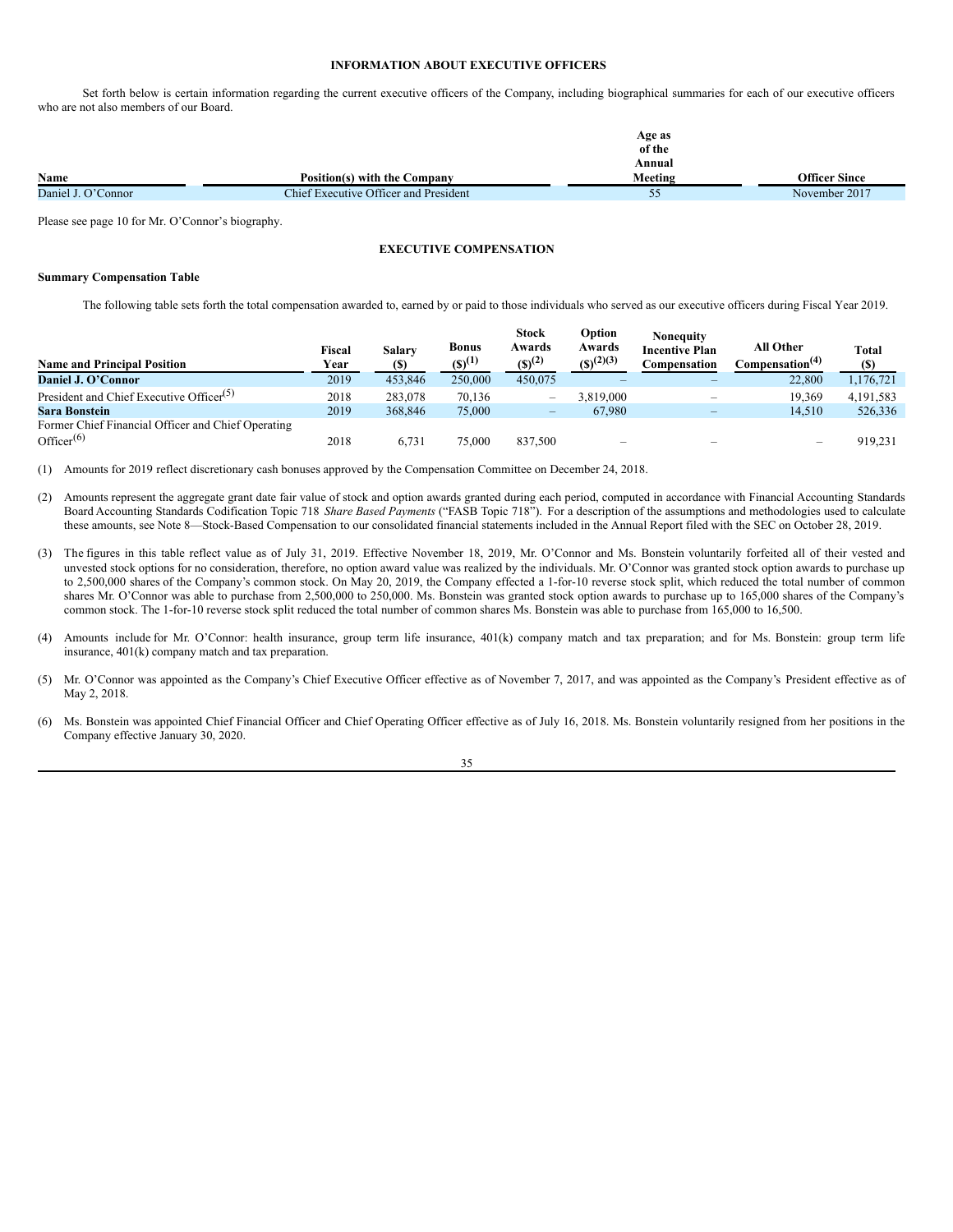# **Outstanding Equity Awards at Fiscal Year End**

The following table sets forth information regarding equity awards held by the named executive officers as of July 31, 2019:

|                    | <b>Option Awards</b> $^{(1)(3)}$                                                           |                                                                                                          |                                               |                                     | Stock Awards <sup>(2)</sup>                                                                     |                                                                                                                      |
|--------------------|--------------------------------------------------------------------------------------------|----------------------------------------------------------------------------------------------------------|-----------------------------------------------|-------------------------------------|-------------------------------------------------------------------------------------------------|----------------------------------------------------------------------------------------------------------------------|
| Name               | Number of<br><b>Securities</b><br>Underlying<br>Unexercised<br>Options,<br>Exercisable (#) | Number of<br><b>Securities</b><br>Underlying<br>Unexercised<br><b>Options, Not</b><br>Exercisable $(\#)$ | Option<br><b>Exercise Price</b><br><b>(S)</b> | Option<br><b>Expiration</b><br>Date | Number of<br><b>Shares or</b><br><b>Units of Stock</b><br><b>That Have Not</b><br>Vested $(\#)$ | <b>Market Value</b><br>of Shares or<br><b>Units of Stock</b><br><b>That Have Not</b><br>Vested $(\mathcal{S})^{(4)}$ |
| Daniel J. O'Connor | 10,000(5)                                                                                  | $-$ (5)                                                                                                  | 10.80                                         | 9/07/2027                           |                                                                                                 |                                                                                                                      |
|                    | 75,004(6)                                                                                  | 24,996(6)                                                                                                | 12.50                                         | 11/07/2027                          | _                                                                                               |                                                                                                                      |
|                    | 100,000(7)                                                                                 |                                                                                                          | 12.50                                         | 11/07/2027                          | _                                                                                               |                                                                                                                      |
|                    | 25,000(8)                                                                                  | 25,000(8)                                                                                                | 12.50                                         | 11/07/2027                          | __                                                                                              |                                                                                                                      |
|                    | 13,544(9)                                                                                  | 11,456(9)                                                                                                | 14.70                                         | 5/03/2028                           | _                                                                                               |                                                                                                                      |
|                    | _                                                                                          |                                                                                                          | _                                             |                                     | 56,250(10)                                                                                      | 125,438                                                                                                              |
|                    |                                                                                            |                                                                                                          |                                               |                                     |                                                                                                 |                                                                                                                      |
| Sara Bonstein      | $\overline{\phantom{a}}$                                                                   | __                                                                                                       | $\sim$                                        | _                                   | 15,624(11)                                                                                      | 34,842                                                                                                               |
|                    | 4,125(12)                                                                                  | 12.375(12)                                                                                               | 6.001                                         | 12/24/2028                          | $\overline{\phantom{a}}$                                                                        |                                                                                                                      |

- (1) Except as otherwise noted, all option awards reflect stock options granted under the 2011 Plan that vest as follows: 25% of the shares subject to the award vested on the date of grant and 1/36th of the remaining 75% of the shares subject to the award will vest on each of the 36 monthly anniversaries of the date of grant, subject to continuing service by the named executive officer on each vesting date. Additionally, the stock options may vest immediately upon a corporate transaction or change in control, as defined in the 2011 Plan.
- (2) Except as otherwise noted, all stock awards reflect restricted stock units granted under the 2011 Plan that vest in full on the three-year anniversary of the date of grant. Additionally, the restricted stock units may vest immediately upon a corporate transaction or change in control, as defined in the 2011 Plan.
- (3) The figures in this table reflect value as of July 31, 2019. Effective November 18, 2019, Mr. O'Connor and Ms. Bonstein voluntarily forfeited all of their vested and unvested stock options for no consideration, therefore, no option award value was realized by the individuals.
- (4) Determined by multiplying the unvested portion of the stock awards by \$2.23, the closing price of our common stock on July 31, 2019.
- (5) Represents an option award granted on September 7, 2017.
- (6) Represents an option award granted outside of the 2011 Plan on January 12, 2018. The options vest over a two-year period from the date of grant.
- (7) Represents an option award granted outside of the 2011 Plan on January 12, 2018. The options fully vested on the date of grant.
- (8) Represents an option award granted outside of the 2011 Plan on January 12, 2018. 25,000 options vested on the date of the Company's achievement of 100% enrollment in the first cohort of its KEYNOTE-695 study and 25,000 option vest in one installment on the one-year anniversary of the date of achievement of such enrollment.
- (9) Represents an option award granted on May 3, 2018.

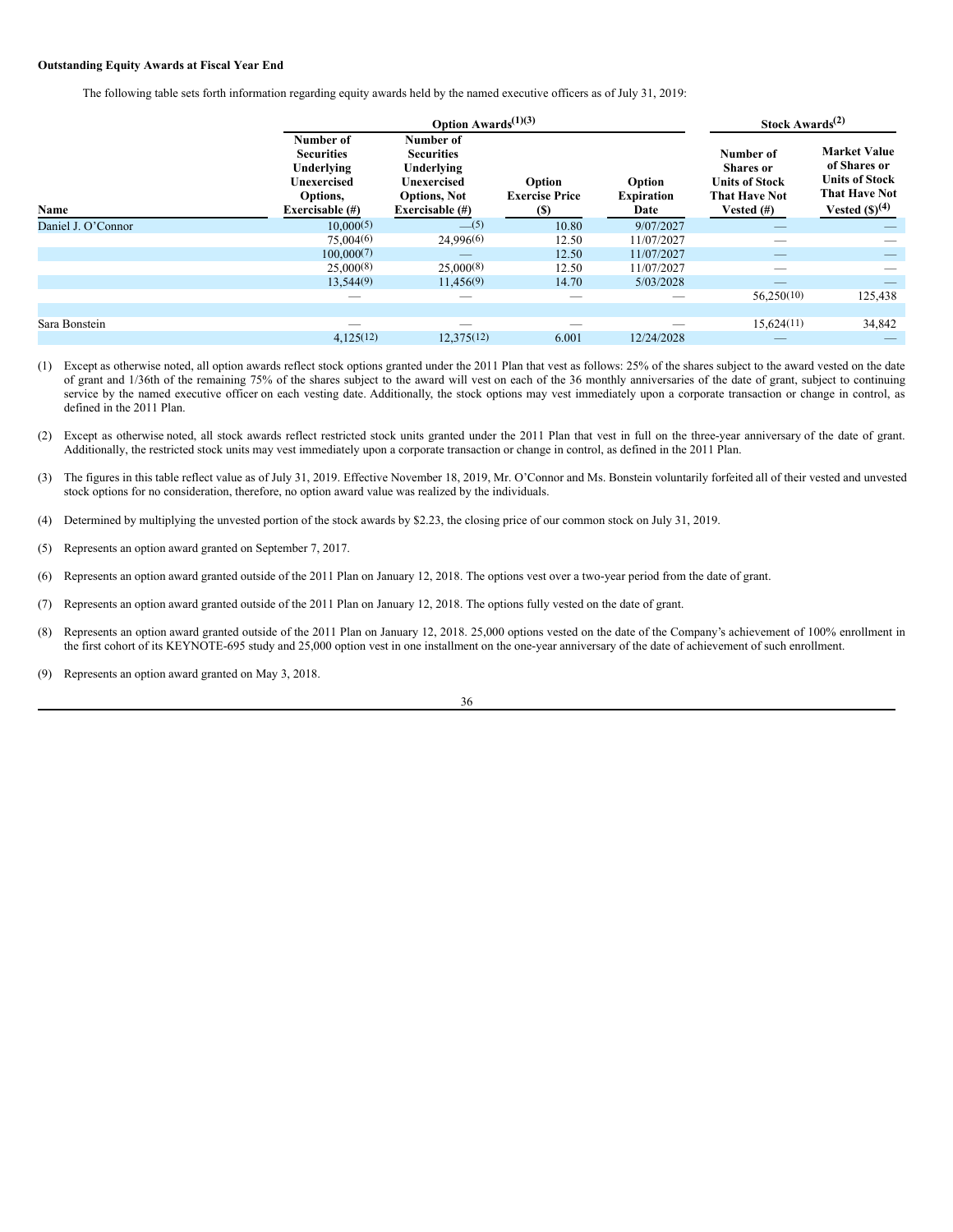(10) Represents a restricted stock unit award granted on December 24, 2018. The units vest as follows: 6,250 units vested on January 31, 2019, and the remaining 68,750 units vest in equal quarterly installments of 6,250 units beginning on April 30, 2019 and ending on October 31, 2021.

(11) Represents a restricted stock unit award granted outside of the 2011 Plan on July 16, 2018.

(12) Represents an option award granted on December 24, 2018. The options vest as follows: 1,375 options vested on January 31, 2019, and the remaining 15,125 options vest in equal quarterly installments of 1,375 units beginning on April 30, 2019 and ending on October 31, 2021.

# **Compensation Matters**

#### *Cash Bonuses*

On December 24, 2018, the Compensation Committee approved discretionary cash bonus awards to certain of our employees, including our named executive officers, as follows: (i) Mr. O'Connor received a cash bonus of \$250,000 and (ii) Ms. Bonstein received a cash bonus of \$75,000.

## *Equity Awards*

The named executive officers received grants of equity awards in Fiscal Year 2019 as described below.

# Daniel J. O'Connor

On December 24, 2018, the Compensation Committee approved the grant of 75,000 restricted stock units to Mr. O'Connor. The units vest as follows: 6,250 units vested on January 31, 2019, and the remaining 68,750 units vest in equal quarterly installments of 6,250 units beginning on April 30, 2019 and ending on October 31, 2021.

# Sara Bonstein

On December 24, 2018, the Compensation Committee approved the grant of 16,500 stock options to Ms. Bonstein. The options vest as follows: 1,375 options vested on January 31, 2019, and the remaining 15,125 options vest in equal quarterly installments of 1,375 units beginning on April 30, 2019 and ending on October 31, 2021. Effective November 18, 2019, Ms. Bonstein voluntarily forfeited all of these stock options for no consideration, therefore, no value was realized by Ms. Bonstein.

## **Employment Agreements**

The following provides descriptions of the employment agreements currently in effect for each of our named executive officers.

#### *Daniel J. O'Connor*

On November 7, 2017, we entered into an executive employment agreement with Mr. O'Connor, our Chief Executive Officer. In consideration of Mr. O'Connor entering into the agreement, Mr. O'Connor was granted stock option awards to purchase up to 2,500,000 shares of the Company's common stock. On May 20, 2019, the Company effected a 1-for-10 reverse stock split, which reduced the total number of common shares Mr. O'Connor was able to purchase from 2,500,000 to 250,000. The employment agreement provides for the following, among other things:

- An initial term of three years, subject to certain provisions for automatic renewals thereafter;
- An initial annual base salary of \$400,000 in cash; provided that, subject to certain conditions as described in Mr. O'Connor's employment agreement, Mr. O'Connor may elect on an annual basis to receive all or a portion of such salary in the form of shares of our common stock;
- As a one-time grant in connection with his appointment as Chief Executive Officer, an appointment stock option award to purchase up to 200,000 shares (2,000,000 before our May 2019 reverse stock split) of our common stock. Of the total grant, options on 100,000 shares vested upon stockholder approval and options on 100,000 shares will vest over a two-year period from the date of grant. Effective November 18, 2019, Mr. O'Connor voluntarily forfeited all of these stock options for no consideration, therefore, no value was realized by Mr. O'Connor;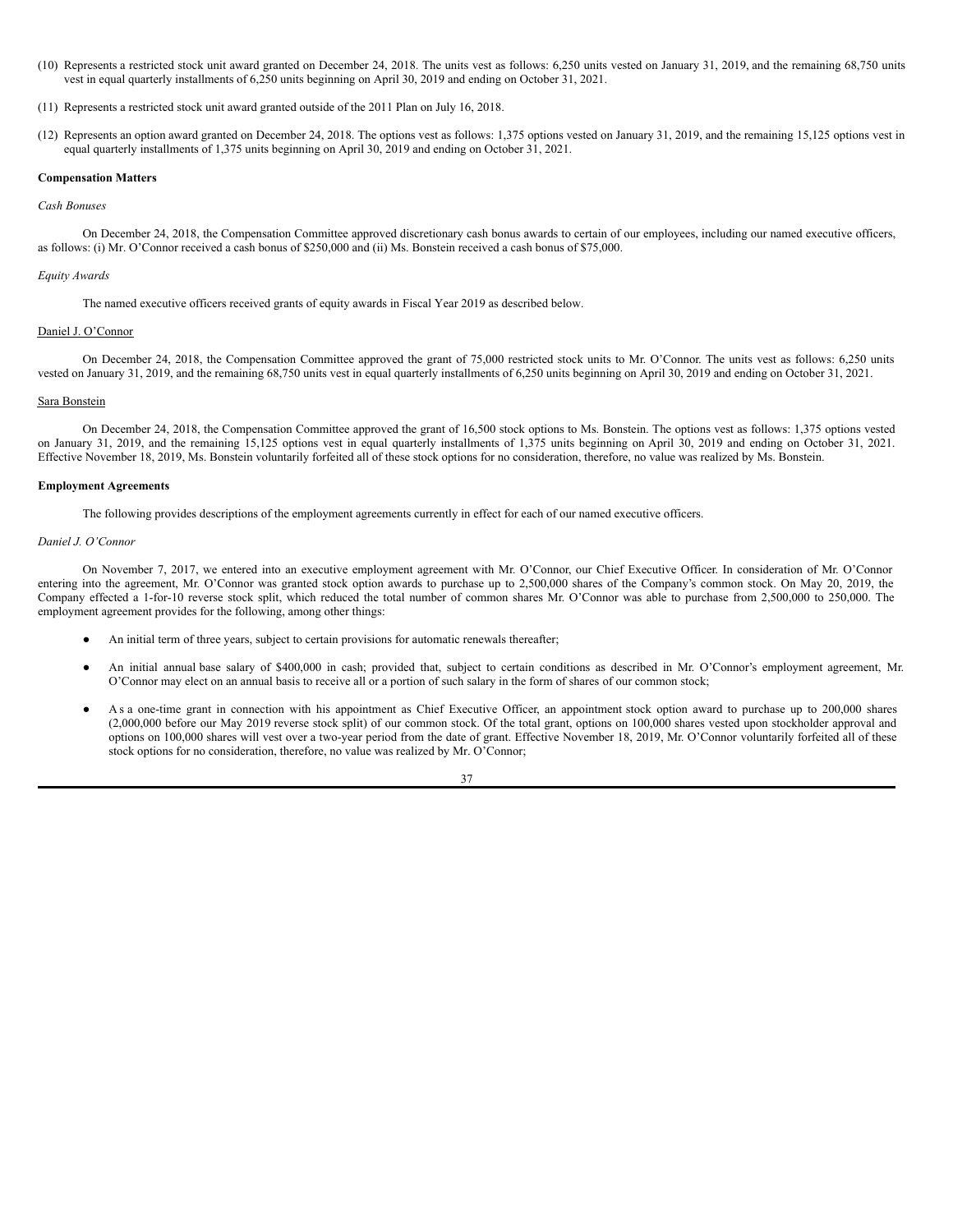- A performance stock option award to purchase up to 50,000 shares (500,000 shares before our May 2019 reverse stock split) of our common stock, which is subject to vesting as to 25,000 of such shares on the date of achievement of 100% enrollment in the first cohort in KEYNOTE-695 and as to the remaining 25,000 of such shares in one installment on the one-year anniversary of the date of achievement of such enrollment. Effective November 18, 2019, Mr. O'Connor voluntarily forfeited all of these stock options for no consideration, therefore, no value was realized by Mr. O'Connor;
- Eligibility to receive an annual performance-based bonus, payable in cash or shares of our common stock at the Company's election, in a target amount of 50% of Mr. O'Connor's then-current annual base salary;
- Eligibility to receive additional equity awards at the discretion of the Board or a committee thereof;
- If Mr. O'Connor is terminated other than for cause, if we fail to renew his employment agreement after the end of the initial term, or if Mr. O'Connor terminates his employment with us for good cause, then he will be entitled to receive severance compensation of (i) if such termination occurs at least six months but less than 12 months after the commencement date of his employment, cash payments equal to 1/2 of Mr. O'Connor's then-current annual base salary and annual performancebased bonus plus six months' of medical and dental COBRA premiums; (ii) if such termination occurs at least 12 months but less than 24 months after the commencement date of his employment, cash payments equal to Mr. O'Connor's then-current annual base salary and annual performance-based bonus plus 12 months' of medical and dental COBRA premiums; or (iii) if such termination occurs at least 24 months after the commencement date of his employment, cash payments equal to twice the amount of Mr. O'Connor's then-current annual base salary and annual performance-based bonus plus 24 months' of medical and dental COBRA premiums;
- Certain additional benefits, including reimbursement of certain income tax return preparation fees and other benefits customarily made available to our other senior employees.

# *Sara Bonstein*

- Effective July 16, 2018, we entered into an employment agreement with Sara Bonstein, our Chief Financial and Operations Officer. The employment agreement provides for the following, among other things:
- An initial term of three years, subject to certain provisions for automatic renewals thereafter;
- An initial annual base salary of \$350,000, provided that, subject to certain conditions, Ms. Bonstein may elect on an annual basis to receive all or a portion of such salary in the form of shares of the Company's common stock;
- A cash sign-on bonus in the amount of \$75,000. If Ms. Bonstein is terminated for cause or if Ms. Bonstein terminates her employment other than for good reason within 12 months after the commencement date of her employment, Ms. Bonstein will be required to repay the sign-on bonus to the Company;
- A one-time inducement grant of 62,500 restricted stock units convertible into shares of the Company's common stock. The units vest as follows: 31,250 units vested on July 16, 2018, and the remaining 31,250 units vest in equal quarterly installments over the 24 months following the date of grant;
- Eligibility to receive an annual performance-based bonus, payable in cash or shares of the Company's common stock at the Company's election, in a target amount of 40% of Ms. Bonstein's then-current annual base salary;
- Eligibility to receive additional equity awards at the discretion of the Board or a committee thereof.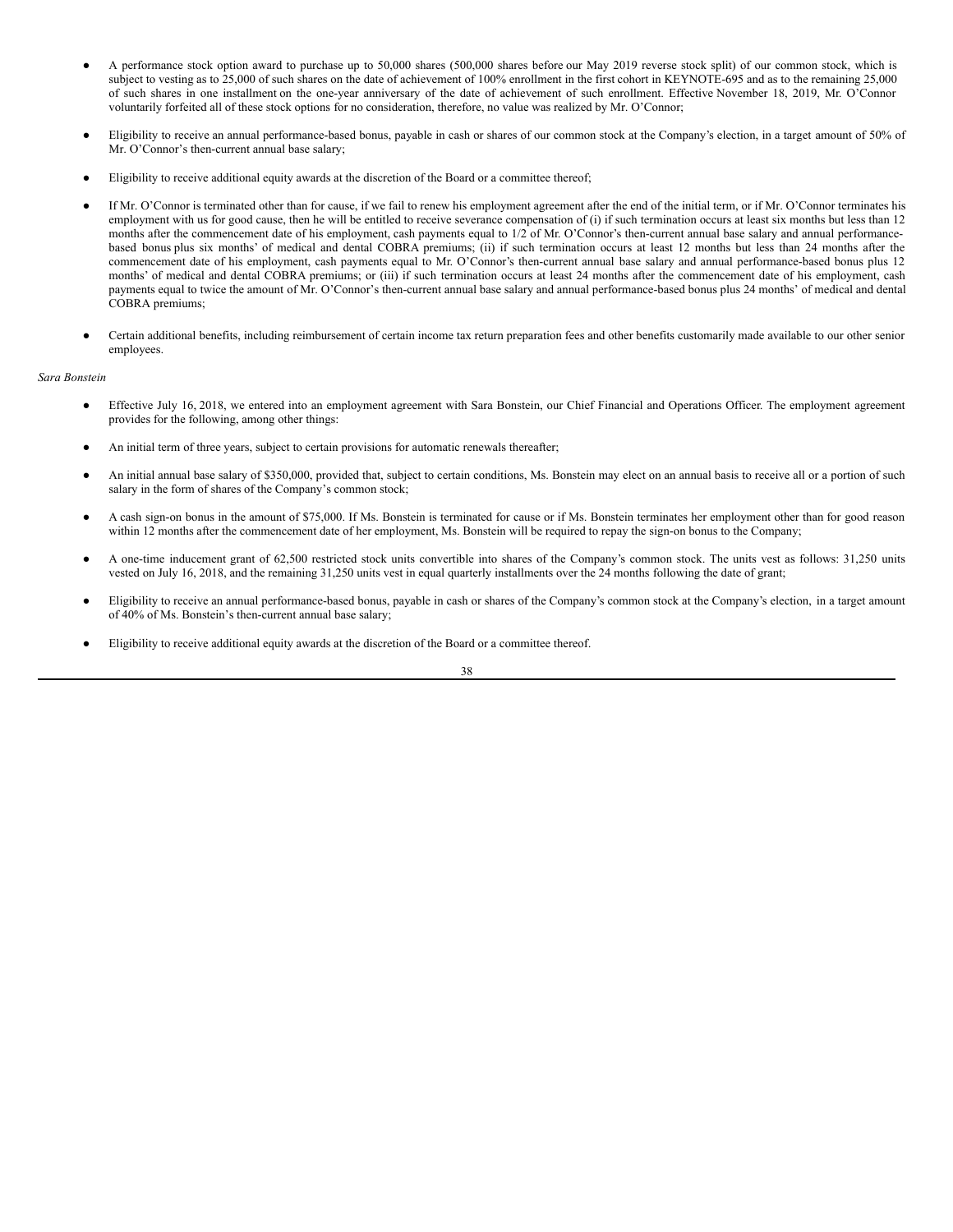● If Ms. Bonstein is terminated other than for cause or if Ms. Bonstein terminates her employment with the Company for good reason, then she will be entitled to receive severance compensation from the Company of (i) if such termination occurs at least six months but less than 12 months after the commencement date of her employment, cash payments equal to 1/2 of Ms. Bonstein's then-current annual base salary and annual performance-based bonus plus six months' of medical and dental COBRA premiums; and (ii) if such termination occurs at least 12 months after the commencement date of her employment, cash payments equal to Ms. Bonstein's then-current annual base salary and annual performance-based bonus plus 12 months' of medical, vision, and dental COBRA premiums.

#### **Other Elements of Compensation**

*Health and Welfare Plans*

Our executive officers are eligible to participate in our employee benefit plans, including our health and welfare plans, on the same basis as our other employees.

## *401(k) Plan*

We currently maintain a defined contribution savings plan pursuant to Section 401(k) of the Code. The plan is for the benefit of all qualifying employees, including our executive officers, and permits voluntary contributions by employees of up to 100% of eligible compensation, subject to maximum limits imposed by the Internal Revenue Service. The terms of the plan allow for discretionary employer contributions, and we currently match 100% of each employee's contributions, up to a maximum of 3% of such employee's annual compensation.

$$
^{39}
$$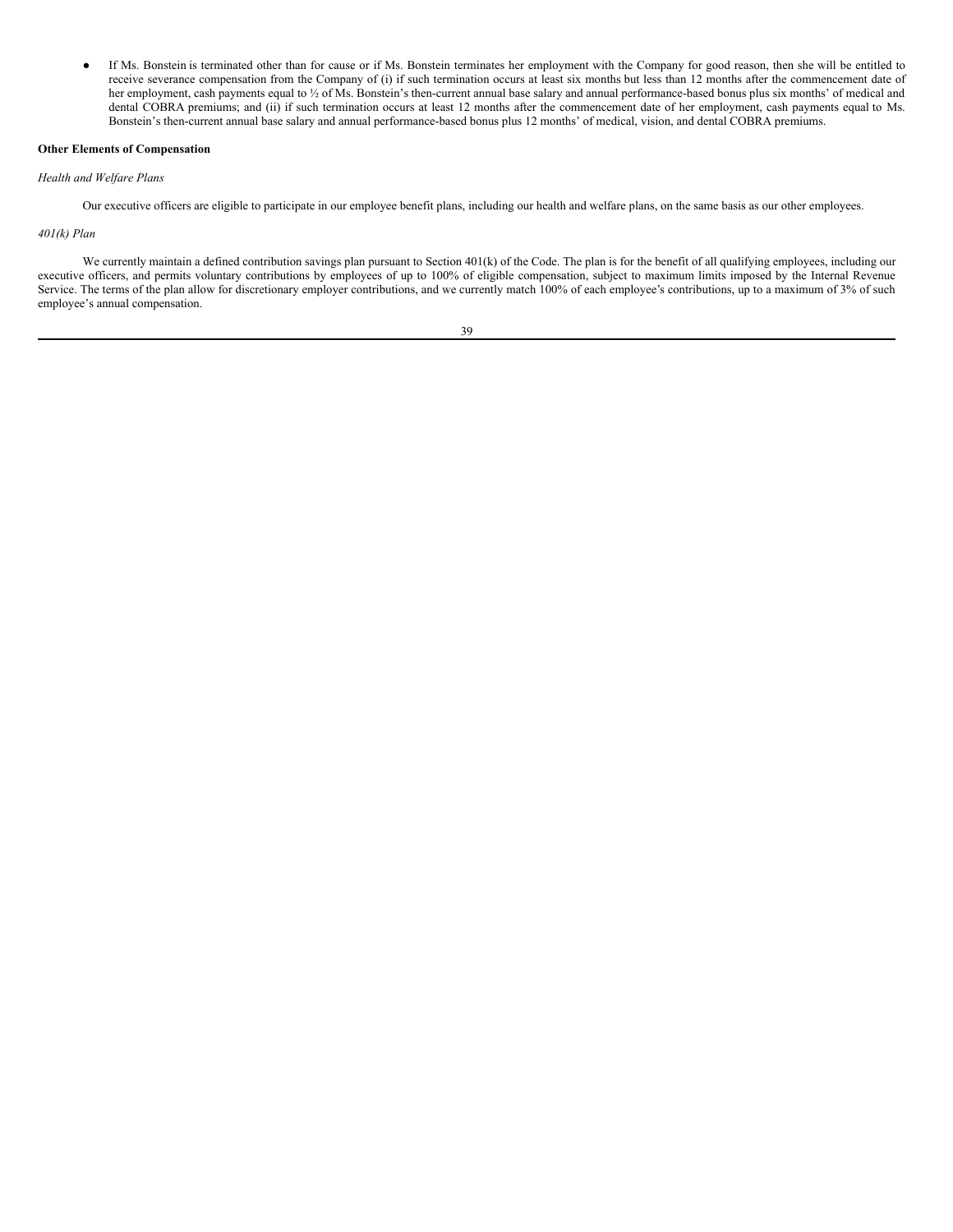# <span id="page-43-0"></span>**DIRECTOR COMPENSATION**

## **Director Compensation Policy**

The Board determines the form and amount of director compensation after its review of recommendations made by the Compensation Committee. Under our director compensation policy, our directors' cash compensation is as follows:

- Directors who are also employees of our Company do not receive any separate compensation for their service as directors, except that all directors receive reimbursement for reasonable out-of-pocket expenses incurred in attending Board or Board committee meetings or otherwise in connection with performance of their duties as directors;
- All non-employee directors receive annual cash compensation of \$50,000 for services as a director, including services on all committees of the Board except as described below; and
- The Chair of the Board receives additional annual cash compensation of \$120,000 for services in such capacity.

In addition, each non-employee director who was serving on the Board as of January 2, 2019, received an award of 5,000 stock options, and directors first appointed to serve on the Board during Fiscal Year 2019 received an award of 10,000 stock options in connection with their appointment. Effective November 18, 2019, each of the nonemployee directors other than Mr. Kim voluntarily forfeited all of his or her vested and unvested stock options for no consideration, therefore, no value was realized by these Directors.

# **Director Compensation Table**

The following table provides information about the compensation of our non-employee directors for Fiscal Year 2019:

| Name <sup>(1)</sup>                    | <b>Fees Earned or Paid</b><br>in Cash<br>(S) | <b>Option Awards</b><br>$(5)^{(1)(13)}$ | <b>Total</b><br>(S) |
|----------------------------------------|----------------------------------------------|-----------------------------------------|---------------------|
| Dr. Avtar Dhillon                      | 170,000                                      | 22,500(2)                               | 192,500             |
| Robert E. Ward $(3)$                   | 36,528                                       | 79,200(4)                               | 115.728             |
| Dr. James DeMesa                       | 50,000                                       | 101,250(5)                              | 151,250             |
| Dr. Margaret Dalesandro <sup>(6)</sup> | 13,472                                       | 39,000(7)                               | 52,472              |
| Gregory T. Mayes <sup>(8)</sup>        | 37,500                                       | 22,500(9)                               | 60,000              |
| Joon $\text{Kim}^{\left(10\right)}$    | 30,780                                       | 64.050(11)                              | 94,830              |
| <b>Punit Dhillon</b>                   |                                              | 22.500(12)                              | 22,500              |

(1) Amounts represent the aggregate grant date fair value of option awards computed in accordance with FASB Topic 718. For a description of the assumptions and methodologies used to calculate these amounts, see Note 8—Stock-Based Compensation to our consolidated financial statements included elsewhere in this document.

(2) Represents a year-end stock option award to purchase up to 5,000 shares granted under the 2011 Plan on January 2, 2019. The option award has an exercise price of \$6.55 per share, has a term of 10 years from the date of grant, and becomes fully vested within 2.75 years of the date of grant. The figures in this table reflect value as of July 31, 2019. Effective November 18, 2019, Dr. Dhillon voluntarily forfeited all of these stock options for no consideration, therefore, no option award value was realized by Mr. Dhillon.

(3) Mr. Ward was appointed to the Board on November 8, 2018.

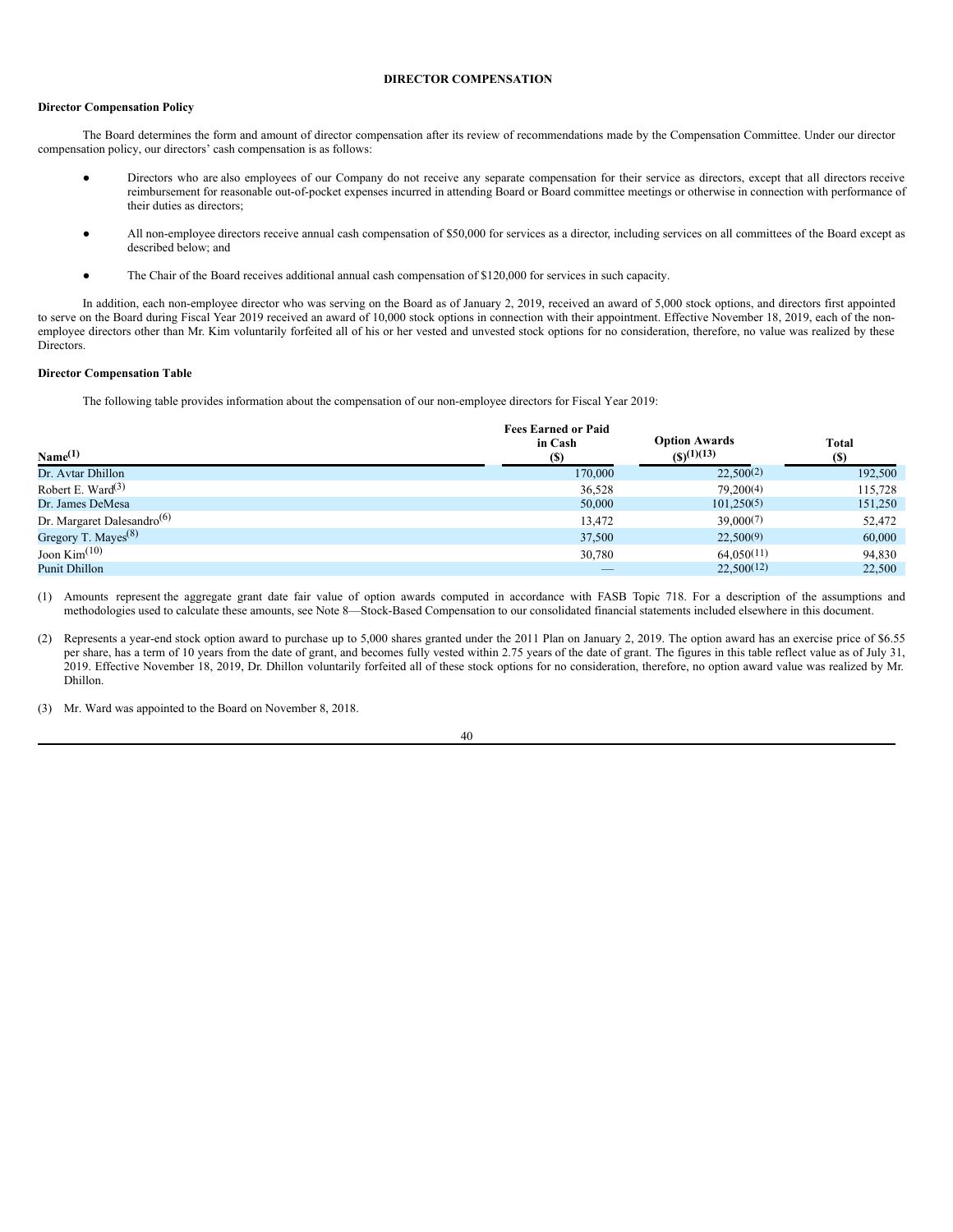- (4) Represents (i) an initial stock option award upon board appointment to purchase up to 10,000 shares granted under the 2011 Plan on November 8, 2018. The option award had a grant date fair value of \$56,700, has an exercise price of \$8.42 per share, has a term of 10 years from the date of grant, and becomes fully vested within one year of the date of grant and (ii) a year-end stock option award to purchase up to 5,000 shares granted under the 2011 Plan on January 2, 2019. The option award had a grant date fair value of \$22,500, has an exercise price of \$6.55 per share, has a term of 10 years from the date of grant, and becomes fully vested within 2.75 years of the date of grant. The figures in this table reflect value as of July 31, 2019. Effective November 18, 2019, Mr. Ward voluntarily forfeited all of these stock options for no consideration, therefore, no option award value was realized by Mr. Ward.
- (5) Represents a year-end stock option award (which included both his annual award and a founder award) to purchase up to 22,500 shares granted under the 2011 Plan on January 2, 2019. The option award has an exercise price of \$6.55 per share, has a term of 10 years from the date of grant, and becomes fully vested within 2.75 years of the date of grant. The figures in this table reflect value as of July 31, 2019. Effective November 18, 2019, Dr. DeMesa voluntarily forfeited all of these stock options for no consideration, therefore, no option award value was realized by Dr. DeMesa.
- (6) Dr. Dalesandro was appointed to the Board on April 24, 2019.
- (7) Represents an initial stock option award upon board appointment to purchase up to 10,000 shares granted under the 2011 Plan on April 24, 2019. The option award has an exercise price of \$5.80 per share, has a term of 10 years from the date of grant, and becomes fully vested within 2.75 years of the date of grant. The figures in this table reflect value as of July 31, 2019. Effective November 18, 2019, Dr. Dalesandro voluntarily forfeited all of these stock options for no consideration, therefore, no option award value was realized by Dr. Dalesandro.
- (8) Mr. Mayes resigned from the Board on April 24, 2019.
- (9) Represents a year-end stock option award to purchase up to 5,000 shares granted under the 2011 Plan on January 2, 2019. The option award has an exercise price of \$6.55 per share, has a term of 10 years from the date of grant, and becomes fully vested within 2.75 years of the date of grant.
- (10) Mr. Kim was appointed to the Board on December 20, 2018.
- (11) Represents (i) an initial stock option award upon board appointment to purchase up to 10,000 shares granted under the 2011 Plan on December 20, 2018. The option award had a grant date fair value of \$41,550, has an exercise price of \$6.23 per share, has a term of 10 years from the date of grant, and becomes fully vested within one year of the date of grant and (ii) a year-end stock option award to purchase up to 5,000 shares granted under the 2011 Plan on January 2, 2019. The option award had a grant date fair value of \$22,500, has an exercise price of \$6.55 per share, has a term of 10 years from the date of grant, and becomes fully vested within 2.75 years of the date of grant.
- (12) Represents (i) a year-end stock option award to purchase up to 5,000 shares granted under the 2011 Plan on January 2, 2019. The option award has an exercise price of \$6.55 per share, has a term of 10 years from the date of grant, and becomes fully vested within 2.75 years of the date of grant. The figures in this table reflect value as of July 31, 2019. Effective November 18, 2019, Mr. Dhillon voluntarily forfeited all of these stock options for no consideration, therefore, no option award value was realized by Mr. Dhillon.
- (13) As of July 31, 2019, the number of shares subject to all outstanding option awards and stock awards held by our non-employee directors were as follows:

| <b>Director</b>         | <b>Number of Shares</b><br><b>Subject to Option</b><br>Awards | <b>Number of Shares</b><br><b>Subject to Stock</b><br>Awards |
|-------------------------|---------------------------------------------------------------|--------------------------------------------------------------|
| Dr. Avtar Dhillon       | 69,791                                                        |                                                              |
| Robert E. Ward          | 15,000                                                        |                                                              |
| Dr. James DeMesa        | 40.150                                                        |                                                              |
| Dr. Margaret Dalesandro | 10,000                                                        |                                                              |
| Joon Kim                | 15,000                                                        |                                                              |
| Punit Dhillon           | 116.455                                                       | -                                                            |

Effective November 18, 2019, each of the non-employee directors other than Mr. Kim voluntarily forfeited all of his or her vested and unvested stock options for no consideration, therefore, no option award value was realized by these Directors.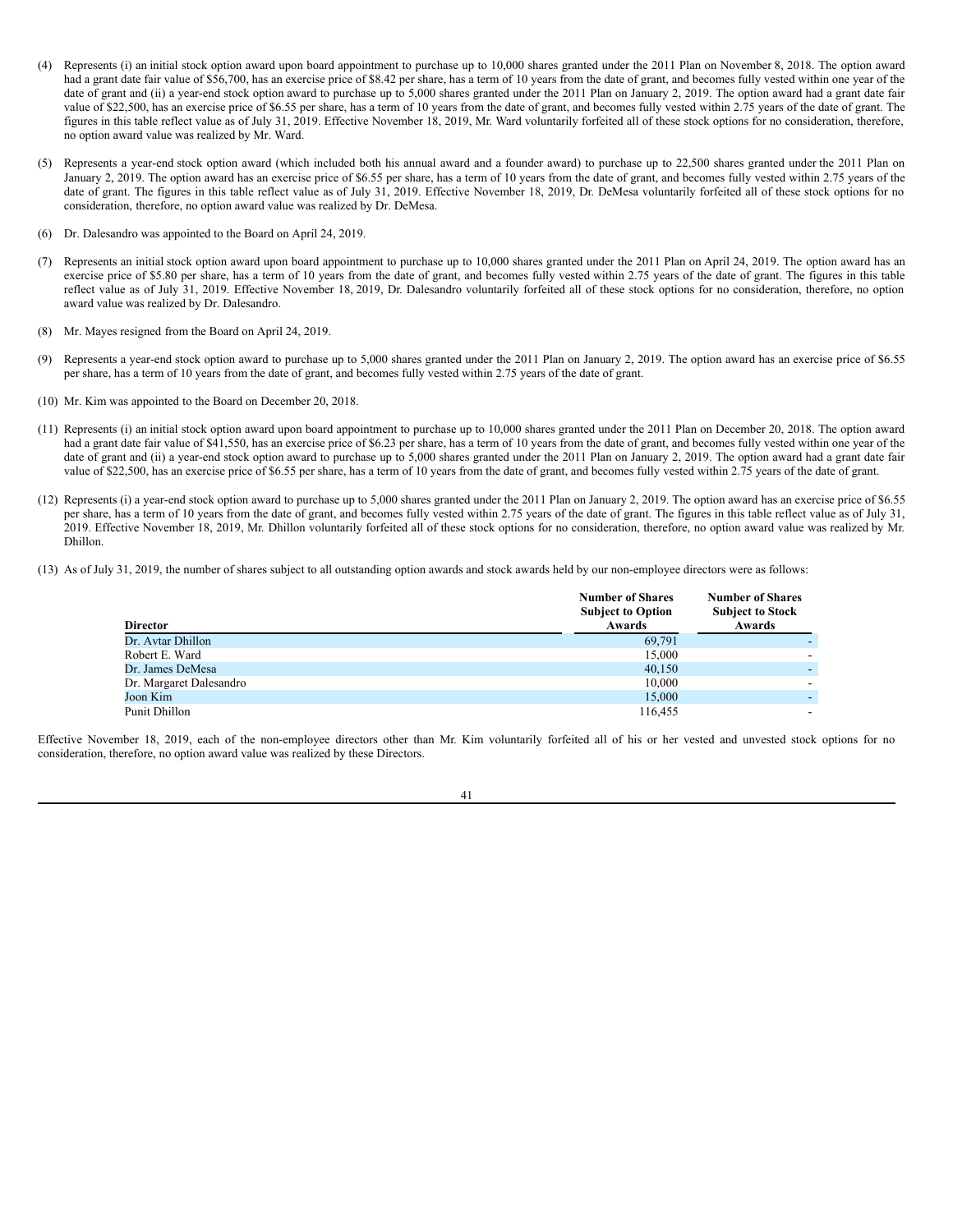#### <span id="page-45-0"></span>**AUDIT COMMITTEE REPORT**

Management of the Company is responsible for preparing OncoSec's financial statements, as well as for OncoSec's financial reporting processes, accounting principles and internal controls. Mayer Hoffman McCann P.C., or MHM, the Company's independent registered public accounting firm, is responsible for performing an independent audit of the Company's consolidated financial statements in accordance with the standards of the Public Company Accounting Oversight Board (United States), including expressing an opinion on our financial statements and our internal control over financial reporting, in each case, when required. The Audit Committee is responsible for providing independent, objective oversight of these processes and functions on behalf of the Board.

In fulfilling its responsibilities, the Audit Committee has reviewed and discussed with management and MHM the Company's audited consolidated financial statements included in the Annual Report. The Audit Committee has also discussed with MHM the matters required to be discussed by Auditing Standards No. 16, Communications with Audit Committees. In addition, the Audit Committee has received the written disclosures and the letter from MHM required by the applicable requirements of the Public Company Accounting Oversight Board (United States) regarding MHM's communications with the Audit Committee concerning independence, and has discussed with MHM its independence.

Based on the Audit Committee's reviews and discussions referred to above, the Audit Committee recommended to the Board that the Company's audited consolidated financial statements be included in the Annual Report.

March 11, 2020

THE AUDIT COMMITTEE:

Robert Ward, Chairman James DeMesa Margaret Dalesandro Avtar Dhillon

This Audit Committee Report shall not be deemed to be "filed" with the SEC or subject to Regulation 14A or 14C under the Exchange Act other than as provided by applicable SEC rules, or to the liabilities of Section 18 of the Exchange Act except to the extent that we specifically incorporate it by reference into a document filed under the *Securities Act or the Exchange Act.*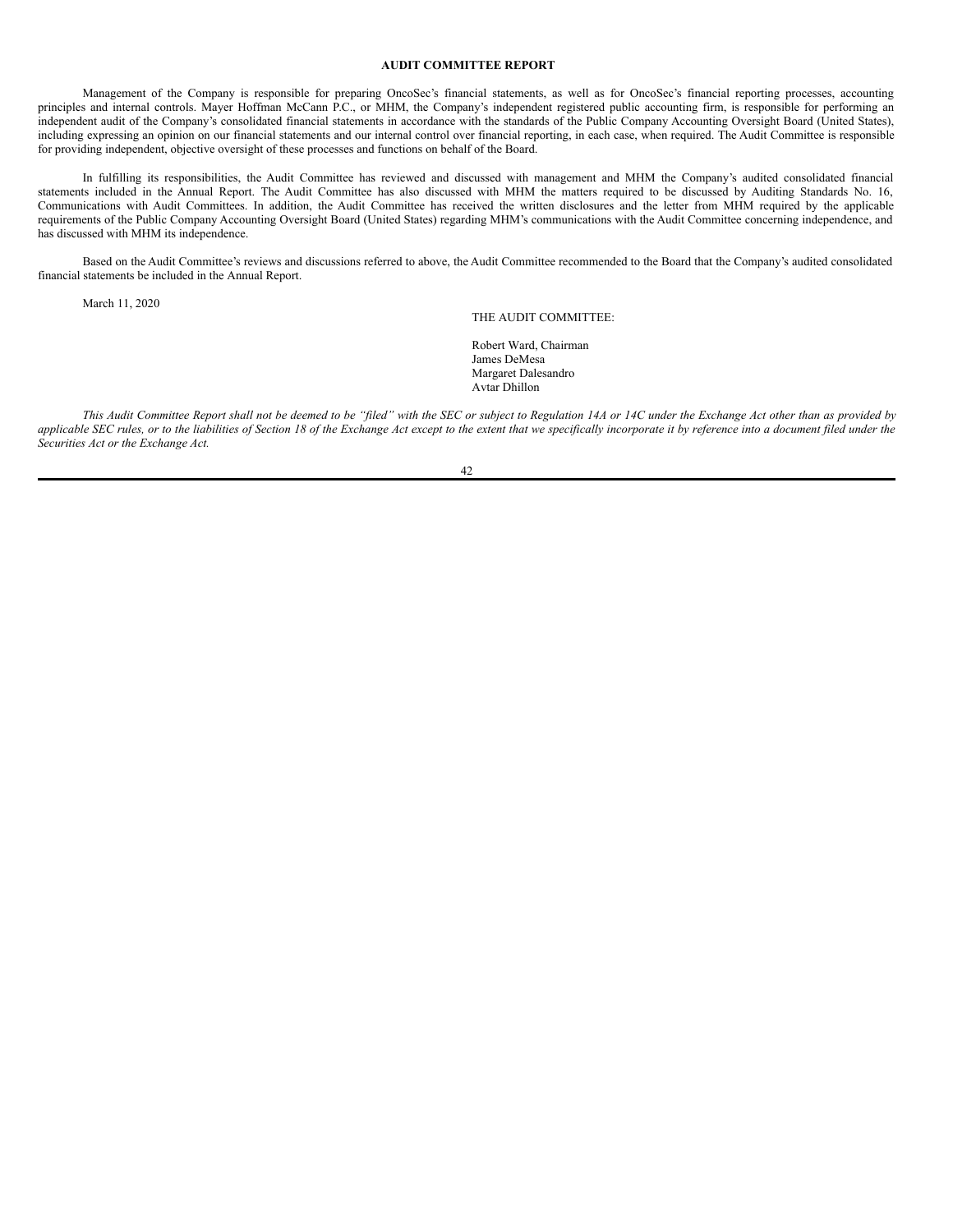#### <span id="page-46-0"></span>**ADDITIONAL INFORMATION**

#### **Householding of Annual Meeting Materials**

Some banks, brokers and other nominee record holders may be participating in the practice of "householding" proxy statements and annual reports. This means that only one copy of our proxy statement and Annual Report may have been sent to multiple stockholders in your household. We will promptly deliver a separate copy of either document to you if you contact us at: 24 N. Main Street, Pennington, NJ 08534, Attn: Robert DelAversano. You may also contact us at (855) 662-6732, or access our Annual Report and proxy statement on our website, located at www.oncosec.com.

If you want to receive separate copies of the proxy statement and annual report in the future, or if you are receiving multiple copies and would like to receive only one copy for your household, you should contact your bank, broker, or other nominee record holder, or you may contact us at the above address or phone number.

# **Stockholder Director Nominations and Other Proposals for Our Next Annual Meeting of Stockholders**

The submission deadline for stockholder proposals to be included in our proxy materials for our next annual meeting of stockholders after the Annual Meeting pursuant to Rule 14a-8 under the Exchange Act is at least 120 days before the anniversary date of the Company's definitive proxy statement for the previous year's annual meeting. We suggest that stockholders submit any stockholder proposal by certified mail, return receipt requested. All such proposals must be in writing and sent to our Secretary at the address of our principal executive offices, and must otherwise comply with Rule 14a-8 in all respects.

In addition, under our bylaws, director nominees and other proposals may be presented at an annual meeting of stockholders only by or at the direction of the Board or by a stockholder who has given us timely written notice of the nomination or proposal. To be timely for our 2020 annual meeting of stockholders, (i) in the case of a stockholder seeking inclusion of a proposal (but not a director nominee) in our proxy materials, the stockholder's notice must be delivered to or mailed and received by our Secretary at the address of our principal executive offices not less than 120 days or more than 180 days prior to the first anniversary date of the date on which the Company first mailed its proxy materials for the 2019 Annual Meeting. Therefore, OncoSec must receive notice of a stockholder proposal no sooner than November 2, 2020 and no later than December 31, 2020. A stockholder's notice must set forth, as to each director nominee or other proposal the stockholder proposes to bring before the meeting, all of the information required by our bylaws. Stockholders may obtain more information about these notice requirements by referencing a copy of our bylaws contained in the filings we make with the SEC, which are available through our website at www.oncosec.com or through the SEC's website at www.sec.gov.

We will not entertain any director nominations or other proposal at the Annual Meeting or at our 2020 annual meeting of stockholders that do not meet the requirements set forth in our Bylaws. Further, if we comply and the stockholder does not comply with the requirements of Rule 14a-4(c)(2) under the Exchange Act, we may exercise discretionary voting authority under proxies that we solicit to vote in accordance with our best judgment on any such stockholder proposal or director nominee.

# **Other Business at the Annual Meeting**

The Board of Directors is not aware of any matter to be presented at the Annual Meeting that is not listed on the Notice of Annual Meeting of Stockholders and discussed in this Proxy Statement. If other matters should properly come before the Annual Meeting, the persons named in the accompanying proxy intend to vote all proxies in accordance with the recommendation of the Board or, if no such recommendation is given, in their own discretion.

By order of the Board of Directors,

*/s/ Daniel J. O'Connor* Daniel J. O'Connor Chief Executive Officer and President

Pennington, NJ April , 2020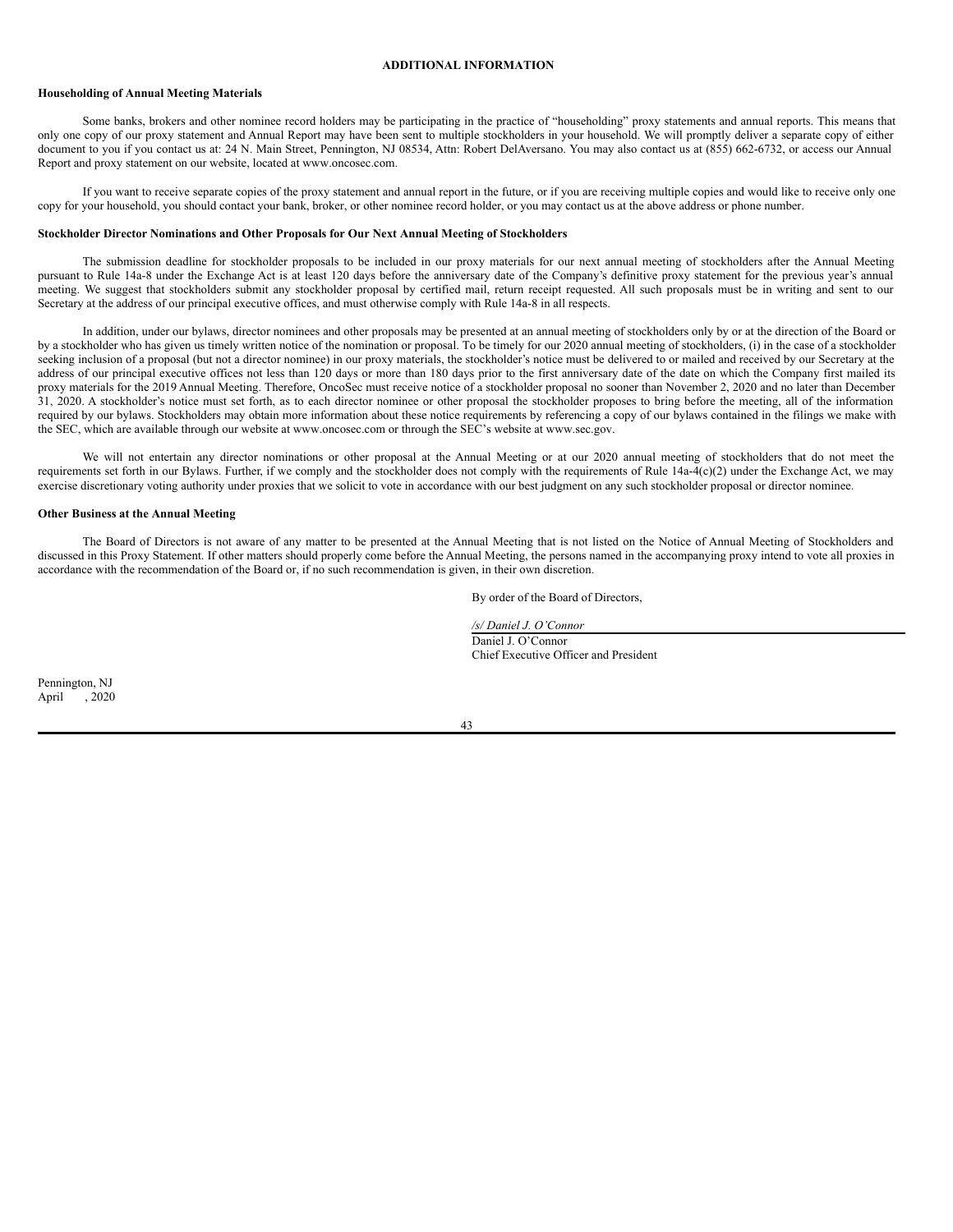## **FORM OF CERTIFICATE OF AMENDMENT TO ARTICLES OF INCORPORATION OF ONCOSEC MEDICAL INCORPORATED (Pursuant to NRS 78.385 and 78.390)**

# ATTACHMENT TO CERTIFICATE OF AMENDMENT FOR ONCOSEC MEDICAL INCORPORATED

Article 3. Authorized Shares.

Article 3 of the Articles of Incorporation of the Corporation is hereby amended to read in its entirety as follows: "The number of shares the corporation is authorized to issue is 100,000,000 authorized shares of common stock, par value \$0.0001 per share."

<span id="page-47-0"></span>

| _ |  |
|---|--|
|   |  |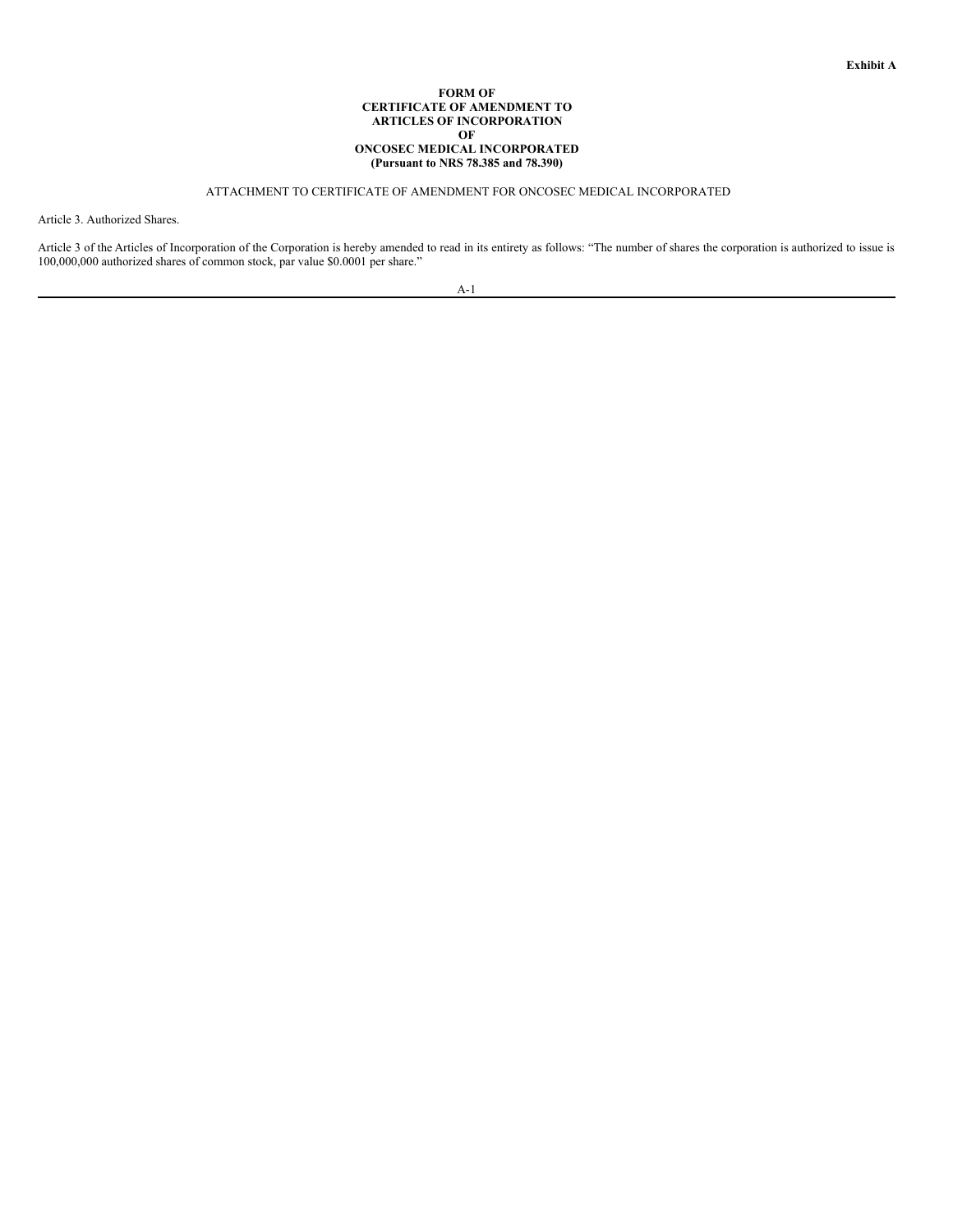#### <span id="page-48-0"></span>**AMENDMENT TO THE ONCOSEC MEDICAL INCORPORATED 2011 EQUITY INCENTIVE PLAN**

This Amendment to the OncoSec Medical Incorporated 2011 Equity Incentive Plan (the "Plan"), has been adopted by the Board of Directors (the "Board") and approved by the stockholders of OncoSec Medical Incorporated (the "Company"), to be effective as of , 2020.

1. Section 3(a) of the Plan is hereby amended to (i) reflect the Company's 1-for-10 reverse stock split, effective May 20, 2019 (the "Reverse Stock Split"), (ii) increase the shares reserved for issuance under the Plan (post-Reverse Stock Split) from 1,050,000 to 3,350,000, and (iii) remove the automatic annual increase to the number of shares reserved for issuance under the Plan. Accordingly Section 3(a) of the Plan is hereby deleted in its entirety and replaced with the following:

# "3. Stock Subject to the Plan.

(a) Subject to the provisions of Section 10, below, the maximum aggregate number of Shares which may be issued pursuant to all Awards (including Incentive Stock Options) is three million two hundred fifty thousand (3,350,000) Shares. The Shares to be issued pursuant to Awards may be authorized, but unissued, or reacquired Common Stock."

2. Except as specifically set forth herein, the terms of the Plan shall be and remain unchanged, and the Plan as amended shall remain in full force and effect.

The foregoing is hereby acknowledged as being the Amendment to the OncoSec Medical Incorporated 2011 Equity Incentive Plan, as adopted by the Board on April 14, 2020, and approved by the Company's stockholders on , 2020.

B-1